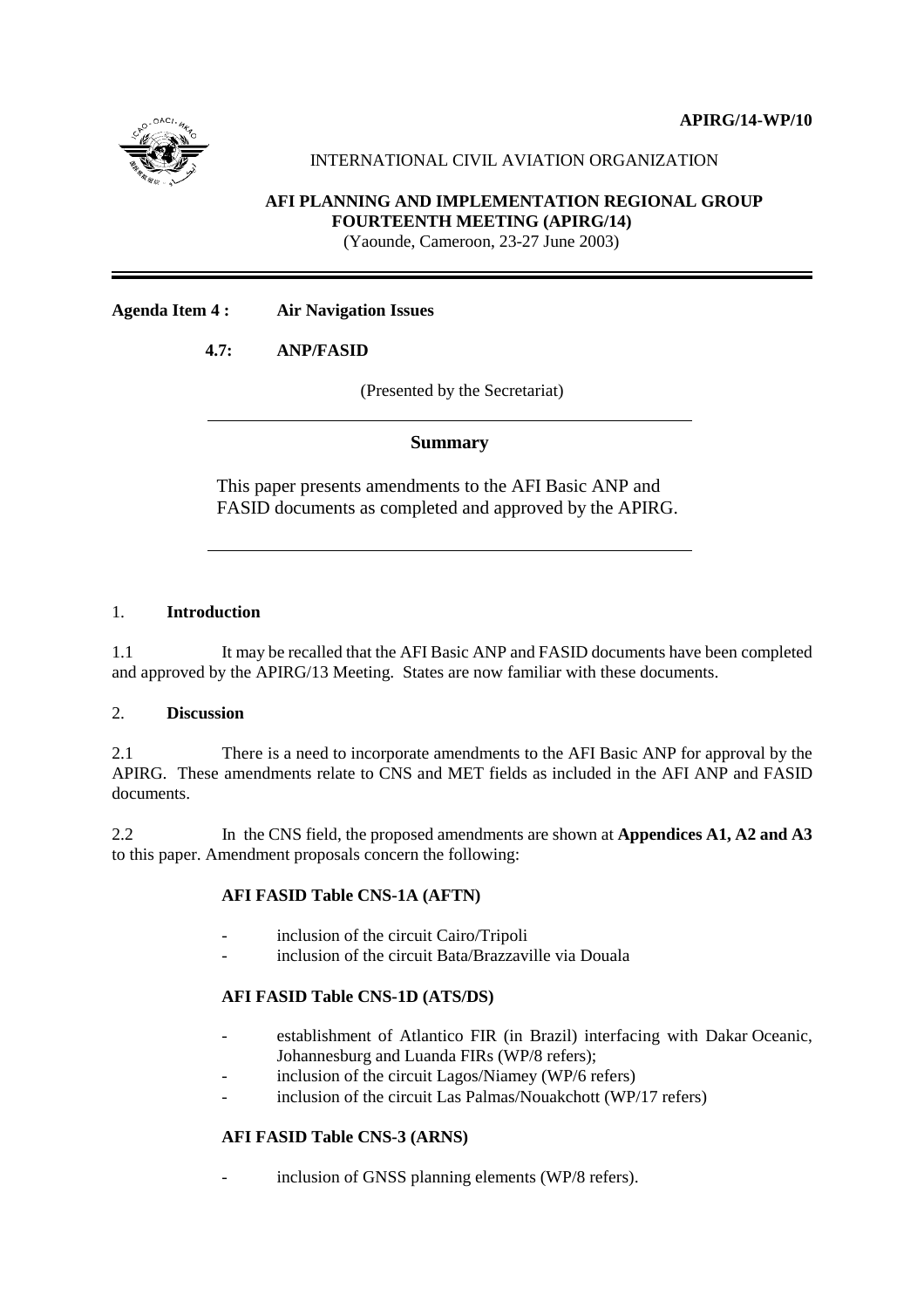#### **APIRG/14-WP/10**

2.3 Concerning the MET field, in view of the developments over the last few years, the regional procedures related to the World Area Forecast System (WAFS) are in need for update. The proposed amendments take into account Amendment 72 to Annex 3 and the fact that the responsibilities of all regional area forecast centres (RAFCs) have been transferred to the World Area Forecast Centre London, WP/7 refers.

2.4 The following conclusion was formulated :

#### **Conclusion 14/ - Amendment to AFI ANP/FASID Documents**

## **That amendments proposed in the CNS sand MET fields as contained in Appendix ---- be reflected in AFI ANP/FASID Documents.**

## 2.5 **Action by the APIRG**

The meeting is invited to :

- S review the amendments proposed<br>S approve the amendments for inclu
- approve the amendments for inclusion in the AFI ANP/FASID Documents.

-------------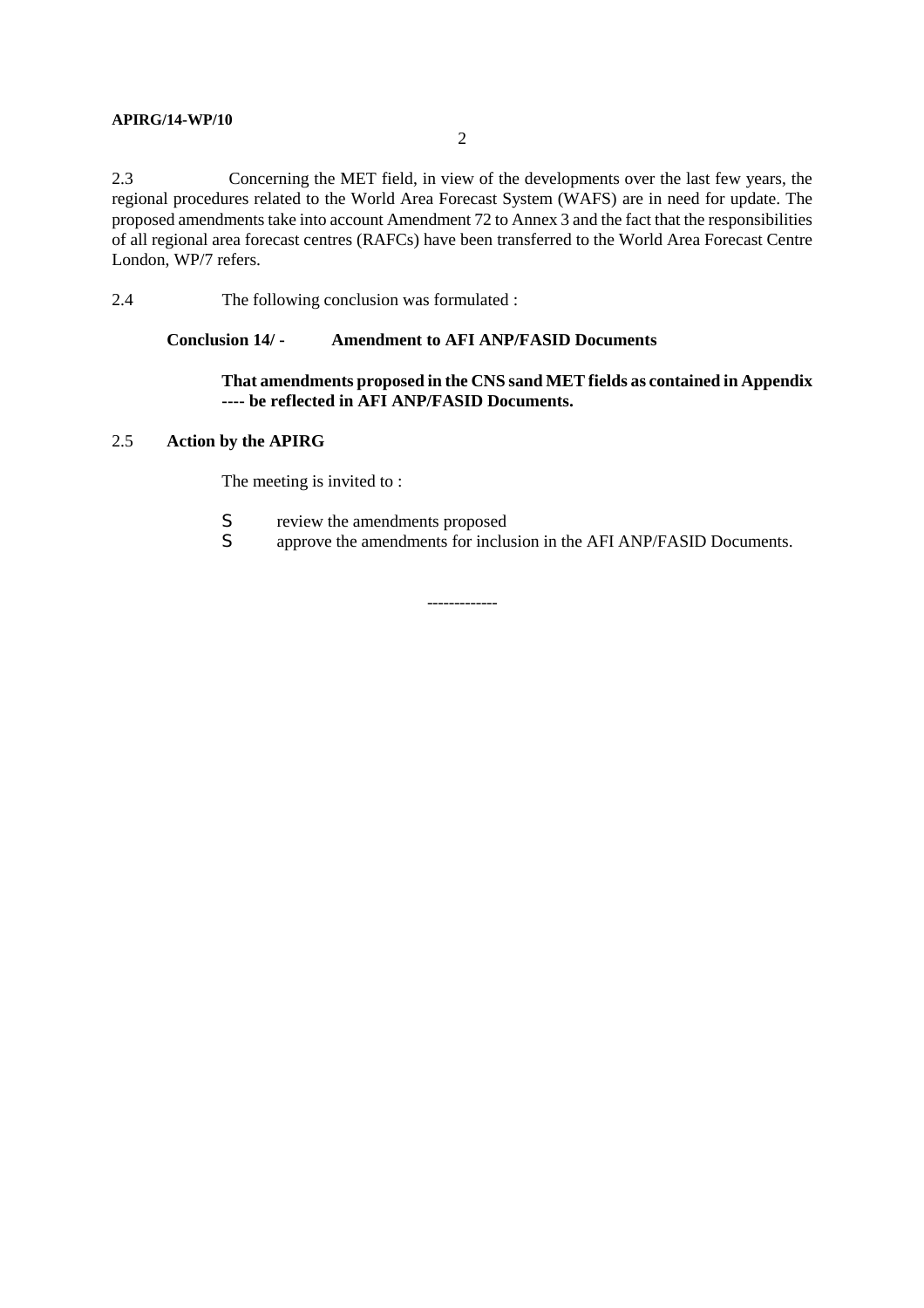| Terminal I/Tête de ligne I    |                    |                            |  |
|-------------------------------|--------------------|----------------------------|--|
| Termainal II/Tête de ligne II | Category/Catégorie | Remarks/Observations       |  |
|                               | $\overline{2}$     | 3                          |  |
| <b>BRAZZAVILLE</b>            | M                  |                            |  |
| <b>BANGUI</b>                 | T                  |                            |  |
| <b>BATA</b>                   |                    | <b>VIA DOUALA</b>          |  |
| <b>DAKAR</b>                  | M                  |                            |  |
| <b>DOUALA</b>                 | T                  |                            |  |
| <b>KINSHASA</b>               | T                  |                            |  |
| <b>JOHANNESBURG</b>           | M                  |                            |  |
| <b>LIBREVILLE</b>             | T                  |                            |  |
| <b>LUANDA</b>                 | T                  |                            |  |
| <b>MALABO</b>                 | S                  |                            |  |
| <b>NAIROBI</b>                | M                  | <b>VIA DOUALA</b>          |  |
| N'DJAMENA                     | T                  |                            |  |
| <b>NIAMEY</b>                 | M                  |                            |  |
| SAO TOME &                    | T                  |                            |  |
| <b>PRINCIPE</b>               |                    |                            |  |
| <b>CAIRO</b>                  |                    |                            |  |
|                               |                    |                            |  |
| <b>KHARTOUM</b>               | T                  |                            |  |
| <b>NAIROBI</b>                | M                  |                            |  |
| <b>TRIPOLI</b>                | $\mathbf T$        |                            |  |
| <b>TUNIS</b>                  | M                  | <b>ATHENS</b>              |  |
| (EUR)                         |                    | <b>BEIRUT &amp; JEDDAH</b> |  |
| (MID)                         |                    |                            |  |

# **Amendment proposals to AFI FASID Table CNS-1A**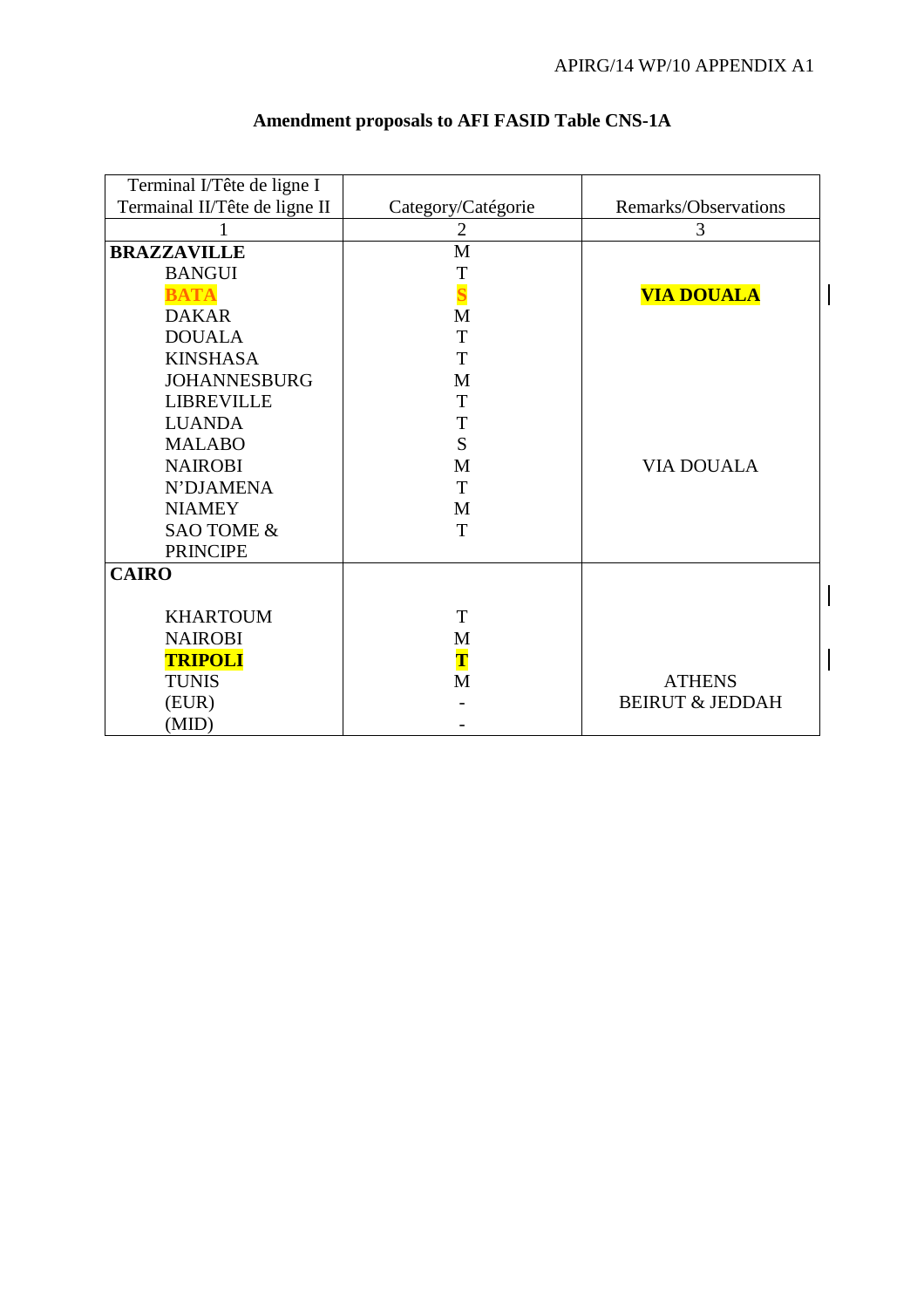|                                              | ATS requirements for speech communications<br><b>Besoins en communications vocales</b> |                                        | <b>Remarks</b><br><b>Observations</b> |
|----------------------------------------------|----------------------------------------------------------------------------------------|----------------------------------------|---------------------------------------|
| <b>Terminal I</b><br><b>Terminal I</b>       | <b>Terminal II</b><br><b>Terminal II</b>                                               | <b>Type</b>                            |                                       |
| 1                                            | $\overline{2}$                                                                         | <b>Type</b><br>$\overline{\mathbf{3}}$ | $\overline{\mathbf{4}}$               |
|                                              |                                                                                        |                                        |                                       |
| <b>ANGOLA</b>                                |                                                                                        |                                        |                                       |
| LUANDA ACCRA                                 |                                                                                        | A                                      |                                       |
| <b>ACC-FIC</b>                               | <b>RASILIAATLANTICC</b>                                                                | A                                      |                                       |
|                                              | <b>BRAZZAVILLE</b>                                                                     | A                                      |                                       |
|                                              | <b>GABORONE</b>                                                                        | A                                      |                                       |
|                                              | <b>JOHANNESBURG</b>                                                                    | A                                      |                                       |
|                                              | <b>KINSHASA</b>                                                                        | A                                      |                                       |
|                                              | <b>LUSAKA</b>                                                                          | A                                      |                                       |
|                                              | <b>WINDHOEK</b>                                                                        | A                                      |                                       |
|                                              |                                                                                        |                                        |                                       |
| <b>MAURITANIA</b><br><b>NOUADHIBOU DAKAR</b> |                                                                                        |                                        |                                       |
| <b>APP</b>                                   | <b>LAS PALMAS</b>                                                                      |                                        |                                       |
|                                              | <b>NOUAKCHOTT</b>                                                                      | $\frac{A}{A}$                          |                                       |
|                                              |                                                                                        |                                        |                                       |
| <b>NOUAKCHOTT DAKAR</b>                      |                                                                                        |                                        |                                       |
|                                              | <b>ACC/FIS LAS PALMAS</b>                                                              |                                        |                                       |
|                                              | <b>NOUADHIBOU</b>                                                                      |                                        |                                       |
|                                              |                                                                                        |                                        |                                       |

# **Amendment proposals to AFI FASID Table CNS-1D**

| <b>NIGER</b>         |                    |   |  |
|----------------------|--------------------|---|--|
|                      | NIAMEY ABIDJAN     | А |  |
| <b>ACC/FIC ACCRA</b> |                    | A |  |
|                      | <b>ALGER</b>       | A |  |
|                      | <b>DAKAR</b>       | А |  |
|                      | GAO                | А |  |
|                      | <b>KANO</b>        | A |  |
|                      |                    |   |  |
|                      | N'DJAMENA          | А |  |
|                      | <b>OUAGADOUGOU</b> | A |  |
|                      | <b>TRIPOLI</b>     | A |  |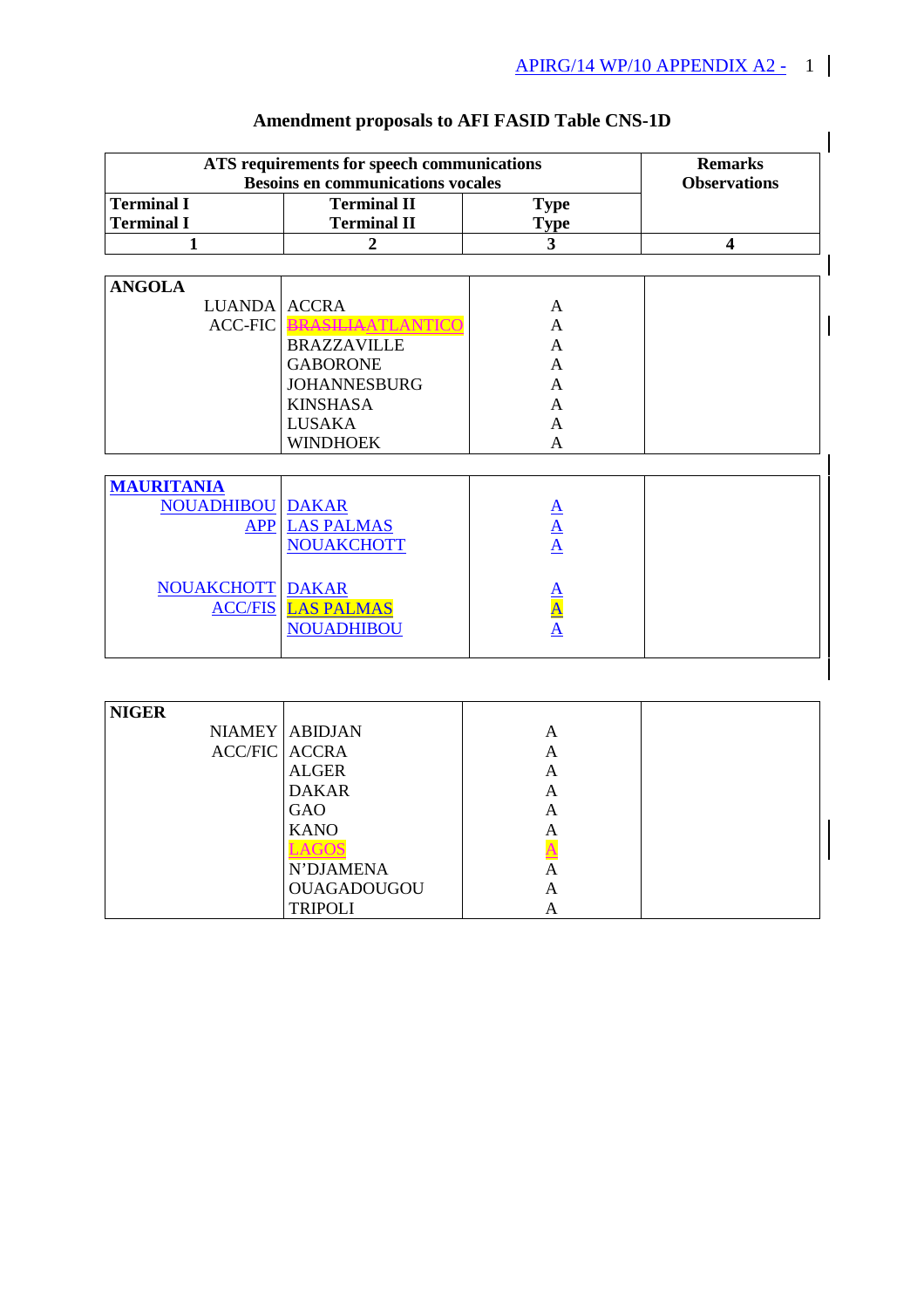| <b>NIGERIA</b>        |                    |                         |  |
|-----------------------|--------------------|-------------------------|--|
|                       | KANO ACCRA         | A                       |  |
| <b>ACC/FIC</b>        | <b>BRAZZAVILLE</b> | A                       |  |
|                       | <b>DOUALA</b>      | A                       |  |
|                       | <b>LAGOS</b>       | A                       |  |
|                       | <b>LIBREVILLE</b>  | A                       |  |
|                       | <b>MAIDUGURI</b>   | A                       |  |
|                       | N'DJAMENA          | A                       |  |
|                       | <b>NIAMEY</b>      | A                       |  |
|                       |                    |                         |  |
|                       | LAGOS ACCRA        | A                       |  |
| <b>ACC/FIC</b>        | <b>COTONOU</b>     | A                       |  |
|                       | <b>DOUALA</b>      | $\mathbf{A}$            |  |
|                       | <b>KANO</b>        | A                       |  |
|                       | <b>LIBREVILLE</b>  | A                       |  |
|                       | <b>NIAMEY</b>      | $\overline{\mathbf{A}}$ |  |
|                       |                    |                         |  |
| <b>MAIDUGURI KANO</b> |                    | A                       |  |
| APP                   | N'DJAMENA          | A                       |  |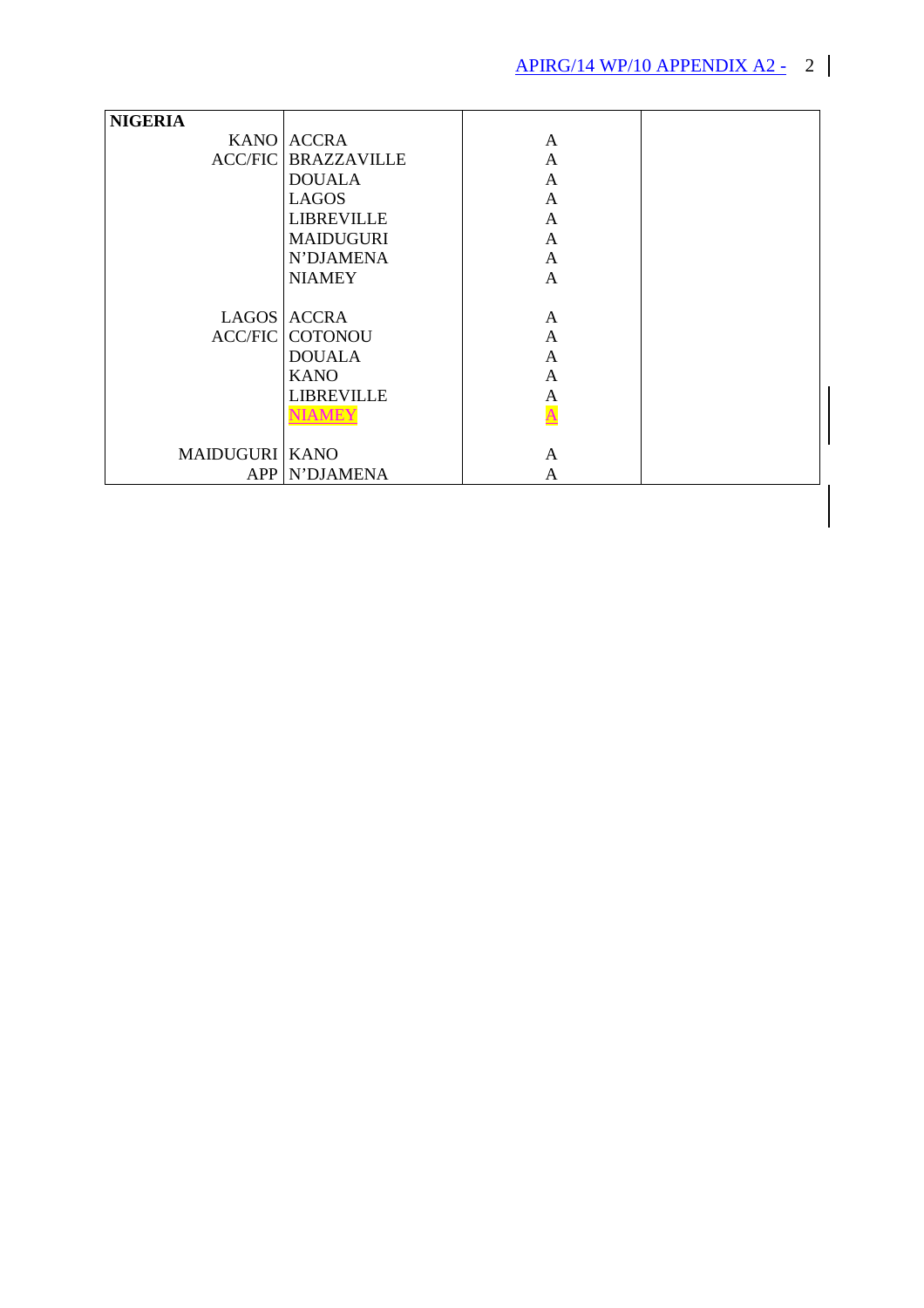| ATS requirements for speech communications | <b>Remarks</b>                           |                     |                         |
|--------------------------------------------|------------------------------------------|---------------------|-------------------------|
|                                            | <b>Besoins en communications vocales</b> | <b>Observations</b> |                         |
| <b>Terminal I</b>                          | <b>Terminal II</b>                       | <b>Type</b>         |                         |
| <b>Terminal I</b>                          | <b>Terminal II</b>                       | <b>Type</b>         |                         |
| 1                                          | 2                                        | 3                   | $\overline{\mathbf{4}}$ |
|                                            |                                          |                     |                         |
| <b>SENEGAL</b>                             |                                          |                     |                         |
|                                            | <b>DAKAR ABIDJAN</b>                     | A                   |                         |
| <b>ACC/FIC ALGER</b>                       |                                          | A                   |                         |
|                                            | <b>BAMAKO</b>                            | A                   |                         |
|                                            | <b>BANJUL</b>                            | A                   |                         |
|                                            | <b>BISSAU</b>                            | A                   |                         |
|                                            | <b>CASABLANCA</b>                        | A                   |                         |
|                                            | <b>FREETOWN</b>                          | A                   |                         |
|                                            | <b>LAS PALMAS</b>                        | A                   |                         |
|                                            | <b>NIAMEY</b>                            | A                   |                         |
|                                            | <b>NOUADHIBOU</b>                        | A                   |                         |
|                                            | <b>NOUAKCHOTT</b>                        | A                   |                         |
|                                            | RECIFEATLANTI                            | A                   |                         |
|                                            | <b>ROBERTSFIELD</b>                      | A                   |                         |
|                                            | <b>ROCHAMBEAU</b>                        | A                   |                         |
|                                            | <b>SAL</b>                               | A                   |                         |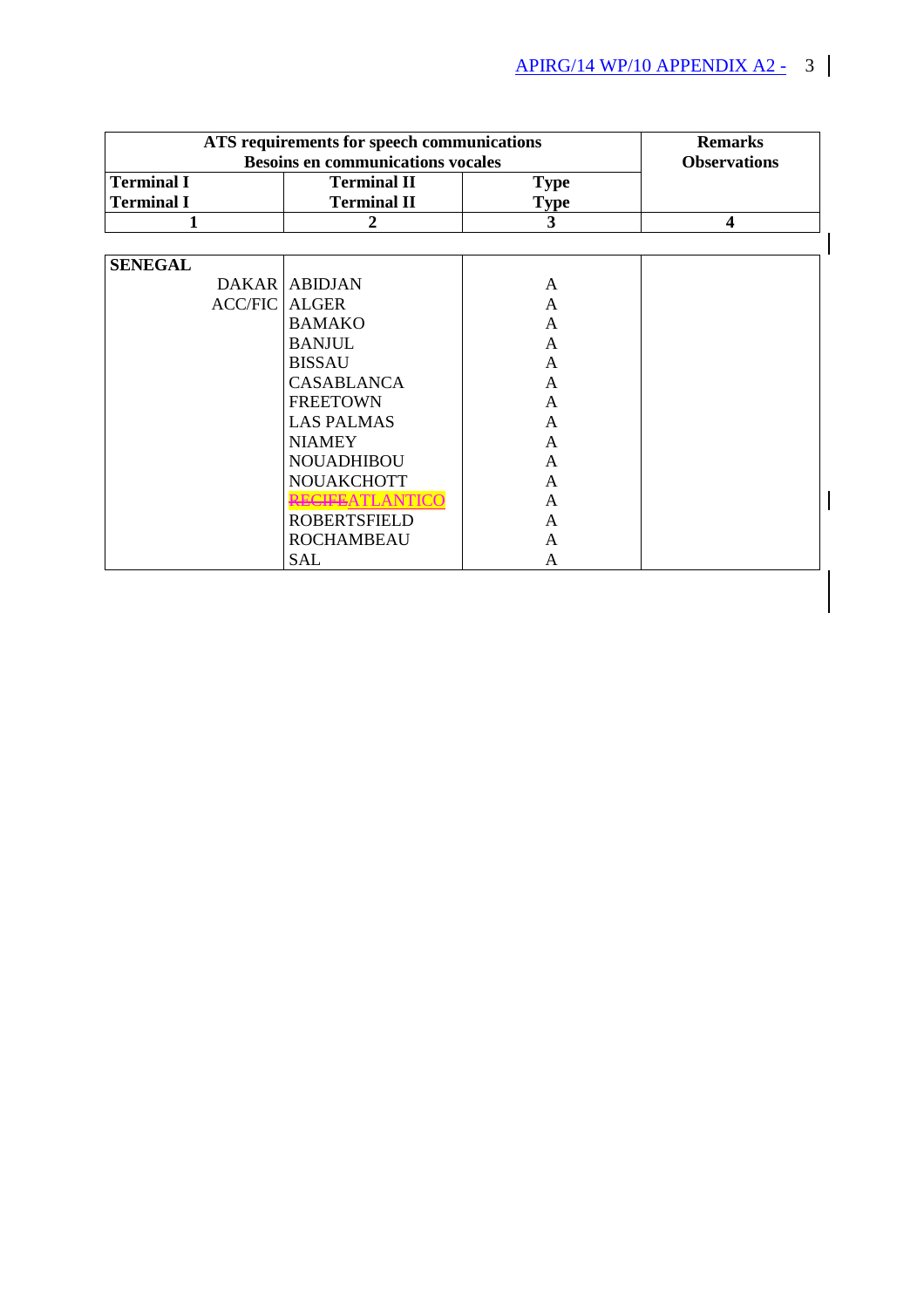| <b>Besoins en communications vocales</b><br><b>Observations</b><br><b>Terminal I</b><br><b>Terminal II</b><br><b>Type</b><br><b>Terminal I</b><br><b>Terminal II</b><br><b>Type</b><br>$\overline{\mathbf{3}}$<br>$\overline{2}$<br>$\overline{\mathbf{4}}$<br>$\mathbf{1}$<br><b>SOUTH AFRICA</b><br><b>BLOEMFONTEIN</b><br><b>CAPETOWN</b><br>A<br><b>DURBAN</b><br>$\mathbf{A}$<br><b>JOHANNESBURG</b><br>$\mathbf{A}$<br><b>MASERU</b><br>$\mathbf{A}$<br>PORT ELIZABETH<br>$\mathbf{A}$<br><b>WINDHOEK</b><br>$\mathbf{A}$<br><b>CAPETOWN BLOEMFONTEIN</b><br>A<br><b>JOHANNESBURG</b><br>A<br>PORT ELIZABETH<br>$\mathbf{A}$<br><b>WINDHOEK</b><br>$\mathbf{A}$<br><b>DURBAN   BLOEMFONTEIN</b><br>$\mathbf{A}$<br><b>JOHANNESBURG</b><br>A<br><b>MANZINI</b><br>$\mathbf{A}$<br><b>MAPUTO</b><br>A<br>PORT ELIZABETH<br>$\mathbf{A}$<br>JOHANNESBURG   ANTANANARIVO<br>A<br><b>BEIRA</b><br>A<br><b>BLOEMFONTEIN</b><br>$\mathbf{A}$<br><b>BRASILIAATLANTICO</b><br>A<br><b>CAPETOWN</b><br>$\mathbf{A}$<br><b>DURBAN</b><br>$\mathbf{A}$<br><b>EZEIZA</b><br>A<br><b>GABORONE</b><br>A<br><b>HARARE</b><br>A<br><b>LUANDA</b><br>A<br><b>MANZINI</b><br>A<br><b>MAPUTO</b><br>A<br><b>MAURITIUS</b><br>A<br><b>PERTH</b><br>A<br>PORT ELIZABETH<br>A<br><b>WINDHOEK</b><br>A<br>PORT ELIZABETH   BLOEMFONTEIN<br>A<br><b>CAPETOWN</b><br>A<br><b>DURBAN</b><br>A<br><b>JOHANNESBURG</b><br>A | ATS requirements for speech communications | <b>Remarks</b> |  |
|------------------------------------------------------------------------------------------------------------------------------------------------------------------------------------------------------------------------------------------------------------------------------------------------------------------------------------------------------------------------------------------------------------------------------------------------------------------------------------------------------------------------------------------------------------------------------------------------------------------------------------------------------------------------------------------------------------------------------------------------------------------------------------------------------------------------------------------------------------------------------------------------------------------------------------------------------------------------------------------------------------------------------------------------------------------------------------------------------------------------------------------------------------------------------------------------------------------------------------------------------------------------------------------------------------------------------------------------------------------------------------------------------|--------------------------------------------|----------------|--|
|                                                                                                                                                                                                                                                                                                                                                                                                                                                                                                                                                                                                                                                                                                                                                                                                                                                                                                                                                                                                                                                                                                                                                                                                                                                                                                                                                                                                      |                                            |                |  |
|                                                                                                                                                                                                                                                                                                                                                                                                                                                                                                                                                                                                                                                                                                                                                                                                                                                                                                                                                                                                                                                                                                                                                                                                                                                                                                                                                                                                      |                                            |                |  |
|                                                                                                                                                                                                                                                                                                                                                                                                                                                                                                                                                                                                                                                                                                                                                                                                                                                                                                                                                                                                                                                                                                                                                                                                                                                                                                                                                                                                      |                                            |                |  |
|                                                                                                                                                                                                                                                                                                                                                                                                                                                                                                                                                                                                                                                                                                                                                                                                                                                                                                                                                                                                                                                                                                                                                                                                                                                                                                                                                                                                      |                                            |                |  |
|                                                                                                                                                                                                                                                                                                                                                                                                                                                                                                                                                                                                                                                                                                                                                                                                                                                                                                                                                                                                                                                                                                                                                                                                                                                                                                                                                                                                      |                                            |                |  |
|                                                                                                                                                                                                                                                                                                                                                                                                                                                                                                                                                                                                                                                                                                                                                                                                                                                                                                                                                                                                                                                                                                                                                                                                                                                                                                                                                                                                      |                                            |                |  |
|                                                                                                                                                                                                                                                                                                                                                                                                                                                                                                                                                                                                                                                                                                                                                                                                                                                                                                                                                                                                                                                                                                                                                                                                                                                                                                                                                                                                      |                                            |                |  |
|                                                                                                                                                                                                                                                                                                                                                                                                                                                                                                                                                                                                                                                                                                                                                                                                                                                                                                                                                                                                                                                                                                                                                                                                                                                                                                                                                                                                      |                                            |                |  |
|                                                                                                                                                                                                                                                                                                                                                                                                                                                                                                                                                                                                                                                                                                                                                                                                                                                                                                                                                                                                                                                                                                                                                                                                                                                                                                                                                                                                      |                                            |                |  |
|                                                                                                                                                                                                                                                                                                                                                                                                                                                                                                                                                                                                                                                                                                                                                                                                                                                                                                                                                                                                                                                                                                                                                                                                                                                                                                                                                                                                      |                                            |                |  |
|                                                                                                                                                                                                                                                                                                                                                                                                                                                                                                                                                                                                                                                                                                                                                                                                                                                                                                                                                                                                                                                                                                                                                                                                                                                                                                                                                                                                      |                                            |                |  |
|                                                                                                                                                                                                                                                                                                                                                                                                                                                                                                                                                                                                                                                                                                                                                                                                                                                                                                                                                                                                                                                                                                                                                                                                                                                                                                                                                                                                      |                                            |                |  |
|                                                                                                                                                                                                                                                                                                                                                                                                                                                                                                                                                                                                                                                                                                                                                                                                                                                                                                                                                                                                                                                                                                                                                                                                                                                                                                                                                                                                      |                                            |                |  |
|                                                                                                                                                                                                                                                                                                                                                                                                                                                                                                                                                                                                                                                                                                                                                                                                                                                                                                                                                                                                                                                                                                                                                                                                                                                                                                                                                                                                      |                                            |                |  |
|                                                                                                                                                                                                                                                                                                                                                                                                                                                                                                                                                                                                                                                                                                                                                                                                                                                                                                                                                                                                                                                                                                                                                                                                                                                                                                                                                                                                      |                                            |                |  |
|                                                                                                                                                                                                                                                                                                                                                                                                                                                                                                                                                                                                                                                                                                                                                                                                                                                                                                                                                                                                                                                                                                                                                                                                                                                                                                                                                                                                      |                                            |                |  |
|                                                                                                                                                                                                                                                                                                                                                                                                                                                                                                                                                                                                                                                                                                                                                                                                                                                                                                                                                                                                                                                                                                                                                                                                                                                                                                                                                                                                      |                                            |                |  |
|                                                                                                                                                                                                                                                                                                                                                                                                                                                                                                                                                                                                                                                                                                                                                                                                                                                                                                                                                                                                                                                                                                                                                                                                                                                                                                                                                                                                      |                                            |                |  |
|                                                                                                                                                                                                                                                                                                                                                                                                                                                                                                                                                                                                                                                                                                                                                                                                                                                                                                                                                                                                                                                                                                                                                                                                                                                                                                                                                                                                      |                                            |                |  |
|                                                                                                                                                                                                                                                                                                                                                                                                                                                                                                                                                                                                                                                                                                                                                                                                                                                                                                                                                                                                                                                                                                                                                                                                                                                                                                                                                                                                      |                                            |                |  |
|                                                                                                                                                                                                                                                                                                                                                                                                                                                                                                                                                                                                                                                                                                                                                                                                                                                                                                                                                                                                                                                                                                                                                                                                                                                                                                                                                                                                      |                                            |                |  |
|                                                                                                                                                                                                                                                                                                                                                                                                                                                                                                                                                                                                                                                                                                                                                                                                                                                                                                                                                                                                                                                                                                                                                                                                                                                                                                                                                                                                      |                                            |                |  |
|                                                                                                                                                                                                                                                                                                                                                                                                                                                                                                                                                                                                                                                                                                                                                                                                                                                                                                                                                                                                                                                                                                                                                                                                                                                                                                                                                                                                      |                                            |                |  |
|                                                                                                                                                                                                                                                                                                                                                                                                                                                                                                                                                                                                                                                                                                                                                                                                                                                                                                                                                                                                                                                                                                                                                                                                                                                                                                                                                                                                      |                                            |                |  |
|                                                                                                                                                                                                                                                                                                                                                                                                                                                                                                                                                                                                                                                                                                                                                                                                                                                                                                                                                                                                                                                                                                                                                                                                                                                                                                                                                                                                      |                                            |                |  |
|                                                                                                                                                                                                                                                                                                                                                                                                                                                                                                                                                                                                                                                                                                                                                                                                                                                                                                                                                                                                                                                                                                                                                                                                                                                                                                                                                                                                      |                                            |                |  |
|                                                                                                                                                                                                                                                                                                                                                                                                                                                                                                                                                                                                                                                                                                                                                                                                                                                                                                                                                                                                                                                                                                                                                                                                                                                                                                                                                                                                      |                                            |                |  |
|                                                                                                                                                                                                                                                                                                                                                                                                                                                                                                                                                                                                                                                                                                                                                                                                                                                                                                                                                                                                                                                                                                                                                                                                                                                                                                                                                                                                      |                                            |                |  |
|                                                                                                                                                                                                                                                                                                                                                                                                                                                                                                                                                                                                                                                                                                                                                                                                                                                                                                                                                                                                                                                                                                                                                                                                                                                                                                                                                                                                      |                                            |                |  |
|                                                                                                                                                                                                                                                                                                                                                                                                                                                                                                                                                                                                                                                                                                                                                                                                                                                                                                                                                                                                                                                                                                                                                                                                                                                                                                                                                                                                      |                                            |                |  |
|                                                                                                                                                                                                                                                                                                                                                                                                                                                                                                                                                                                                                                                                                                                                                                                                                                                                                                                                                                                                                                                                                                                                                                                                                                                                                                                                                                                                      |                                            |                |  |
|                                                                                                                                                                                                                                                                                                                                                                                                                                                                                                                                                                                                                                                                                                                                                                                                                                                                                                                                                                                                                                                                                                                                                                                                                                                                                                                                                                                                      |                                            |                |  |
|                                                                                                                                                                                                                                                                                                                                                                                                                                                                                                                                                                                                                                                                                                                                                                                                                                                                                                                                                                                                                                                                                                                                                                                                                                                                                                                                                                                                      |                                            |                |  |
|                                                                                                                                                                                                                                                                                                                                                                                                                                                                                                                                                                                                                                                                                                                                                                                                                                                                                                                                                                                                                                                                                                                                                                                                                                                                                                                                                                                                      |                                            |                |  |
|                                                                                                                                                                                                                                                                                                                                                                                                                                                                                                                                                                                                                                                                                                                                                                                                                                                                                                                                                                                                                                                                                                                                                                                                                                                                                                                                                                                                      |                                            |                |  |
|                                                                                                                                                                                                                                                                                                                                                                                                                                                                                                                                                                                                                                                                                                                                                                                                                                                                                                                                                                                                                                                                                                                                                                                                                                                                                                                                                                                                      |                                            |                |  |
|                                                                                                                                                                                                                                                                                                                                                                                                                                                                                                                                                                                                                                                                                                                                                                                                                                                                                                                                                                                                                                                                                                                                                                                                                                                                                                                                                                                                      |                                            |                |  |
|                                                                                                                                                                                                                                                                                                                                                                                                                                                                                                                                                                                                                                                                                                                                                                                                                                                                                                                                                                                                                                                                                                                                                                                                                                                                                                                                                                                                      |                                            |                |  |
|                                                                                                                                                                                                                                                                                                                                                                                                                                                                                                                                                                                                                                                                                                                                                                                                                                                                                                                                                                                                                                                                                                                                                                                                                                                                                                                                                                                                      |                                            |                |  |
|                                                                                                                                                                                                                                                                                                                                                                                                                                                                                                                                                                                                                                                                                                                                                                                                                                                                                                                                                                                                                                                                                                                                                                                                                                                                                                                                                                                                      |                                            |                |  |
|                                                                                                                                                                                                                                                                                                                                                                                                                                                                                                                                                                                                                                                                                                                                                                                                                                                                                                                                                                                                                                                                                                                                                                                                                                                                                                                                                                                                      |                                            |                |  |
|                                                                                                                                                                                                                                                                                                                                                                                                                                                                                                                                                                                                                                                                                                                                                                                                                                                                                                                                                                                                                                                                                                                                                                                                                                                                                                                                                                                                      |                                            |                |  |
|                                                                                                                                                                                                                                                                                                                                                                                                                                                                                                                                                                                                                                                                                                                                                                                                                                                                                                                                                                                                                                                                                                                                                                                                                                                                                                                                                                                                      |                                            |                |  |
|                                                                                                                                                                                                                                                                                                                                                                                                                                                                                                                                                                                                                                                                                                                                                                                                                                                                                                                                                                                                                                                                                                                                                                                                                                                                                                                                                                                                      |                                            |                |  |
|                                                                                                                                                                                                                                                                                                                                                                                                                                                                                                                                                                                                                                                                                                                                                                                                                                                                                                                                                                                                                                                                                                                                                                                                                                                                                                                                                                                                      |                                            |                |  |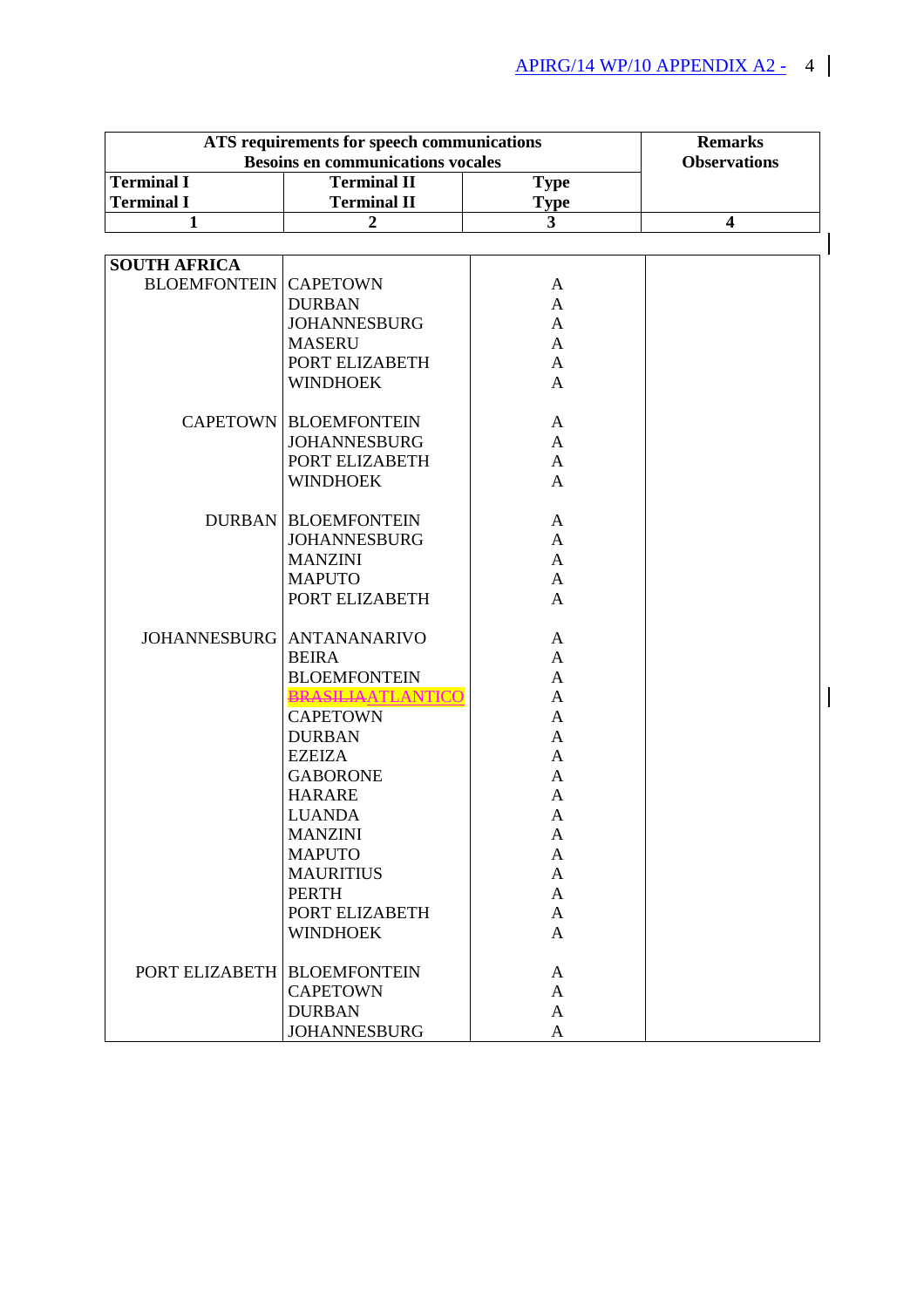## **TABLE CNS 3 - RADIONAVIGATION AIDS Phases I and II of the AFI GNSS Strategy** *EXPLANATION OF THE TABLE*

## *Column*

- 1 Name of the country, city and aerodrome and, for en-route and terminal area aids, the location of the facility.
- 2 Type of runway:

| <b>NINST</b> | non-instrument<br>$\sim 10^{-10}$      |
|--------------|----------------------------------------|
| NPA-         | non-precision approach runway          |
| $PA1 -$      | precision approach runway, Category I  |
| $PA2 -$      | precision approach runway, Category II |

- 3 The function served by the aids shown in columns 4 to 8:
	- A/L approach and landing E - en-route T - terminal
- 4 ILS Instrument landing system. The designation number of the runway to be served by an ILS is indicated together with a Roman numeral I or II to indicate a facility performance Category I or II ILS, respectively.
	- *Note:* The symbol  $A^*$  eindicates that the ILS requires a Category II signal quality but without the *reliability and availability provided by redundant equipment and automatic changeover.*
- 5 Locator, either associated with an ILS or for use as an approach aid to an aerodrome.
- 6 Distance measuring equipment. Aligned with the ILS shown in column 4 when the DME is required to serve as a substitute for a marker beacon component of ILS. When aligned with the VOR in column 7, indicates a requirement for the DME to be collocated with the VOR.
- 7 Recommended VOR.
- 8 NDB.

*Note I:- New requirements for NDB are discouraged. En-route navigation requirements are to be met by VOR/DME facilities.*

*Note II:- A plus sign (+) indicates that the NDB should be withdrawn when the recommended VOR or VOR/DME is implemented.*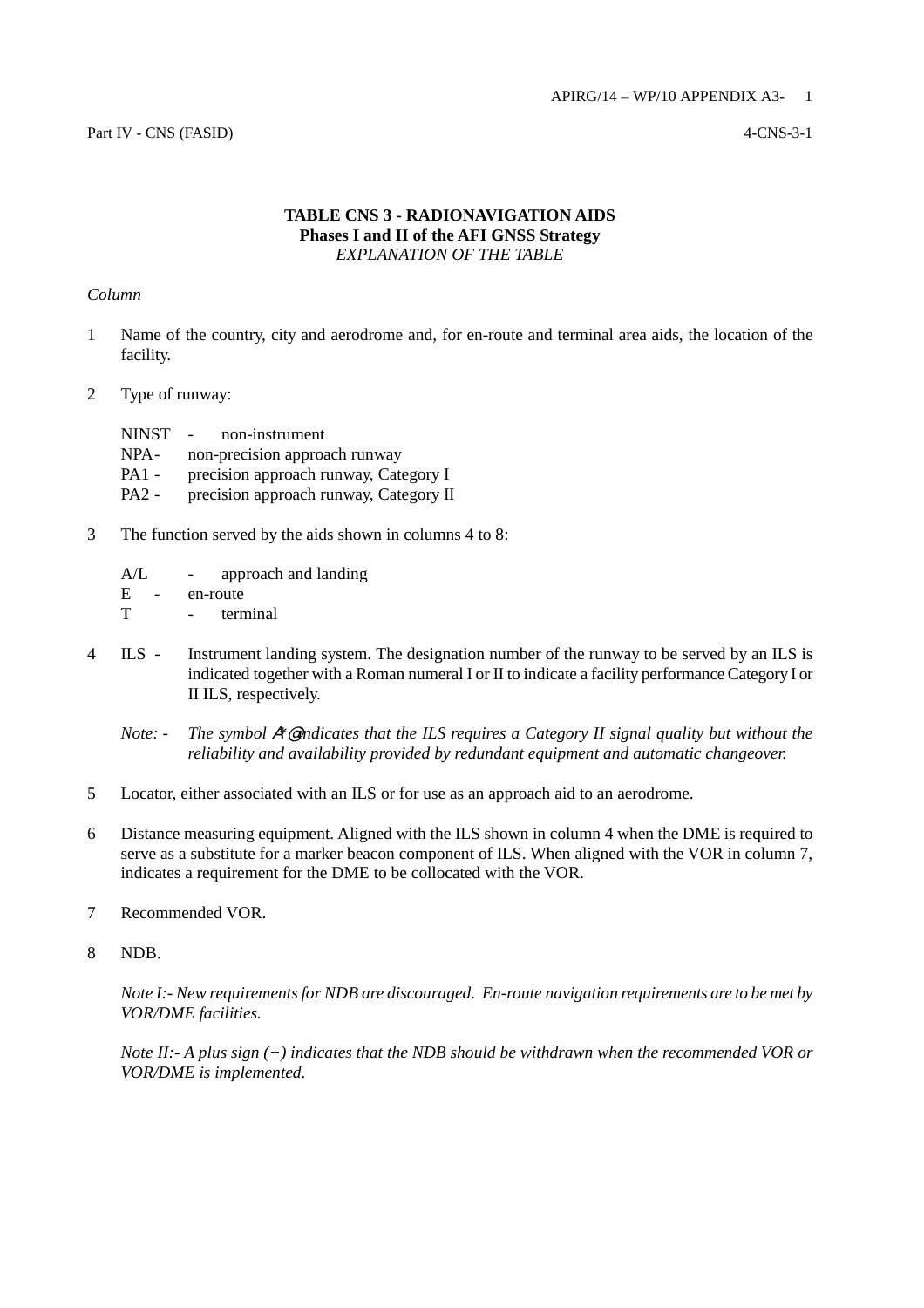*Note III:- The LF/MF NDB annoted with the symbol #*<sup>@</sup> are, with few exceptions, existing national *facilities which are not protected from interference to the extent required by the international planning provisions of Annex 10.*

- 9 The distance and altitude to which signal protection of the VOR or VOR/DME is required, indicated in nautical miles (NM) and in hundreds of feet, or recommended rated coverage of NDB expressed in nautical miles.
	- *Note: Rated coverage is defined as the area surrounding an NDB within which the strength of the vertical field of the ground wave exceeds the minimum value specified for geographical area in which the radio beacon is located.*
- 10 & 11 GNSS global navigation satellite system (including GBAS and SBAS). **(To be developed)**

GBAS (ground-based augmentation system) implementation planned to be used in precision approach and landing CAT-I , CAT-II, CAT-III.

*Note: CAT-I by GBAS or SBAS will be available at those location where analysis of historical MET data or traffic characteristics justifies the requirement.*

SBAS (satellite-based augmentation system) planned to be used for route navigation, for terminal, for non precision approach and landing. An  $AX\textdegree$  indicates service availability; exact location of installation will be determined.

12 Remarks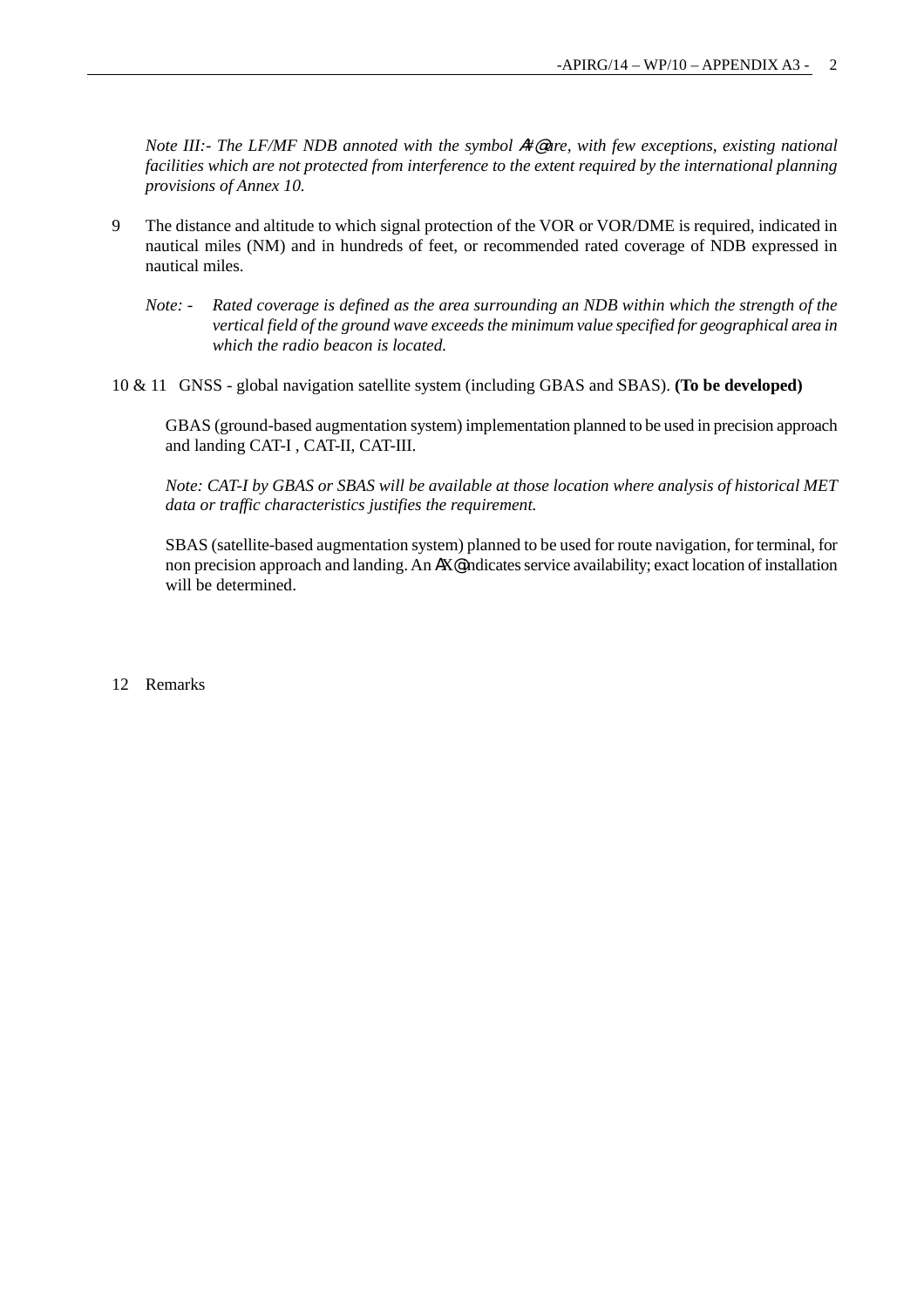# **TABLEAU CNS 3 - AIDES DE RADIONAVIGATION**

# *EXPLICATION DU TABLEAU*

## *Colonne*

- 1 Nom du pays, de la ville et de l'aérodrome et, dans le cas des aides de route et de région terminale, emplacement de l'installation.
- 2 Type de piste:

NINST - piste à vue NPA - piste avec approche de non-précision PA1 - piste avec approche de précision, catégorie I PA2 - piste avec approche de précision, catégorie II

- 3 Fonction des aides indiquées dans les colonnes 4 à 8:
	- A/L aide d'approche et d'atterrissage
	- E aide de route
	- T aide terminale
- 4 ILS Système d'atterrissage aux instruments. Le numéro d'identification de la piste qui doit être desservie par un ILS est indiqué et accompagné du chiffre romain I ou II pour indiquer une installation ILS de catégorie de performance I ou II, respectivement.
	- *Note: Le symbole* A*\**@ *indique que l*=*ILS doit émettre des signaux d*=*assez bonne qualité pour la catégorie II, sans la fiabilité et la disponibilité procurées par un équipement redondant et le passage automatique sur équipement de secours.*
- 5 Radiobalise associée à un ILS ou utilisée comme aide d'approche sur un aérodrome.
- 6 Équipement de mesure de distance. En regard de l'ILS de la colonne 4: le DME doit être utilisé à place d'une radioborne faisant partie de l'ILS. En regard du VOR de la colonne 7: le DME doit être coïmplanté avec le VOR.
- 7 VOR recommandé.
- 8 NDB recommandé.

*Note I:- Le signe plus (+) indique que le NDB devra être mis hors de service lorsque l=installation VOR ou VOR/DME aura été mis en oeuvre.*

*Note II:- Presque tous les NDB LF/MF identifiés par le symbol*  $#$  *sont des aides nationales existantes non protégées contre le brouillage autant que l=xigent les dispositions de l=Annexe 10 relatives à la planification internationale.*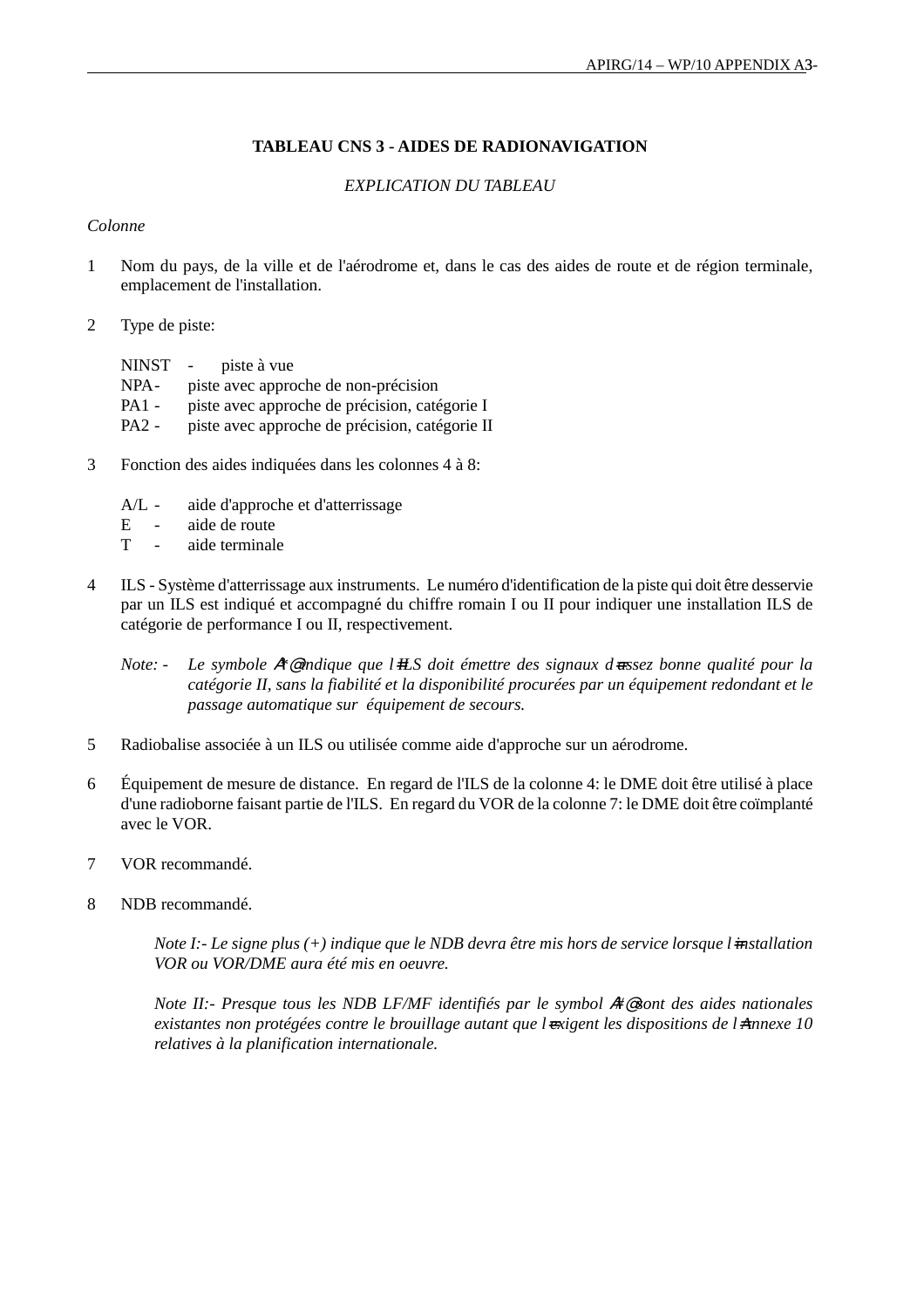- 9 La distance et l'altitude jusqu'auxquelles les signaux du VOR ou du VOR/DME doivent être protégés sont respectivement indiquées en milles marins (NM) et en centaines de pieds, et la couverture nominale recommandée pour le radiophare non directionnel NDB est donnée en miles marins.
	- *Note: Par définition, la couverture nominale est la zone entourant le NDB dans laquelle le champ vertical de l'onde de sol dépasse la valeur minimale spécifiée pour la région où se trouve ce radiophare.*
- 10 & 11 GNSS C Système mondial de navigation par satellite (comprend le GBAS et le SBAS).

Implantation du GBAS (système de renforcement par stations au sol) destiné à être utilisé pour les approches de précision et les atterrissages CAT I, CAT II, CAT III.

*Note: Le GBAS ou SBAS de CAT-I sera disponible aux emplacements où lanlyse des données MET historiques ou bien les caractéristiques de trafic en justifient le besoin.*

Implantation du SBAS (système de renforcement par satellite) destiné à la navigation en route, pour la navigation en région terminale et pour les approches et atterrissages conventionnels. Un \*X+ indique que le service est assuré; l=emplacement exact de l=installation sera déterminé ultérieurement.

12 Observations

- - - - - -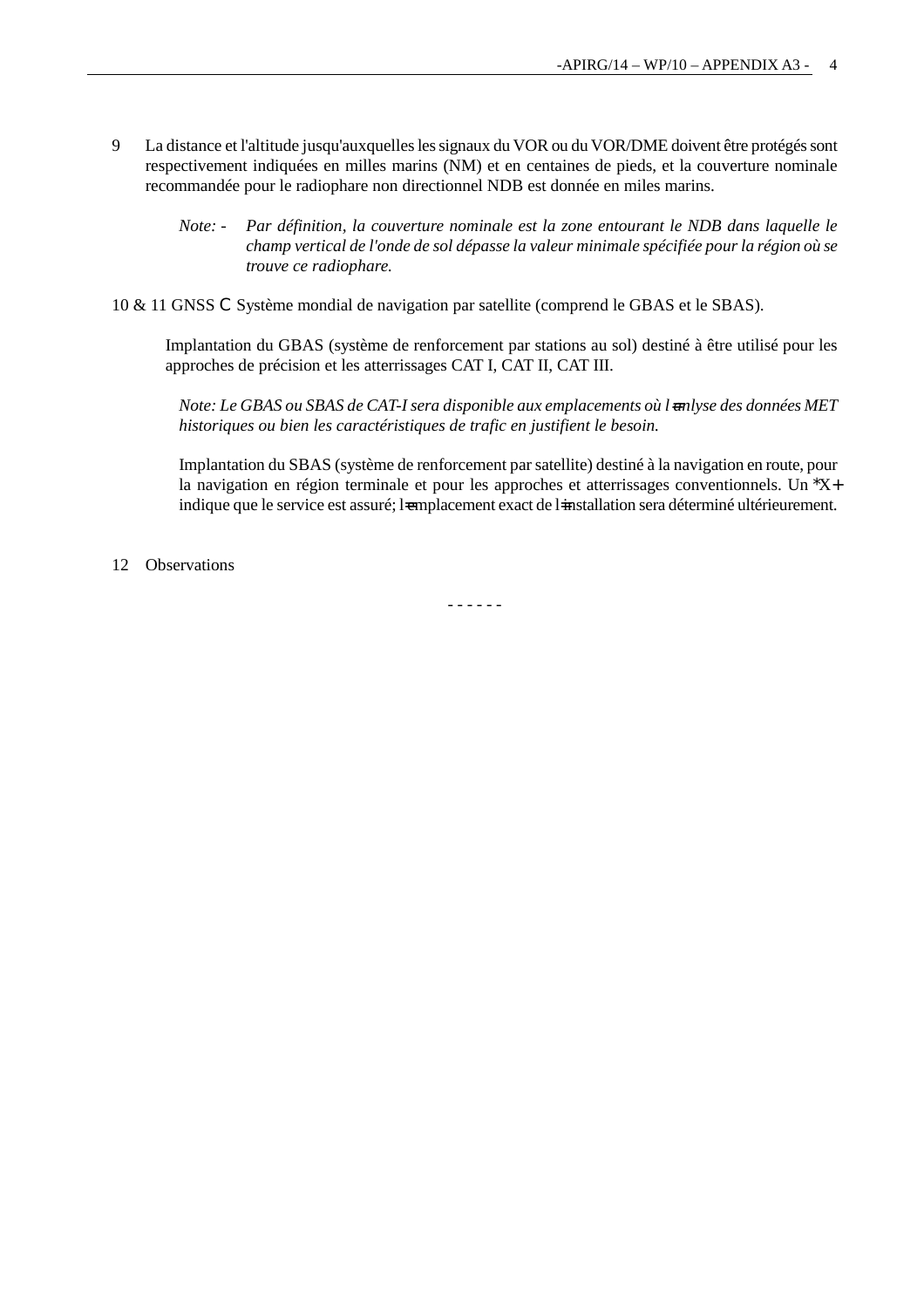|                                     |                           |                                     |                |                   |                            |                                           |                                            |                        |      |                                 | <b>GNSS</b>                     |             |                      |
|-------------------------------------|---------------------------|-------------------------------------|----------------|-------------------|----------------------------|-------------------------------------------|--------------------------------------------|------------------------|------|---------------------------------|---------------------------------|-------------|----------------------|
|                                     | <b>RWY</b>                |                                     |                |                   |                            |                                           |                                            |                        |      |                                 | SBAS                            |             |                      |
| Station                             | Type                      | Function<br>Fonction                | ILS            | L                 |                            | DME VOR NDB                               |                                            | Coverage<br>Couverture | GBAS | <b>NPA</b>                      | APV <sub>1</sub>                | <b>RIMS</b> | REMARKS/OBSERVATIONS |
| $\mathbf{1}$                        | $\overline{c}$            | 3                                   | $\overline{4}$ | 5                 | 6                          | $\overline{7}$                            | $\,8\,$                                    | 9                      | 10   | 11                              | 12                              | 13          | 14                   |
| <b>ALGERIA</b>                      |                           |                                     |                |                   |                            |                                           |                                            |                        |      |                                 |                                 |             |                      |
| ADRAR/Taouat                        | 04 NPA<br>22 NINST        | A/L                                 |                | X                 | X                          | X                                         | X                                          | 200/250                |      | $\frac{\mathsf{X}}{\mathsf{X}}$ | $\frac{\mathsf{X}}{\mathsf{X}}$ |             |                      |
| ALGER/Houari Boumediene             |                           | Е                                   |                |                   | X                          | $\boldsymbol{\mathsf{X}}$                 |                                            | 200/500                |      |                                 |                                 |             |                      |
|                                     | 05 NPA<br>23 PA2          | A/L<br>A/L                          | $23-I$         | X<br>$\mathsf{X}$ | $_{\rm X}^{\rm X}$         | $\boldsymbol{\mathsf{X}}$<br>$\mathsf{X}$ |                                            |                        |      | $\frac{\mathsf{X}}{\mathsf{X}}$ | $\frac{\mathsf{X}}{\mathsf{X}}$ |             |                      |
|                                     | 09 PA1<br>27 NPA          | A/L<br>A/L                          | 09-II*         | $\mathsf X$       |                            |                                           |                                            |                        |      | $\frac{\mathbf{X}}{\mathbf{X}}$ | $\frac{\mathsf{X}}{\mathsf{X}}$ |             |                      |
| <b>ANNABA/EL Mellah</b>             | 01 NPA                    | E                                   |                |                   | Χ                          | Χ                                         | X<br>$\mathsf{X}$                          | 200/250                |      |                                 |                                 |             |                      |
|                                     | 19 PA1                    | A/L<br>A/L                          | $19-II$        | X<br>$\mathsf X$  | $\mathsf X$<br>$\mathsf X$ | $\mathsf X$<br>$\mathsf X$                |                                            |                        |      | $\frac{\mathsf{X}}{\mathsf{X}}$ | $\frac{\mathsf{X}}{\mathsf{X}}$ |             |                      |
|                                     | <b>05 NPA</b><br>23 NINST | A/L<br>A/L                          |                |                   |                            |                                           |                                            |                        |      | $\frac{\mathsf{X}}{\mathsf{X}}$ | $\frac{\mathsf{X}}{\mathsf{X}}$ |             |                      |
| BEJAIA/Bejaia                       | 08 NPA<br>26 NPA          | E<br>$\mathsf{A}/\mathsf{L}$<br>A/L |                |                   |                            |                                           | X                                          |                        |      | $\frac{\mathsf{X}}{\mathsf{X}}$ | $\frac{\mathsf{X}}{\mathsf{X}}$ |             |                      |
| <b>BENI ABBES</b>                   |                           | E                                   |                |                   |                            |                                           | X                                          | 200/500                |      |                                 |                                 |             |                      |
| <b>BENI AMRANE</b>                  |                           | E                                   |                |                   |                            |                                           | $\sf X$                                    | 200/170                |      |                                 |                                 |             |                      |
| <b>BORDJ MOKHTAR</b>                |                           | E                                   |                |                   |                            | X                                         |                                            | 100                    |      |                                 |                                 |             |                      |
| <b>BORDJ OMAR DRISS</b>             |                           | Е                                   |                |                   | X                          | X                                         | $\sf X$                                    | 200/500                |      |                                 |                                 |             |                      |
| <b>BOU-SAADA</b>                    |                           | Е                                   |                |                   | X                          | $\boldsymbol{\mathsf{X}}$                 |                                            | 200/500                |      |                                 |                                 |             |                      |
| CHERCHELL                           |                           | E                                   |                |                   | $\mathsf X$                | X                                         | $\mathsf X$                                | 100                    |      |                                 |                                 |             |                      |
| <b>CONSTANTINE/Mouhamed Boudiaf</b> | <b>14 NPA</b><br>32 PA1   | Ε<br>A/L<br>A/L                     | $32$ -II*      |                   | X<br>X<br>X                | X<br>$\boldsymbol{\mathsf{X}}$<br>X       | $\mathsf X$<br>$\mathsf X$<br>$\mathsf{X}$ | 200/500                |      | $\frac{\mathsf{X}}{\mathsf{X}}$ | $\frac{\mathsf{X}}{\mathsf{X}}$ |             |                      |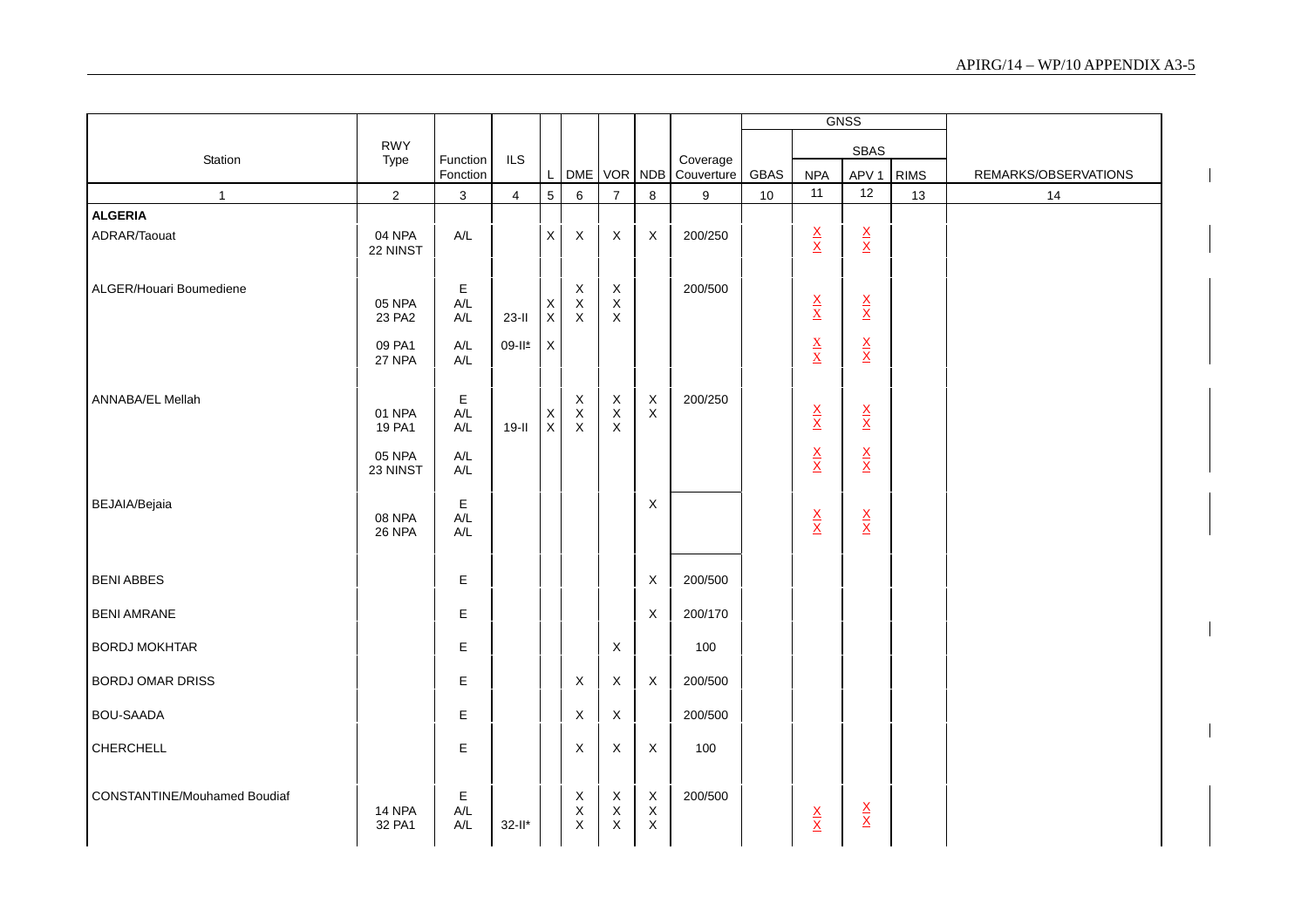|                           |                  |                                                    |                |                            |                               |                                                        |                            |                        | <b>GNSS</b> |                                 |                                 |             |                      |
|---------------------------|------------------|----------------------------------------------------|----------------|----------------------------|-------------------------------|--------------------------------------------------------|----------------------------|------------------------|-------------|---------------------------------|---------------------------------|-------------|----------------------|
|                           | <b>RWY</b>       |                                                    |                |                            |                               |                                                        |                            |                        |             |                                 | <b>SBAS</b>                     |             |                      |
| Station                   | Type             | Function<br>Fonction                               | ILS            | L                          |                               |                                                        | DME VOR NDB                | Coverage<br>Couverture | GBAS        | <b>NPA</b>                      | APV <sub>1</sub>                | <b>RIMS</b> | REMARKS/OBSERVATIONS |
| $\mathbf{1}$              | $\sqrt{2}$       | $\sqrt{3}$                                         | $\overline{4}$ | $5\overline{)}$            | $\,6\,$                       | $\boldsymbol{7}$                                       | $\bf 8$                    | $\boldsymbol{9}$       | 10          | 11                              | 12                              | 13          | 14                   |
|                           | 16 NPA<br>34 PA1 | A/L<br>$\mathsf{A}/\mathsf{L}$                     | $34$ -ll*      |                            | $\overline{X}$<br>$\mathsf X$ | $\overline{\mathsf{x}}$<br>X                           |                            |                        |             | $\frac{X}{X}$                   | $\overline{\mathsf{x}}$         |             |                      |
|                           |                  |                                                    |                |                            |                               |                                                        |                            |                        |             |                                 | $\underline{X}$                 |             |                      |
| <b>DELLYS</b>             |                  | E                                                  |                |                            |                               |                                                        | $\mathsf X$                | 50                     |             |                                 |                                 |             |                      |
|                           |                  |                                                    |                |                            |                               |                                                        |                            |                        |             |                                 |                                 |             |                      |
| <b>DJANET</b>             |                  | Е<br>E                                             |                |                            | $\mathsf X$                   | $\mathsf{X}$                                           | $X+#$                      | 200/500<br>100         |             |                                 |                                 |             |                      |
| EL BAYADH                 |                  | Е                                                  |                |                            |                               | X                                                      |                            | 150/100                |             |                                 |                                 |             |                      |
|                           |                  |                                                    |                |                            |                               |                                                        | $\mathsf X$                | 100                    |             |                                 |                                 |             |                      |
| EL GOLEA                  |                  | E                                                  |                |                            | $\mathsf X$                   | $\boldsymbol{\mathsf{X}}$                              |                            | 200/500                |             |                                 |                                 |             |                      |
|                           |                  | E                                                  |                |                            |                               |                                                        | $X+$                       | 100                    |             |                                 |                                 |             |                      |
| EL OUED                   |                  | E                                                  |                |                            | $\mathsf X$                   | $\mathsf X$                                            | $\mathsf X$                | 200/400                |             |                                 |                                 |             |                      |
| GHARDAIA/Noumérate        |                  | E                                                  |                |                            | X                             | $\mathsf X$                                            | $\mathsf X$                | 200/500                |             |                                 |                                 |             |                      |
|                           | 12 NPA<br>30 PA1 | $\mathsf{A}/\mathsf{L}$<br>$\mathsf{A}/\mathsf{L}$ | $30-I$         |                            | $\mathsf X$<br>$\mathsf X$    | $\mathsf X$<br>$\mathsf X$                             | $\mathsf X$<br>$\mathsf X$ |                        |             | $\frac{X}{X}$                   | $\frac{\mathsf{X}}{\mathsf{X}}$ |             |                      |
|                           |                  |                                                    |                |                            |                               |                                                        |                            |                        |             |                                 |                                 |             |                      |
| HASSI-MESSAOUD/Oued Irara |                  | E<br>E                                             |                |                            | $\mathsf X$                   | $\boldsymbol{X}$                                       | $X+#$                      | 200/500<br>50          |             |                                 |                                 |             |                      |
|                           | 01 PA1           | $\mathsf{A}/\mathsf{L}$                            | $01-I$         |                            | $\boldsymbol{\mathsf{X}}$     | $\mathsf X$                                            |                            |                        |             | $\frac{\mathsf{X}}{\mathsf{X}}$ | $\frac{\mathsf{X}}{\mathsf{X}}$ |             |                      |
|                           | 19 NPA           | A/L                                                |                |                            | $\mathsf X$                   | $\mathsf X$                                            |                            |                        |             |                                 |                                 |             |                      |
| ILLIZI                    |                  | E                                                  |                |                            |                               | $\mathsf X$                                            |                            | 200/500                |             |                                 |                                 |             |                      |
| <b>IN GUEZZAM</b>         |                  |                                                    |                |                            |                               |                                                        |                            | 200/170                |             |                                 |                                 |             |                      |
|                           |                  | Е                                                  |                |                            |                               | $\mathsf X$                                            | $\mathsf X$                | 100                    |             |                                 |                                 |             |                      |
| IN SALAH/In Salah         |                  | E                                                  |                |                            | $\boldsymbol{\mathsf{X}}$     | $\mathsf{X}$                                           |                            | 200/400                |             |                                 |                                 |             |                      |
|                           |                  | Е                                                  |                |                            |                               |                                                        | $\mathsf X$                | 100                    |             |                                 |                                 |             |                      |
|                           | 05 NPA<br>23 NPA | A/L<br>A/L                                         |                | $\mathsf X$<br>$\mathsf X$ | X<br>$\mathsf X$              | $\boldsymbol{\mathsf{X}}$<br>$\boldsymbol{\mathsf{X}}$ |                            |                        |             | $\frac{X}{X}$                   | $\frac{\mathsf{X}}{\mathsf{X}}$ |             |                      |
| JIJEL/Ferhat Abbas        |                  | Е                                                  |                |                            | X                             | $\mathsf X$                                            |                            | 200/500                |             |                                 |                                 |             |                      |
|                           |                  |                                                    |                |                            |                               |                                                        | $\mathsf X$                | 50                     |             |                                 |                                 |             |                      |
| <b>MECHERIA</b>           |                  | E                                                  |                |                            |                               |                                                        | X                          | 50                     |             |                                 |                                 |             |                      |
|                           |                  |                                                    |                |                            |                               |                                                        |                            |                        |             |                                 |                                 |             |                      |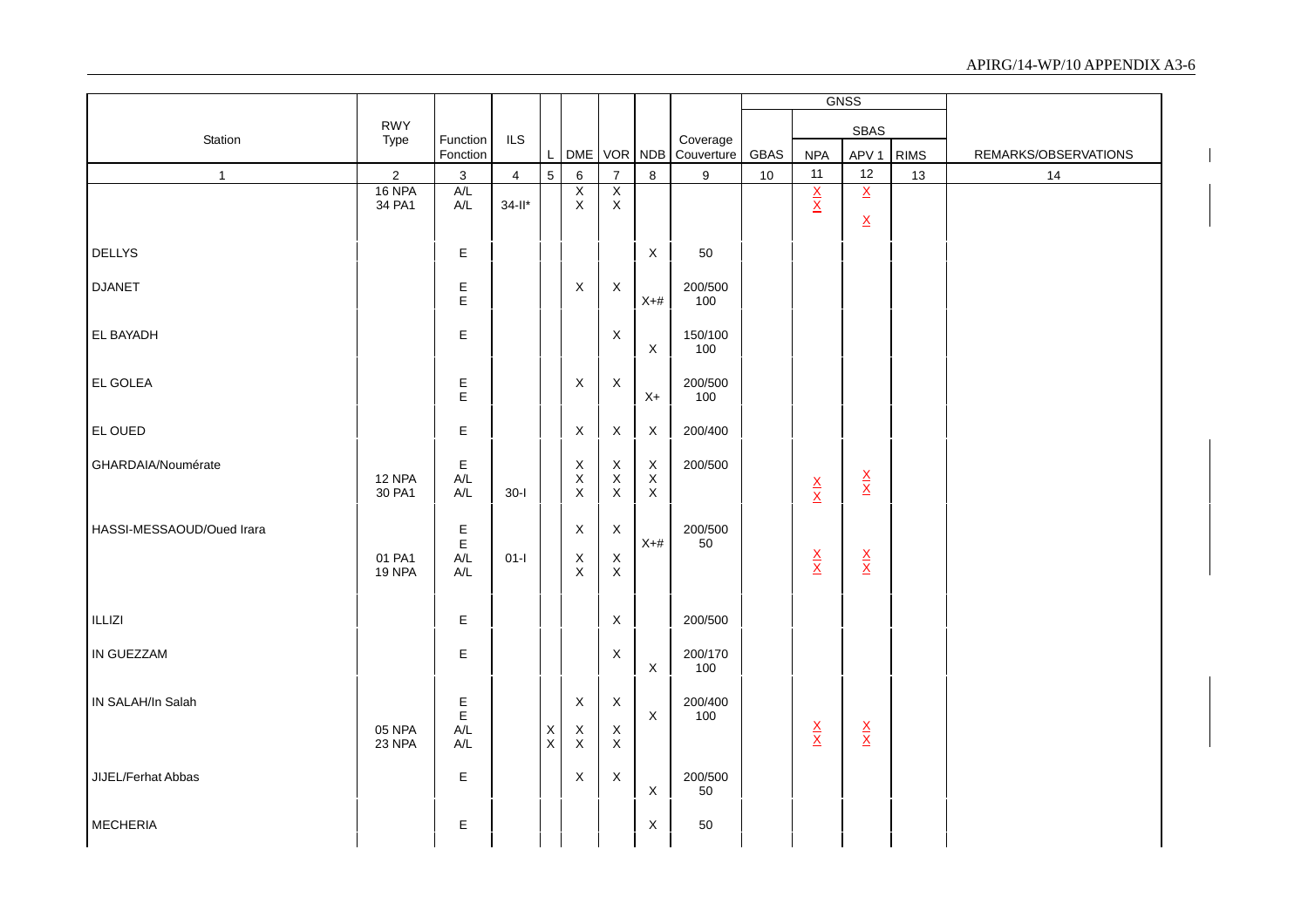|                      |                         |                                                 |                         |                                |                                              |                                                         |                            |                           |             |                                 | <b>GNSS</b>                     |             |                      |
|----------------------|-------------------------|-------------------------------------------------|-------------------------|--------------------------------|----------------------------------------------|---------------------------------------------------------|----------------------------|---------------------------|-------------|---------------------------------|---------------------------------|-------------|----------------------|
| Station              | <b>RWY</b><br>Type      | Function                                        | <b>ILS</b>              |                                |                                              |                                                         |                            | Coverage                  |             |                                 | SBAS                            |             |                      |
|                      |                         | Fonction                                        |                         | L                              | DME VOR NDB                                  |                                                         |                            | Couverture                | <b>GBAS</b> | <b>NPA</b>                      | APV <sub>1</sub>                | <b>RIMS</b> | REMARKS/OBSERVATIONS |
| $\mathbf{1}$         | $\overline{2}$          | $\mathbf{3}$                                    | $\overline{\mathbf{4}}$ | $\overline{5}$                 | 6                                            | $\overline{7}$                                          | 8                          | $\boldsymbol{9}$          | 10          | 11                              | 12                              | 13          | 14                   |
| <b>MOSTAGANEM</b>    |                         | E                                               |                         |                                | $\mathsf X$                                  | $\boldsymbol{\mathsf{X}}$                               |                            | 200/500                   |             |                                 |                                 |             |                      |
| ORAN/Es Sénia        | 07 NPA<br>25 PA2        | E<br>A/L<br>A/L                                 | $25-I$                  | X<br>$\mathsf{X}$              | $\mathsf X$<br>$\mathsf X$<br>$\pmb{\times}$ | $\boldsymbol{\mathsf{X}}$<br>$\mathsf X$<br>X           |                            | 200/400<br>200/400        |             | $\frac{\mathsf{X}}{\mathsf{X}}$ | $\frac{\mathsf{X}}{\mathsf{X}}$ |             |                      |
| REGGAN               |                         | E                                               |                         |                                |                                              |                                                         | X                          | 80                        |             |                                 |                                 |             |                      |
| TAMANRASSET/Aguennar | 02 NPA<br><b>20 NPA</b> | Е<br>A/L<br>$A/L$                               | $03 - H^*$              | X<br>$\boldsymbol{\mathsf{X}}$ | X<br>$\mathsf X$<br>$\pmb{\times}$           | $\mathsf X$<br>$\boldsymbol{\mathsf{X}}$<br>$\mathsf X$ |                            | 200/500<br>200/500        |             | $\frac{\mathsf{X}}{\mathsf{X}}$ | $\frac{\mathsf{X}}{\mathsf{X}}$ |             |                      |
|                      | 08 PA1<br><b>26 NPA</b> | A/L<br>A/L                                      | 08-II*                  | X<br>$\mathsf X$               |                                              |                                                         |                            |                           |             | $\frac{\mathsf{X}}{\mathsf{X}}$ | $\frac{\mathsf{X}}{\mathsf{X}}$ |             |                      |
| TEBESSA/Tébessa      | 11 NPA<br>29 NPA        | $\mathsf E$<br>$A/L$<br>$\mathsf{A}/\mathsf{L}$ |                         | $\boldsymbol{\mathsf{X}}$      | $\boldsymbol{\mathsf{X}}$<br>$\mathsf X$     | X<br>$\mathsf X$                                        |                            | 200/500                   |             | $\frac{\mathsf{X}}{\mathsf{X}}$ | $\frac{\mathsf{X}}{\mathsf{X}}$ |             |                      |
| TIARET/Bou Chekif    | 09 NPA                  | E<br>A/E<br>Е                                   |                         | X                              | X                                            | X<br>X                                                  | $X+$                       | 200/500<br>50             |             |                                 |                                 |             |                      |
| <b>TIMIMOUN</b>      |                         | Е                                               |                         |                                | X                                            | X                                                       | $\mathsf{X}$               | 200/400                   |             |                                 |                                 |             |                      |
| <b>TINDOUF</b>       |                         | E                                               |                         |                                | $\mathsf X$                                  | X                                                       | $\mathsf X$                | 200/400<br>125            |             |                                 |                                 |             |                      |
| TLEMCEN/Zénata       | 07 NPA<br>25 NPA        | $A/L$                                           |                         |                                | $\mathsf X$                                  | $\boldsymbol{\mathsf{X}}$                               | $\mathsf X$<br>$\mathsf X$ | 20/500<br>180             |             |                                 |                                 |             |                      |
| TOUGGOURT/Sidi Mahdi |                         | E                                               |                         |                                | $\mathsf X$                                  | $\mathsf X$                                             | $\mathsf X$                | 200/500<br>50             |             |                                 |                                 |             |                      |
| ZARZAITINE/In-Amenas | 05 NPA<br>23 NPA        | E<br>A/L<br>A/L                                 |                         |                                | $_{\rm X}^{\rm X}$                           | X<br>X                                                  | $\mathsf X$<br>X           | 200/400<br>200/400<br>135 |             | $\frac{\mathsf{X}}{\mathsf{X}}$ | $\frac{\mathsf{X}}{\mathsf{X}}$ |             |                      |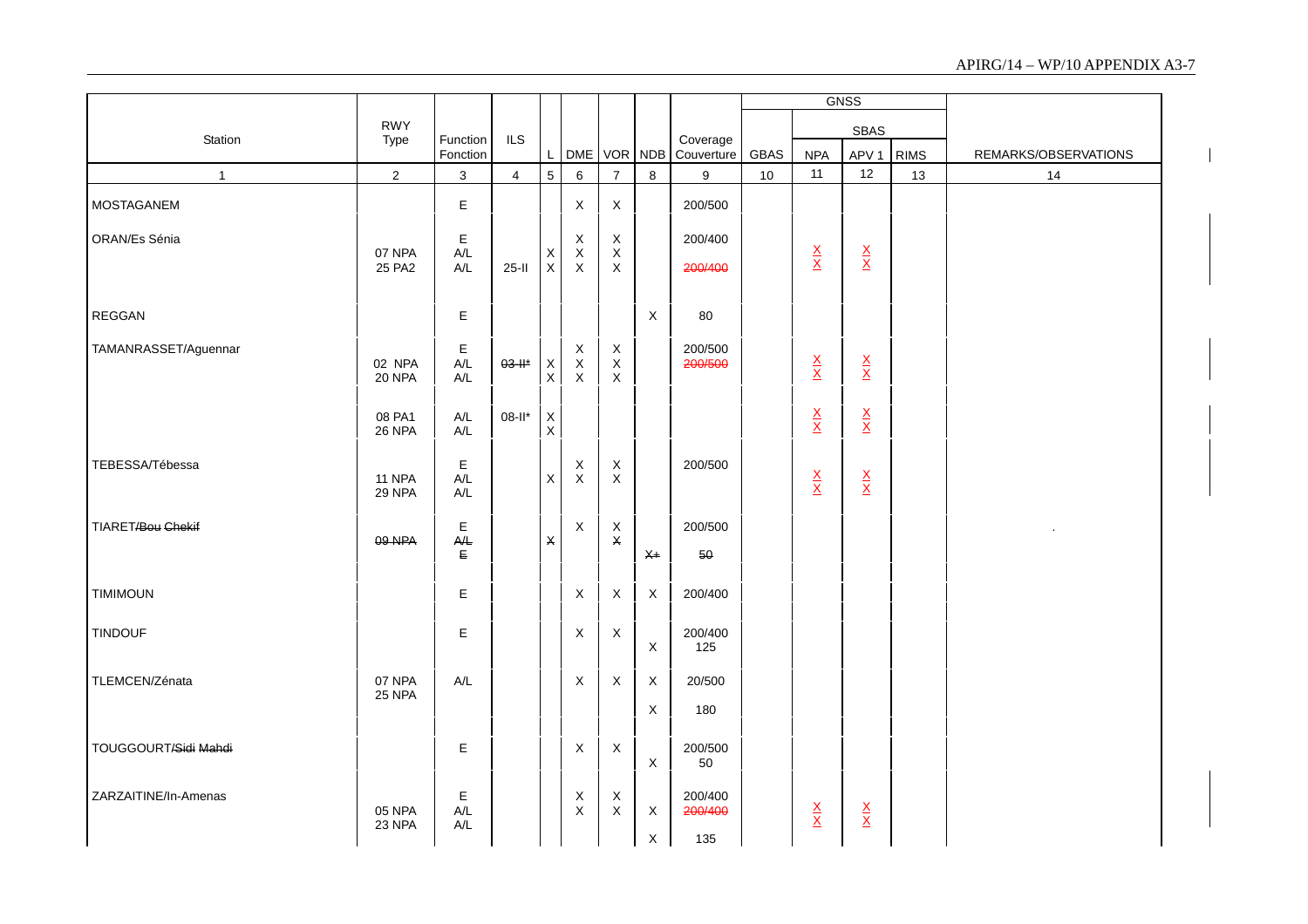|                                 |                      |                                                 |                |                            |                                           |                                           |             |                            |      |                                                      | <b>GNSS</b>                                          |             |                      |
|---------------------------------|----------------------|-------------------------------------------------|----------------|----------------------------|-------------------------------------------|-------------------------------------------|-------------|----------------------------|------|------------------------------------------------------|------------------------------------------------------|-------------|----------------------|
|                                 | <b>RWY</b>           |                                                 |                |                            |                                           |                                           |             |                            |      |                                                      | SBAS                                                 |             |                      |
| Station                         | Type                 | Function<br>Fonction                            | <b>ILS</b>     | $\mathsf{L}$               |                                           | DME VOR                                   |             | Coverage<br>NDB Couverture | GBAS | <b>NPA</b>                                           | APV <sub>1</sub>                                     | <b>RIMS</b> | REMARKS/OBSERVATIONS |
| $\mathbf{1}$                    | $\mathbf{2}$         | 3                                               | $\overline{4}$ | $5\phantom{.0}$            | 6                                         | $\overline{7}$                            | 8           | 9                          | 10   | 11                                                   | 12                                                   | 13          | 14                   |
|                                 |                      |                                                 |                |                            |                                           |                                           |             |                            |      |                                                      |                                                      |             |                      |
| <b>ZEMMOURI</b>                 |                      | $\mathsf E$                                     |                |                            | X                                         | $\mathsf X$                               | $\mathsf X$ | 200/500<br>135             |      |                                                      |                                                      |             |                      |
| <b>ANGOLA</b>                   |                      |                                                 |                |                            |                                           |                                           |             |                            |      |                                                      |                                                      |             |                      |
| CUITO CUANAVALE                 |                      | E                                               |                |                            | X                                         | $\mathsf X$                               |             | 200/500                    |      |                                                      |                                                      |             |                      |
| HUAMBO/Albano Machado           | 11 NPA<br>29 NPA     | $A/L$                                           |                |                            | X                                         | $\mathsf X$                               |             | 200/500                    |      | $\frac{\mathsf{X}}{\mathsf{X}}$                      | $\frac{\mathsf{X}}{\mathsf{X}}$                      |             |                      |
| <b>KUITO</b>                    |                      | $\mathsf E$                                     |                |                            | $\mathsf X$                               | $\mathsf X$                               |             | 200/500                    |      |                                                      |                                                      |             |                      |
| LUANDA/4 de Fevereiro           | 05 NPA<br>23 PA1     | $\mathsf E$<br>$A/L$<br>$\mathsf{A}/\mathsf{L}$ | $23$ -ll*      | $\mathsf X$<br>$\mathsf X$ | $\mathsf X$<br>$\mathsf X$<br>$\mathsf X$ | $\mathsf X$<br>$\mathsf X$<br>$\mathsf X$ |             | 200/500                    |      | $\frac{\mathsf{X}}{\mathsf{X}}$                      | $\frac{\mathsf{X}}{\mathsf{X}}$                      |             |                      |
| LUENA                           |                      | Ε                                               |                |                            | $\mathsf X$                               | $\mathsf X$                               |             | 200/500                    |      |                                                      |                                                      |             |                      |
| <b>SAURIMO</b>                  |                      |                                                 |                |                            |                                           |                                           |             |                            |      |                                                      |                                                      |             |                      |
|                                 |                      | $\frac{\mathsf{E}}{\mathsf{E}}$                 |                |                            | X                                         | $\boldsymbol{\mathsf{X}}$                 | $X+#$       | 200/500<br>50              |      |                                                      |                                                      |             |                      |
| <b>BENIN</b>                    |                      |                                                 |                |                            |                                           |                                           |             |                            |      |                                                      |                                                      |             |                      |
| COTONOU/Cadjehoun               |                      | $\mathsf E$                                     |                |                            | $\mathsf X$                               | $\mathsf X$                               |             | 200/500                    |      |                                                      |                                                      |             |                      |
|                                 | 06 NPA               | $A/L$                                           |                | $\mathsf{X}$               | $\mathsf X$                               | X                                         |             |                            |      | $\frac{\mathsf{X}}{\mathsf{X}}$                      | $\underline{\mathsf{X}}$<br>$\underline{\mathsf{X}}$ |             |                      |
|                                 | 24 PA1               | $A/L$                                           | $24 - 11*$     | $\mathsf X$                | $\mathsf X$                               | X                                         |             |                            |      |                                                      |                                                      |             |                      |
| <b>BOTSWANA</b>                 |                      |                                                 |                |                            |                                           |                                           |             |                            |      |                                                      |                                                      |             |                      |
| <b>FRANCISTOWN</b>              | 11 NINST<br>29 NINST | Ε<br>A/L                                        |                | $\mathsf X$                | $\mathsf X$                               | X                                         |             | 200/500                    |      | $\underline{\mathsf{X}}$<br>$\underline{\mathsf{X}}$ | $\underline{\mathsf{X}}$<br>$\underline{\mathsf{X}}$ |             |                      |
| GABORONE/Sir Seretse Khama Intl | 08 PA1               | $\mathsf E$<br>$A/L$                            | $08-I$         |                            | $\mathsf X$                               | $\mathsf X$                               |             | 200/500                    |      | $\underline{X}$                                      | $\underline{\mathsf{X}}$                             |             |                      |
|                                 | <b>26 NPA</b>        | A/L                                             |                |                            | X                                         | $\mathsf X$                               |             |                            |      | $\underline{\mathsf{X}}$                             | $\underline{\mathsf{X}}$                             |             |                      |
| KASANE/Kasane                   | 08 NPA<br>26 NINST   | A/L                                             |                |                            | X                                         | $\boldsymbol{\mathsf{X}}$                 |             | 200/500                    |      | $\frac{\mathsf{X}}{\mathsf{X}}$                      | $\frac{\mathsf{X}}{\mathsf{X}}$                      |             |                      |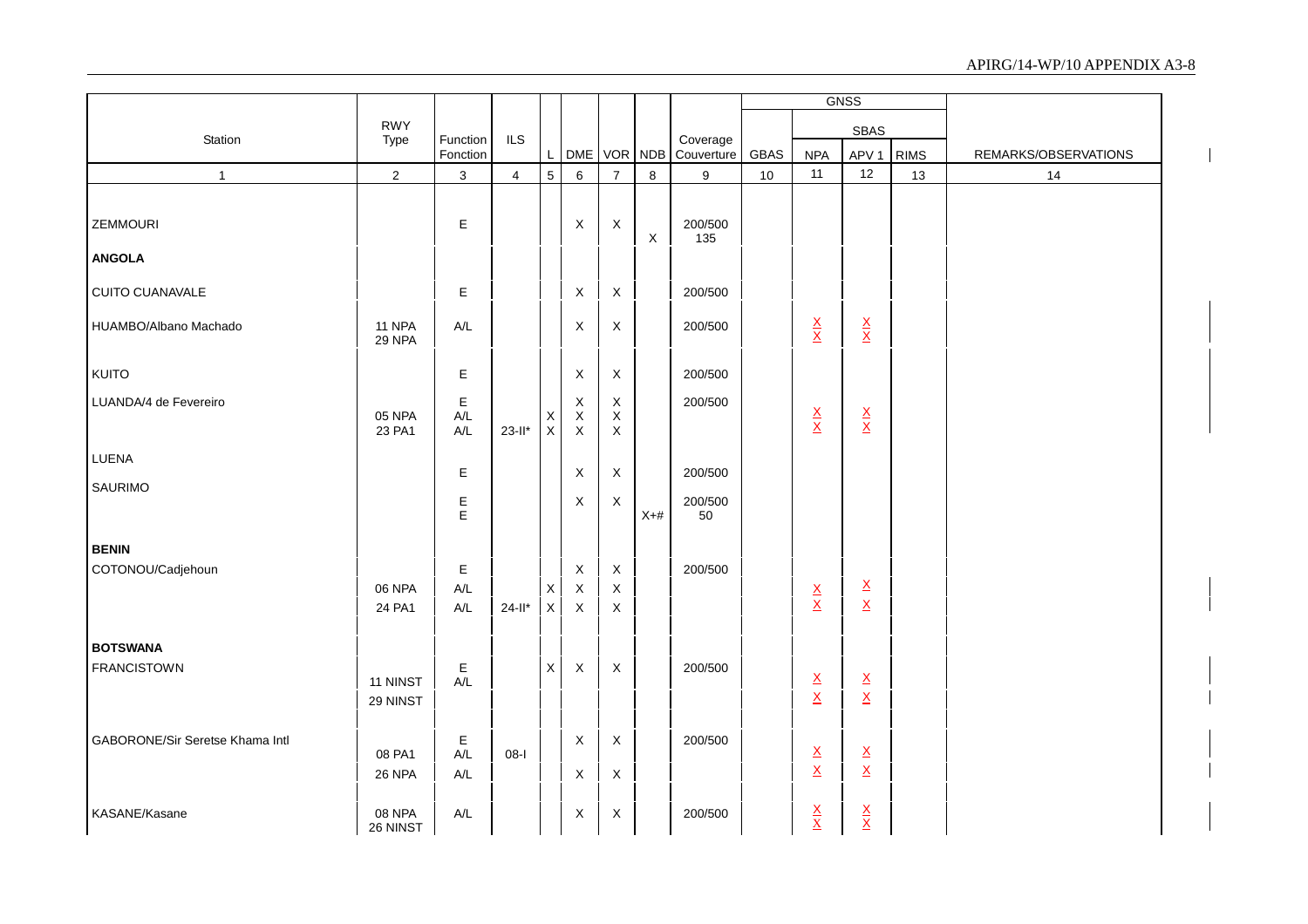|                               |                         |                           |                |                                                 |                                                                       |                                                                          |             |                        |      |                                 | <b>GNSS</b>                     |             |                      |
|-------------------------------|-------------------------|---------------------------|----------------|-------------------------------------------------|-----------------------------------------------------------------------|--------------------------------------------------------------------------|-------------|------------------------|------|---------------------------------|---------------------------------|-------------|----------------------|
|                               | <b>RWY</b>              |                           |                |                                                 |                                                                       |                                                                          |             |                        |      |                                 | <b>SBAS</b>                     |             |                      |
| Station                       | Type                    | Function<br>Fonction      | <b>ILS</b>     | L                                               | DME                                                                   | VOR NDB                                                                  |             | Coverage<br>Couverture | GBAS | <b>NPA</b>                      | APV <sub>1</sub>                | <b>RIMS</b> | REMARKS/OBSERVATIONS |
| $\mathbf{1}$                  | $\overline{2}$          | $\sqrt{3}$                | $\overline{4}$ | $\overline{5}$                                  | 6                                                                     | $\overline{7}$                                                           | 8           | 9                      | 10   | 11                              | 12                              | 13          | 14                   |
| MAUN/Maun                     | 08 NINST<br>26 NINST    | $\mathsf E$<br>A/L        |                |                                                 | $\mathsf X$                                                           | $\mathsf X$<br>X                                                         |             | 200/500                |      | $\frac{\mathsf{X}}{\mathsf{X}}$ | $\frac{\mathsf{X}}{\mathsf{X}}$ |             |                      |
| KANG                          |                         | $\mathsf E$               |                |                                                 |                                                                       | $\mathsf X$                                                              |             | 200/500                |      |                                 |                                 |             |                      |
| SELEBI-PHIKWE/Selebi Phikwe   | 12 NINST<br>30 NINST    | A/L                       |                |                                                 |                                                                       |                                                                          | X           |                        |      | $\frac{\mathsf{X}}{\mathsf{X}}$ | $\frac{\mathbf{X}}{\mathbf{X}}$ |             |                      |
| <b>BURKINA FASO</b>           |                         |                           |                |                                                 |                                                                       |                                                                          |             |                        |      |                                 |                                 |             |                      |
| BOBO-DIOULASSO/Bobo-Dioulasso | 06 PA1<br>24 NPA        | $\mathsf E$<br>A/L<br>A/L | $06-I$         | $\pmb{\mathsf{X}}$<br>$\boldsymbol{\mathsf{X}}$ | $\mathsf X$<br>$\mathsf X$<br>$\boldsymbol{\mathsf{X}}$               | $\mathsf X$<br>$\mathsf X$<br>X                                          |             | 200/500                |      | $\frac{\mathsf{X}}{\mathsf{X}}$ | $\frac{\mathsf{X}}{\mathsf{X}}$ |             |                      |
| OUAGADOUGOU/Ouagadougou       | 04L PA1<br>22R NPA      | $\mathsf E$<br>A/L<br>A/L | 04L-II*        | $\boldsymbol{\mathsf{X}}$<br>$\times$           | $\mathsf X$<br>$\mathsf X$<br>$\boldsymbol{\mathsf{X}}$               | X<br>X<br>$\boldsymbol{\mathsf{X}}$                                      |             | 200/500                |      | $\frac{\mathsf{X}}{\mathsf{X}}$ | $\frac{\mathsf{x}}{\mathsf{x}}$ |             |                      |
| <b>BURUNDI</b>                |                         |                           |                |                                                 |                                                                       |                                                                          |             |                        |      |                                 |                                 |             |                      |
| BUJUMBURA/Bujumbura           | 18 PA1<br><b>36 NPA</b> | $\mathsf E$<br>A/L<br>A/L | $18$ -ll*      | X                                               | $\boldsymbol{\mathsf{X}}$<br>$\mathsf X$<br>$\boldsymbol{\mathsf{X}}$ | $\boldsymbol{\mathsf{X}}$<br>$\boldsymbol{\mathsf{X}}$<br>$\pmb{\times}$ |             | 200/500                |      | $\frac{\mathsf{X}}{\mathsf{X}}$ | $\frac{\mathsf{X}}{\mathsf{X}}$ |             |                      |
| <b>CAMEROON</b>               |                         |                           |                |                                                 |                                                                       |                                                                          |             |                        |      |                                 |                                 |             |                      |
| DOUALA/Douala                 | 12 NPA<br>30 PA2        | $\mathsf E$<br>A/L<br>A/L | $30-I$         | $\mathsf X$<br>$\sf X$<br>X                     | $\boldsymbol{\mathsf{X}}$<br>$\sf X$<br>X                             | $\mathsf X$<br>$\mathsf X$<br>X                                          |             | 200/500                |      | $\frac{\mathsf{X}}{\mathsf{X}}$ | $\frac{\mathsf{X}}{\mathsf{X}}$ |             |                      |
| <b>FOUMBAN</b>                |                         | $\mathsf E$               |                |                                                 |                                                                       | X                                                                        |             | 200/500                |      |                                 |                                 |             |                      |
| GAROUA/Garoua                 | 09 PA1<br>27 NPA        | $\mathsf E$<br>A/L<br>A/L | 09-II*         | $\mathsf X$<br>$\times$                         | X<br>$\mathsf X$                                                      | X<br>$\mathsf X$<br>X                                                    |             | 200/500                |      | $\frac{\mathsf{X}}{\mathsf{X}}$ | $\frac{\mathsf{X}}{\mathsf{X}}$ |             |                      |
| MAMFE                         |                         | Е                         |                |                                                 |                                                                       | X                                                                        |             | 200/500                |      |                                 |                                 |             |                      |
| MAROUA/Salak                  | 13 NPA<br>31 NINST      | Е<br>A/L                  |                |                                                 |                                                                       | X<br>$\mathsf X$                                                         | $\mathsf X$ | 200/500                |      | $\frac{\mathsf{X}}{\mathsf{X}}$ | $\frac{\mathsf{X}}{\mathsf{X}}$ |             |                      |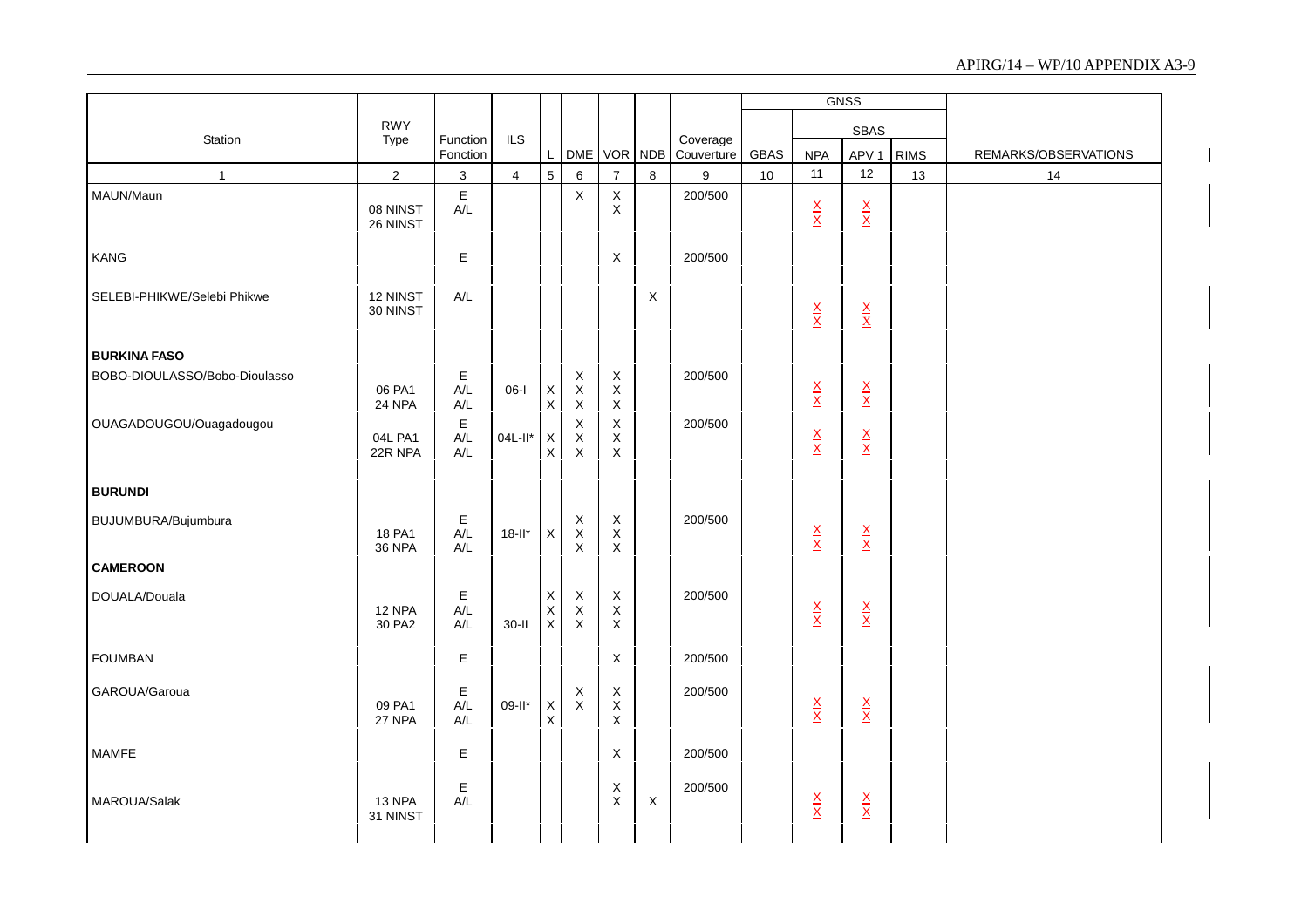|                                 |                         |                                                     |                |                                        |                                           |                                           |                  |                        |      |                                 | <b>GNSS</b>                     |                 |                      |
|---------------------------------|-------------------------|-----------------------------------------------------|----------------|----------------------------------------|-------------------------------------------|-------------------------------------------|------------------|------------------------|------|---------------------------------|---------------------------------|-----------------|----------------------|
|                                 | <b>RWY</b>              |                                                     |                |                                        |                                           |                                           |                  |                        |      |                                 | SBAS                            |                 |                      |
| Station                         | Type                    | Function<br>Fonction                                | <b>ILS</b>     | $\mathsf{L}$                           |                                           | DME VOR NDB                               |                  | Coverage<br>Couverture | GBAS | <b>NPA</b>                      | APV <sub>1</sub>                | <b>RIMS</b>     | REMARKS/OBSERVATIONS |
| $\mathbf{1}$                    | $\sqrt{2}$              | $\mathfrak{S}$                                      | $\overline{4}$ | $\overline{5}$                         | $\,6\,$                                   | $\overline{7}$                            | $\bf8$           | 9                      | 10   | 11                              | 12                              | $13$            | 14                   |
| M_BANGA                         |                         | E                                                   |                |                                        |                                           |                                           | $\overline{X}$   | 200                    |      |                                 |                                 |                 |                      |
| N_GAOUNDERE/N_Gaoundéré         | 03 NPA<br>21 NINST      | $\mathsf E$<br>A/L                                  |                | $\mathsf X$                            |                                           | X<br>$\mathsf X$                          |                  | 200/500                |      | $\frac{\mathsf{X}}{\mathsf{X}}$ | $\frac{\mathsf{x}}{\mathsf{x}}$ |                 |                      |
| YAOUNDE/Nsimalen                | 01 NINST<br>19 PA2      | E<br>$A/L$                                          | $19$ -ll*      | $\mathsf X$<br>$\mathsf X$             | X<br>X                                    | $\mathsf X$<br>X                          |                  | 200/500                |      | $\frac{\mathsf{X}}{\mathsf{X}}$ | $\frac{\mathsf{X}}{\mathsf{X}}$ |                 |                      |
| <b>CAPE VERDE</b>               |                         |                                                     |                |                                        |                                           |                                           |                  |                        |      |                                 |                                 |                 |                      |
| <b>PRAIA/Francisco Mendes</b>   | 04 NPA<br>22 NINST      | $A/L$                                               |                | $\mathsf X$                            |                                           |                                           |                  |                        |      | $\frac{\mathsf{X}}{\mathsf{X}}$ | $\frac{\mathsf{X}}{\mathsf{X}}$ |                 |                      |
| SAL I./ Amilcar Cabral          | 01 PA1<br><b>19 NPA</b> | E<br>$A/L$<br>$\mathsf{A}/\mathsf{L}$<br>E<br>$A/L$ | $01-II$        |                                        | $_{\rm X}^{\rm X}$<br>$\sf X$             | $\mathsf X$<br>$\mathsf X$<br>X           | $\mathsf X$<br>X | 200/500<br>400<br>400  |      | $\frac{\mathsf{X}}{\mathsf{X}}$ | $\frac{\mathsf{X}}{\mathsf{X}}$ |                 |                      |
| <b>CENTRAL AFRICAN REPUBLIC</b> |                         |                                                     |                |                                        |                                           |                                           |                  |                        |      |                                 |                                 |                 |                      |
| BANGUI/M_-Poko                  | 17 NPA<br>35 PA1        | E<br>A/L<br>$A/L$                                   | $35$ -ll*      | $\underset{\mathsf{X}}{\times}$        | $\mathsf X$<br>$\mathsf X$<br>$\mathsf X$ | $\mathsf X$<br>$\mathsf X$<br>$\mathsf X$ |                  | 200/500                |      | $\frac{\mathsf{X}}{\mathsf{X}}$ | $\frac{\mathsf{X}}{\mathsf{X}}$ |                 |                      |
| BERBERATI/Berberati             | 17 NPA<br>35 NINST      | E<br>$A/L$                                          |                | $\mathsf X$                            |                                           | X<br>X                                    |                  | 200/500<br>200/500     |      | $\frac{\mathsf{X}}{\mathsf{X}}$ | $\frac{\mathsf{x}}{\mathsf{x}}$ |                 |                      |
| <b>CHAD</b>                     |                         |                                                     |                |                                        |                                           |                                           |                  |                        |      |                                 |                                 |                 |                      |
| ABECHE                          |                         | E                                                   |                |                                        |                                           | $\times$                                  |                  | 200/500                |      |                                 |                                 |                 |                      |
| N_DJAMENA/N_Djamena             | 05 PA1<br>23 NPA        | Е<br>$\mathsf E$<br>$A/L$<br>A/L                    | $05-II^*$      | $\mathsf X$<br>$\overline{\mathsf{x}}$ | X<br>X<br>$\mathsf X$                     | X<br>$\mathsf X$<br>X                     | $\mathsf X$      | 200/500<br>250         |      | $\frac{\mathsf{X}}{\mathsf{X}}$ | $\frac{\mathsf{X}}{\mathsf{X}}$ | $\underline{X}$ |                      |
| <b>MOUNDOU</b>                  |                         | E                                                   |                |                                        |                                           | X                                         |                  | 200/500                |      |                                 |                                 |                 |                      |
| <b>COMOROS</b>                  |                         |                                                     |                |                                        |                                           |                                           |                  |                        |      |                                 |                                 |                 |                      |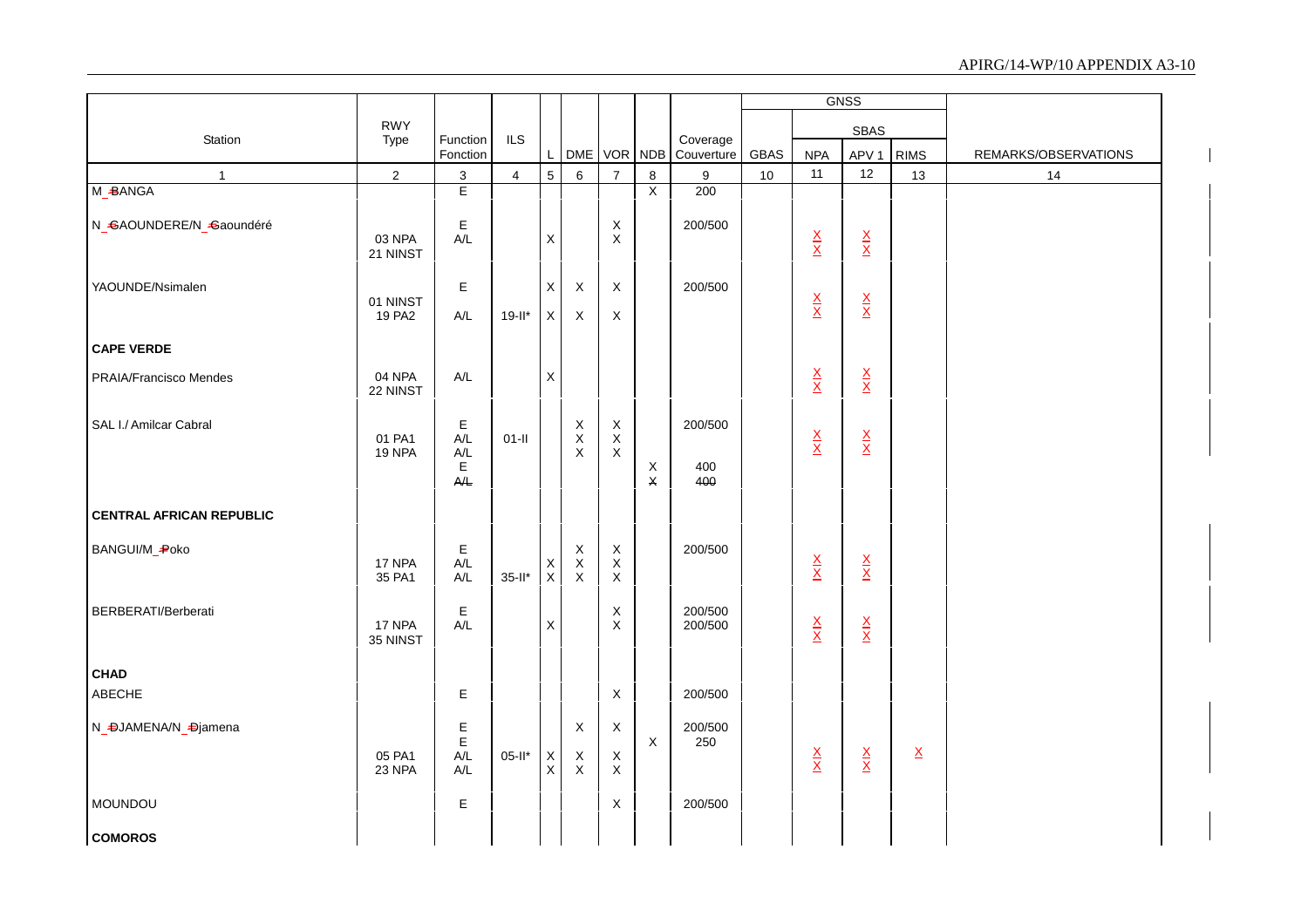|                                   |                           |                      |                          |                            |                                   |                                                       |         |                           |             |                                 | <b>GNSS</b>                     |                          |                      |
|-----------------------------------|---------------------------|----------------------|--------------------------|----------------------------|-----------------------------------|-------------------------------------------------------|---------|---------------------------|-------------|---------------------------------|---------------------------------|--------------------------|----------------------|
|                                   | <b>RWY</b>                |                      |                          |                            |                                   |                                                       |         |                           |             |                                 | <b>SBAS</b>                     |                          |                      |
| Station                           | Type                      | Function<br>Fonction | <b>ILS</b>               | L                          | <b>DME</b>                        |                                                       | VOR NDB | Coverage<br>Couverture    | <b>GBAS</b> | <b>NPA</b>                      | APV <sub>1</sub>                | <b>RIMS</b>              | REMARKS/OBSERVATIONS |
| $\mathbf{1}$                      | $\overline{c}$            | $\mathsf 3$          | $\overline{\mathbf{4}}$  | $\overline{5}$             | 6                                 | $\overline{7}$                                        | $\bf 8$ | $\boldsymbol{9}$          | 10          | 11                              | 12                              | 13                       | 14                   |
| ANJOUAN/Ouani                     | 10 NPA<br><b>28 NPA</b>   | A/L                  |                          | $\overline{\mathsf{X}}$    |                                   |                                                       |         |                           |             | $\frac{X}{X}$                   | $\frac{X}{X}$                   |                          |                      |
| DZAOUDZI/Pamanzi, Mayotte I.      | 16 NINST<br><b>34 NPA</b> | A/L                  |                          | X                          | X                                 | Χ                                                     |         | 40/250                    |             | $\frac{\mathsf{x}}{\mathsf{x}}$ | $\frac{\mathsf{X}}{\mathsf{X}}$ |                          |                      |
| MORONI/Hahaia Prince Said Ibrahim | 02 PA1<br><b>20 NPA</b>   | Е<br>$A/L$<br>A/L    | $02-It$ *<br>$\mathsf X$ | $\mathsf X$<br>$\mathsf X$ | $_{\rm X}^{\rm X}$<br>$\mathsf X$ | $\mathsf X$<br>$\mathsf X$<br>$\overline{\mathsf{x}}$ |         | 200/500                   |             | $\frac{\mathsf{X}}{\mathsf{X}}$ | $\frac{\mathsf{X}}{\mathsf{X}}$ |                          |                      |
| <b>CONGO</b>                      |                           |                      |                          |                            |                                   |                                                       |         |                           |             |                                 |                                 |                          |                      |
| BRAZZAVILLE/Maya-Maya             | 06 PA1<br>24 NPA          | E<br>A/L<br>A/L      | $06 - 11*$               | X<br>$\mathsf X$           | $_{\rm X}^{\rm X}$<br>$\mathsf X$ | $_{\rm X}^{\rm X}$<br>$\mathsf X$                     |         | 200/500                   |             | $\frac{\mathsf{X}}{\mathsf{X}}$ | $\frac{\mathsf{X}}{\mathsf{X}}$ | $\underline{\mathsf{X}}$ |                      |
| <b>MAKOUA</b>                     |                           | Е                    |                          |                            |                                   | X                                                     |         | 200/500                   |             |                                 |                                 |                          |                      |
| POINTE_-NOIRE/Agostino Neto       | 17 NPA<br><b>35 NPA</b>   | Е<br>A/L<br>A/L      |                          | $_{\rm X}^{\rm X}$         | $X$<br>$X$<br>$X$                 | $\boldsymbol{X}$<br>$\mathsf X$<br>$\mathsf X$        | X       | 200/500<br>200/500<br>150 |             | $\frac{\mathsf{x}}{\mathsf{x}}$ | $\frac{\mathsf{X}}{\mathsf{X}}$ |                          |                      |
| COTE D_IVOIRE                     |                           |                      |                          |                            |                                   |                                                       |         |                           |             |                                 |                                 |                          |                      |
| ABIDJAN/Félix Houphouet Boigny    | 03 NPA<br>21 PA2          | E<br>A/L<br>A/L      | $21 -$ II                | $_{\rm X}^{\rm X}$         | X<br>$_{\rm X}^{\rm X}$           | $\mathsf X$<br>$_{\rm X}^{\rm X}$                     |         | 200/500                   |             | $\frac{\mathsf{X}}{\mathsf{X}}$ | $\frac{\mathsf{X}}{\mathsf{X}}$ |                          |                      |
| BOUAKE/Bouaké                     | 03 NPA<br>21 PA1          | E<br>A/L<br>A/L      | $21-I$                   | $_{\rm X}^{\rm X}$         | $\mathsf X$<br>$_{\rm X}^{\rm X}$ | $\mathsf X$<br>$_{\rm X}^{\rm X}$                     |         | 200/500                   |             | $\frac{\mathsf{X}}{\mathsf{X}}$ | $\frac{\mathsf{X}}{\mathsf{X}}$ |                          |                      |
| DEMOCRATIC REPUBLIC OF CONGO      |                           |                      |                          |                            |                                   |                                                       |         |                           |             |                                 |                                 |                          |                      |
| <b>BUNIA</b>                      |                           | Е                    |                          |                            |                                   | X                                                     |         | 200/500                   |             |                                 |                                 |                          |                      |
| GOMA/Goma                         | 18 NINST                  | Е                    |                          |                            | X                                 | X                                                     |         | 200/500                   |             | $\underline{\mathsf{X}}$        | $\underline{\mathsf{X}}$        |                          |                      |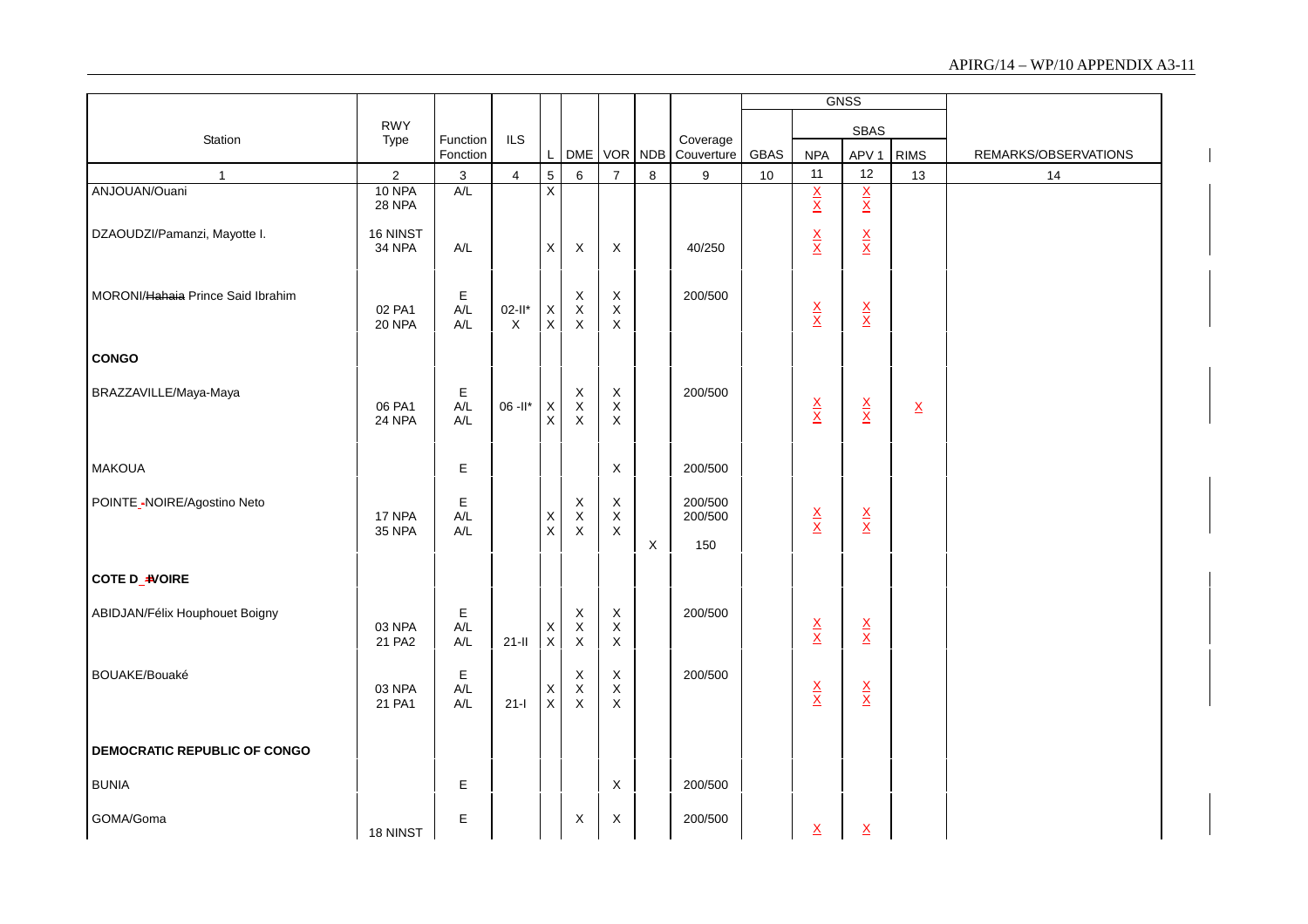|                       |                       |                                     |                |                            |                                                                             |                                               |        |                        |      |                                 | <b>GNSS</b>                     |                 |                      |
|-----------------------|-----------------------|-------------------------------------|----------------|----------------------------|-----------------------------------------------------------------------------|-----------------------------------------------|--------|------------------------|------|---------------------------------|---------------------------------|-----------------|----------------------|
|                       | <b>RWY</b>            |                                     |                |                            |                                                                             |                                               |        |                        |      |                                 | SBAS                            |                 |                      |
| Station               | Type                  | Function<br>Fonction                | <b>ILS</b>     | $\mathsf{L}^-$             |                                                                             | DME VOR NDB                                   |        | Coverage<br>Couverture | GBAS | <b>NPA</b>                      | APV <sub>1</sub>                | <b>RIMS</b>     | REMARKS/OBSERVATIONS |
| $\mathbf{1}$          | $\overline{2}$        | 3                                   | $\overline{4}$ | $5\overline{)}$            | $\,6\,$                                                                     | $\overline{7}$                                | $\bf8$ | 9                      | 10   | 11                              | 12                              | 13              | 14                   |
|                       | 36 NPA                | A/L                                 |                |                            | $\overline{X}$                                                              | $\overline{X}$                                |        |                        |      | $\overline{\mathbf{x}}$         | $\overline{\mathsf{x}}$         |                 |                      |
| KALEMIE               |                       | E                                   |                |                            |                                                                             | X                                             |        | 200/500                |      |                                 |                                 |                 |                      |
| <b>KANANGA</b>        |                       | $\mathsf E$                         |                |                            |                                                                             | X                                             |        | 200/500                |      |                                 |                                 |                 |                      |
| KINDU                 |                       | $\mathsf E$                         |                |                            |                                                                             | X                                             |        | 200/500                |      |                                 |                                 |                 |                      |
| KINSHASA/N_Djili      | 06 NPA<br>24 PA1      | E<br>A/L<br>A/L                     | $24 - 11*$     | $_{\rm X}^{\rm X}$         | X<br>$\mathsf X$<br>$\mathsf{X}$                                            | X<br>X<br>$\mathsf X$                         |        | 200/500                |      | $\frac{\mathsf{X}}{\mathsf{X}}$ | $\frac{\mathsf{X}}{\mathsf{X}}$ |                 |                      |
| KISANGANI/Bangoka     | 13 NPA<br>31 NPA      | E<br>A/L<br>$\mathsf{A}/\mathsf{L}$ |                | $\mathsf X$<br>$\mathsf X$ |                                                                             | X<br>X<br>$\pmb{\times}$                      |        | 200/500                |      | $\frac{X}{X}$                   | $\frac{\mathsf{X}}{\mathsf{X}}$ |                 |                      |
| LUBUMBASHI/Luano      | 07 PA1<br>25 NPA      | Е<br>A/L<br>$A/L$                   | $07 - 11*$     | X<br>$\mathsf{X}$          | X<br>$\mathsf X$<br>$\pmb{\times}$                                          | X<br>X<br>$\mathsf X$                         |        | 200/500                |      | $\frac{X}{X}$                   | $\frac{\mathsf{X}}{\mathsf{X}}$ |                 |                      |
| MBUJI MAYI/Mbuji Mayi | 17 NPA<br>35 NINST    | $A/L$<br>$\mathsf{A}/\mathsf{L}$    |                | $\mathsf X$                |                                                                             | $\mathsf X$                                   |        |                        |      |                                 | $\frac{X}{X}$                   |                 |                      |
| <b>DJIBOUTI</b>       |                       |                                     |                |                            |                                                                             |                                               |        |                        |      |                                 |                                 |                 |                      |
| DJIBOUTI/Ambouli      | 09 NPA<br>27 PA1      | E<br>A/L<br>A/L                     | $27 - 11*$     | X<br>$\mathsf{X}$          | $\boldsymbol{\mathsf{X}}$<br>$\mathsf X$<br>X                               | $\boldsymbol{\mathsf{X}}$<br>$\mathsf X$<br>X |        | 200/500                |      | $\frac{\mathsf{x}}{\mathsf{x}}$ | $\frac{\mathsf{X}}{\mathsf{X}}$ | $\underline{X}$ |                      |
| <b>EGYPT</b>          |                       |                                     |                |                            |                                                                             |                                               |        |                        |      |                                 |                                 |                 |                      |
| ABU SIMBEL/Abu Simbel | 15L NPA<br>33R NPA    | $\mathsf E$<br>A/L<br>$A/L$         |                |                            | $\boldsymbol{\mathsf{X}}$<br>$\mathsf X$<br>$\mathsf X$                     | $\mathsf X$<br>X<br>$\mathsf X$               |        | 200/500                |      | $\frac{\mathsf{X}}{\mathsf{X}}$ | $\frac{\mathsf{X}}{\mathsf{X}}$ |                 |                      |
|                       | 15R NPA<br>33L NPA    | $\mathsf{A}/\mathsf{L}$<br>A/L      |                |                            |                                                                             | X<br>X                                        |        |                        |      | $\frac{X}{X}$                   | $\frac{\mathsf{X}}{\mathsf{X}}$ |                 |                      |
| ALEXANDRIA/Alexandria | 04 NPA PA-I<br>22 NPA | E<br>A/L<br>A/L<br>A⁄L              | $04 - 1$       |                            | $\boldsymbol{\mathsf{X}}$<br>$\mathsf X$<br>$\frac{\mathsf{X}}{\mathsf{X}}$ | X<br>X<br>$\frac{\mathsf{X}}{\mathsf{X}}$     |        | 200/500                |      | $\frac{\mathsf{x}}{\mathsf{x}}$ | $\frac{\mathsf{X}}{\mathsf{X}}$ | $\underline{X}$ | <b>ECAC RIMS</b>     |
|                       |                       |                                     |                |                            |                                                                             |                                               |        |                        |      | $\overline{\mathsf{X}}$         | $\mathsf{X}$                    |                 |                      |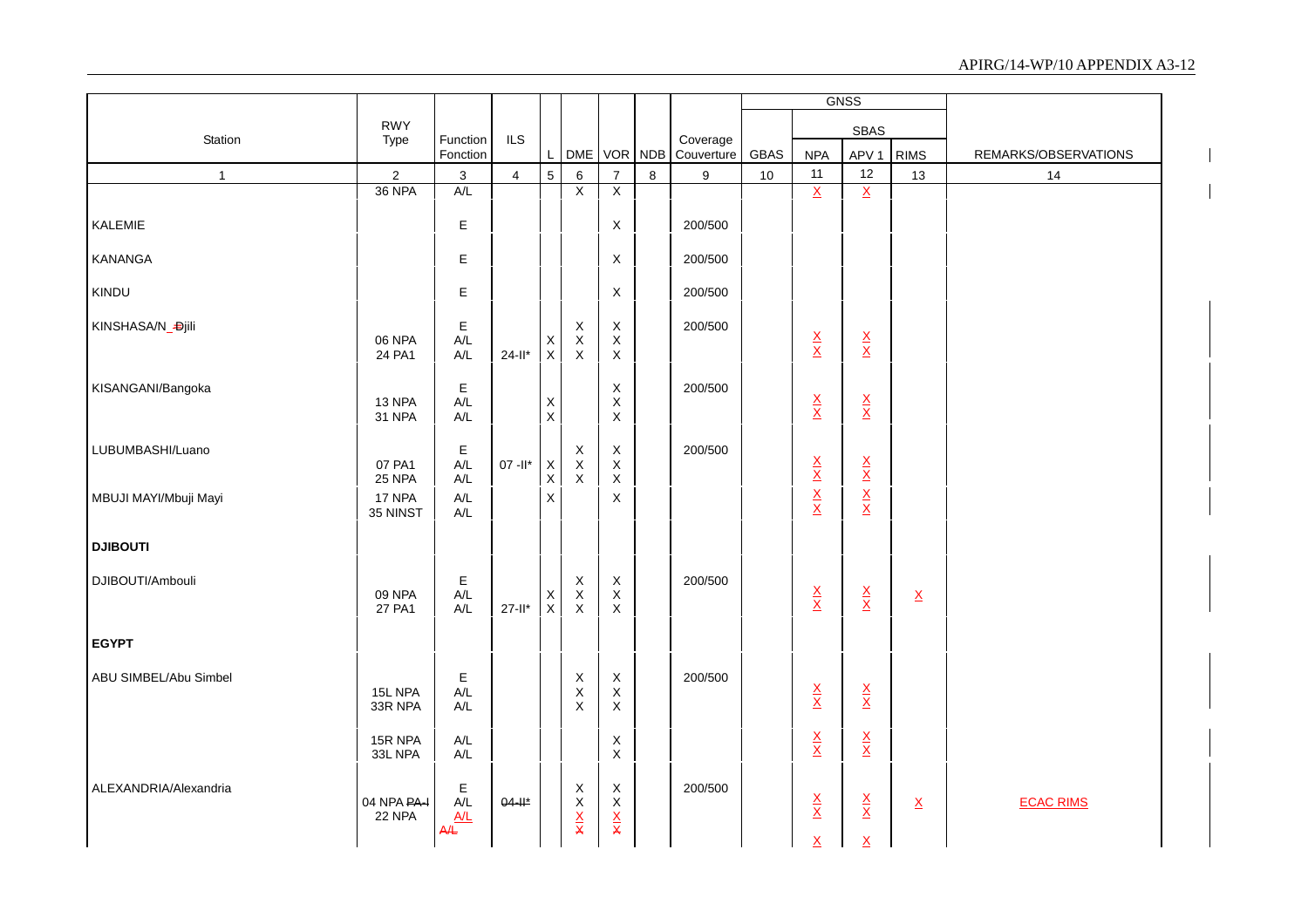|                   |                          |                                                                   |                |   |                                               |                                           |              |                        |        |                                 | GNSS                                                        |                 |                      |
|-------------------|--------------------------|-------------------------------------------------------------------|----------------|---|-----------------------------------------------|-------------------------------------------|--------------|------------------------|--------|---------------------------------|-------------------------------------------------------------|-----------------|----------------------|
|                   | <b>RWY</b>               |                                                                   |                |   |                                               |                                           |              |                        |        |                                 | <b>SBAS</b>                                                 |                 |                      |
| Station           | Type                     | Function<br>Fonction                                              | ILS            | L | <b>DME</b>                                    | VOR NDB                                   |              | Coverage<br>Couverture | GBAS   | <b>NPA</b>                      | APV <sub>1</sub>                                            | <b>RIMS</b>     | REMARKS/OBSERVATIONS |
| $\mathbf{1}$      | $\overline{c}$           | $\mathbf 3$                                                       | $\overline{4}$ | 5 | 6                                             | $\overline{7}$                            | $\bf 8$      | 9                      | $10\,$ | $11$                            | 12                                                          | 13              | 14                   |
|                   | 18 NPA<br><b>36 NPA</b>  | $\frac{A/L}{A/L}$<br>A/L                                          |                |   | $rac{X}{X}$                                   | $\frac{x}{x}$<br>$\pmb{\mathsf{X}}$       |              |                        |        | $\overline{\mathsf{x}}$         | $\overline{\mathsf{X}}$                                     |                 |                      |
| ASWAN/Aswan       | 17 NPA<br>35 PA1         | $\mathsf E$<br>$\mathsf{A}/\mathsf{L}$<br>$\mathsf{A}/\mathsf{L}$ | $35$ -ll*      |   | $_{\rm X}^{\rm X}$<br>X                       | $_{\rm X}^{\rm X}$<br>$\mathsf X$         |              | 200/500                |        | $\frac{\mathsf{X}}{\mathsf{X}}$ | $\frac{X}{X}$                                               | $\underline{X}$ | <b>AFI RIMS</b>      |
| <b>ASYUT</b>      |                          | E                                                                 |                |   | $\boldsymbol{\mathsf{X}}$                     | $\mathsf X$                               |              | 200/500                |        |                                 |                                                             |                 |                      |
| <b>BALTIM</b>     |                          | E                                                                 |                |   | X                                             | $\mathsf X$                               |              | 200/500                |        |                                 |                                                             |                 |                      |
| CAIRO/Cairo Intl  | 05L PA2                  | $A/L$                                                             | 05L-II         |   | X                                             | $\mathsf X$                               |              |                        |        |                                 | $\underline{\mathsf{X}}$                                    |                 |                      |
|                   | 23R PA2                  | $\frac{\mathsf{E}}{\mathsf{T}}$<br>$A/L$                          | 23R-II         |   | X<br>$\mathsf X$<br>$\mathsf X$               | $\mathsf X$<br>$\mathsf X$<br>$\mathsf X$ |              | 200/500                |        |                                 | $\underline{\mathbf{X}}$                                    |                 |                      |
|                   | 05R PA2                  | $\mathsf E$<br>$\top$<br>$A/L$                                    | 05R-II         |   | X<br>$\boldsymbol{\mathsf{X}}$<br>$\mathsf X$ | $\mathsf X$<br>$\mathsf X$<br>$\mathsf X$ |              | 200/500                |        |                                 | $\underline{\mathsf{X}}$                                    |                 |                      |
|                   | 23L PA2<br><b>16 NPA</b> | E<br>$\top$<br>$\mathsf{A}/\mathsf{L}$<br>A/L                     | $23L-H$        |   | X<br>$\mathsf X$<br>$\mathsf X$<br>X          | $_{\rm X}^{\rm X}$<br>$\mathsf X$<br>X    |              | 200/500                |        | $\frac{\mathsf{X}}{\mathsf{X}}$ | $\underline{\mathsf{X}}$<br>$\frac{\mathsf{x}}{\mathsf{x}}$ |                 |                      |
|                   | <b>34 NPA</b>            | $\frac{\mathsf{E}}{\mathsf{T}}$                                   |                |   | X<br>$\mathsf X$                              | $\mathsf X$<br>$\mathsf X$                |              | 200/500                |        |                                 |                                                             |                 |                      |
| <b>ELARISH</b>    | <b>NPA</b>               | E<br>A/L                                                          |                |   | $\mathsf X$<br>$\mathsf X$                    | $\mathsf X$<br>$\mathsf X$                |              | 200/500                |        | $\underline{X}$                 | $\underline{X}$                                             |                 |                      |
| <b>FAYOUM</b>     |                          | $\mathsf E$                                                       |                |   | X                                             | $\mathsf X$                               |              | 200/500                |        |                                 |                                                             |                 |                      |
| HURGHADA/Hurghada | <b>16 NPA</b>            | $\mathsf E$<br>A/L                                                |                |   | X                                             | $\mathsf X$<br>$\mathsf{X}$               | $\mathsf{X}$ | 200/500                |        | $\underline{\mathsf{X}}$        | $\underline{X}$                                             |                 |                      |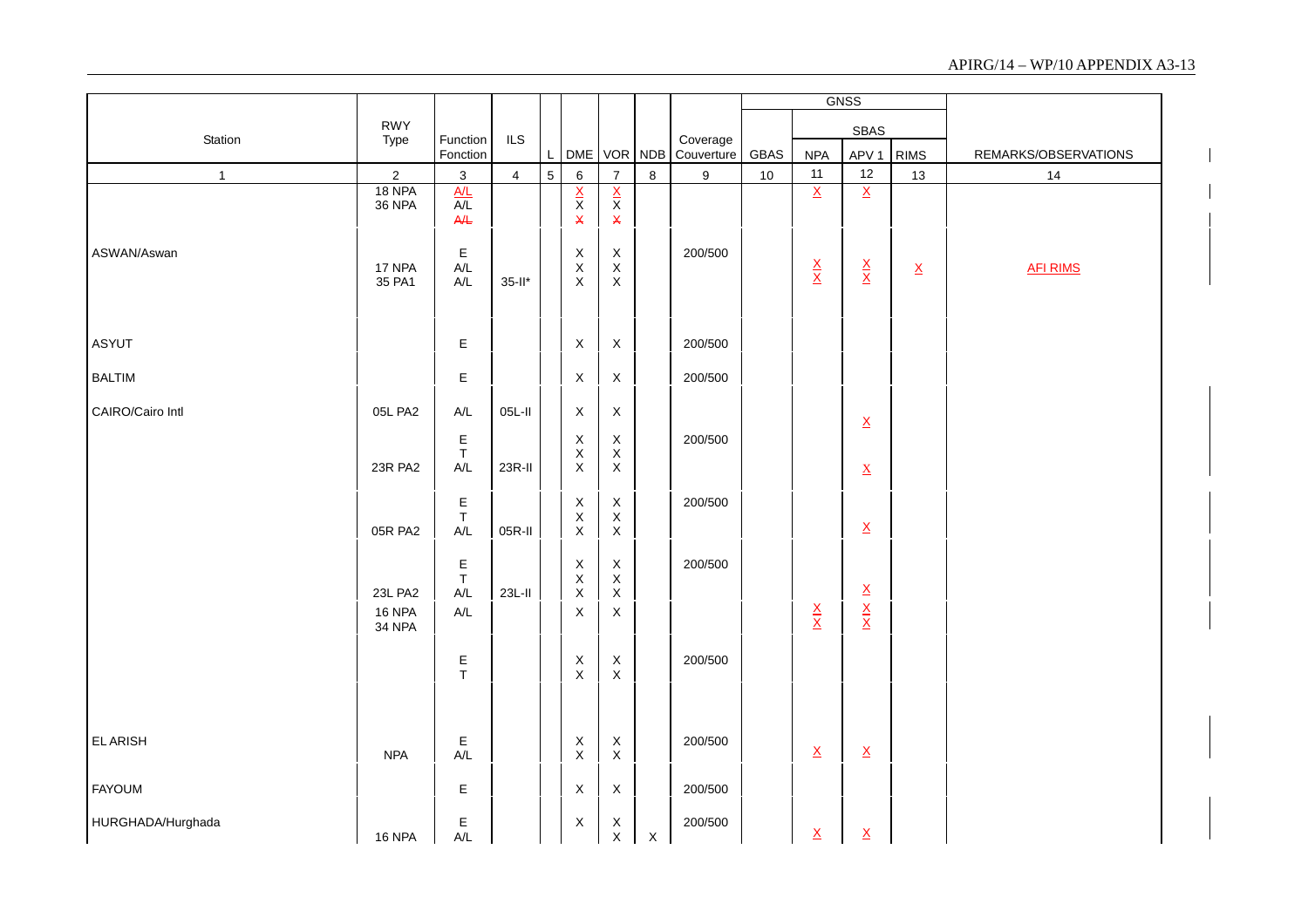|                                        |                           |                                |                |                                |                              |                                                         |                  |                        |      |                                 | <b>GNSS</b>                     |             |                      |
|----------------------------------------|---------------------------|--------------------------------|----------------|--------------------------------|------------------------------|---------------------------------------------------------|------------------|------------------------|------|---------------------------------|---------------------------------|-------------|----------------------|
|                                        | <b>RWY</b>                |                                |                |                                |                              |                                                         |                  |                        |      |                                 | <b>SBAS</b>                     |             |                      |
| Station                                | Type                      | Function<br>Fonction           | <b>ILS</b>     | L                              |                              | DME VOR NDB                                             |                  | Coverage<br>Couverture | GBAS | <b>NPA</b>                      | APV <sub>1</sub>                | <b>RIMS</b> | REMARKS/OBSERVATIONS |
| $\overline{1}$                         | $\sqrt{2}$                | 3                              | $\overline{4}$ | $5\phantom{.0}$                | 6                            | $\overline{7}$                                          | 8                | 9                      | 10   | 11                              | 12                              | 13          | 14                   |
|                                        | 34 PA1                    | A/L                            | $34 - 11*$     |                                | $\overline{X}$               | $\overline{X}$                                          |                  |                        |      | $\overline{X}$                  | $\overline{\mathbf{x}}$         |             |                      |
| LUXOR/Luxor                            | 02 NPA<br>20 PA1          | Е<br>A/L<br>A/L                | $20-I$         | X<br>$\mathsf X$               | X<br>$\mathsf X$<br>$\times$ | $\boldsymbol{\mathsf{X}}$<br>$\mathsf X$<br>$\mathsf X$ |                  | 200/500                |      | $\frac{\mathsf{X}}{\mathsf{X}}$ | $\frac{\mathsf{X}}{\mathsf{X}}$ |             |                      |
| MERSA MATRUH/Mersa Matruh              | 15 NPA<br>33 NPA          | A/L<br>A/L                     |                |                                |                              |                                                         |                  |                        |      | $\frac{\mathsf{X}}{\mathsf{X}}$ | $\frac{\mathsf{X}}{\mathsf{X}}$ |             |                      |
| <b>NUWEIBAA</b>                        |                           | Е                              |                |                                |                              |                                                         | $\mathsf X$      | 200                    |      |                                 |                                 |             |                      |
| SAINTE CATHERINE/Sainte Catherine Intl | 17 NPA<br>35 NINST        | $\mathsf E$<br>A/L<br>A/L      |                |                                |                              |                                                         | X<br>X           | 200                    |      | $\frac{\mathsf{X}}{\mathsf{X}}$ | $\frac{X}{X}$                   |             |                      |
| SHARM EL SHEIK/Sharm El Sheik          | 04L PA1<br>22R NINST      | $\mathsf E$<br>A/L<br>A/L      | 04L-II*        |                                | X<br>$\mathsf X$             | $\boldsymbol{\mathsf{X}}$<br>$\mathsf{X}$               | $X+$             | 200/500                |      | $\frac{\mathsf{X}}{\mathsf{X}}$ | $\frac{\mathsf{X}}{\mathsf{X}}$ |             |                      |
| TABA/Taba                              | 04 NINST<br><b>22 NPA</b> | $\mathsf E$<br>$A/L$<br>A/L    |                |                                |                              |                                                         | X<br>X           | 200/500                |      | $\frac{X}{X}$                   | $\frac{\mathsf{X}}{\mathsf{X}}$ |             |                      |
| <b>EQUATORIAL GUINEA</b>               |                           |                                |                |                                |                              |                                                         |                  |                        |      |                                 |                                 |             |                      |
| <b>BATA</b>                            |                           | Е                              |                |                                |                              |                                                         | X                | 200                    |      |                                 |                                 |             |                      |
| MALABO/Malabo                          | 05 PA1<br>23 NPA          | $E$<br>A/L<br>$A/L$            | $05-I$         | X<br>$\mathsf X$               |                              | $\times$<br>X<br>$\mathsf X$                            | $X+$             | 200/500<br>150         |      | $\frac{\mathsf{X}}{\mathsf{X}}$ | $\frac{\mathsf{X}}{\mathsf{X}}$ |             |                      |
| <b>ERITREA</b>                         |                           |                                |                |                                |                              |                                                         |                  |                        |      |                                 |                                 |             |                      |
| ASMARA/Asmara Intl                     | 07 PA1<br><b>25 NPA</b>   | Е<br>A/L<br>A/L                | $07-II^*$      | $\boldsymbol{\mathsf{X}}$<br>X | X<br>$\mathsf X$             | $\mathsf X$<br>$\mathsf X$<br>$\boldsymbol{\mathsf{X}}$ | $\mathsf X$<br>X | 200/500                |      | $X \times X$                    | $\frac{X}{X}$                   |             |                      |
| ASSAB/Assab                            | 12 NPA<br>30 NINST        | A/L<br>$\mathsf{A}/\mathsf{L}$ |                |                                |                              |                                                         | X                | 150                    |      |                                 | $\frac{\mathsf{X}}{\mathsf{X}}$ |             |                      |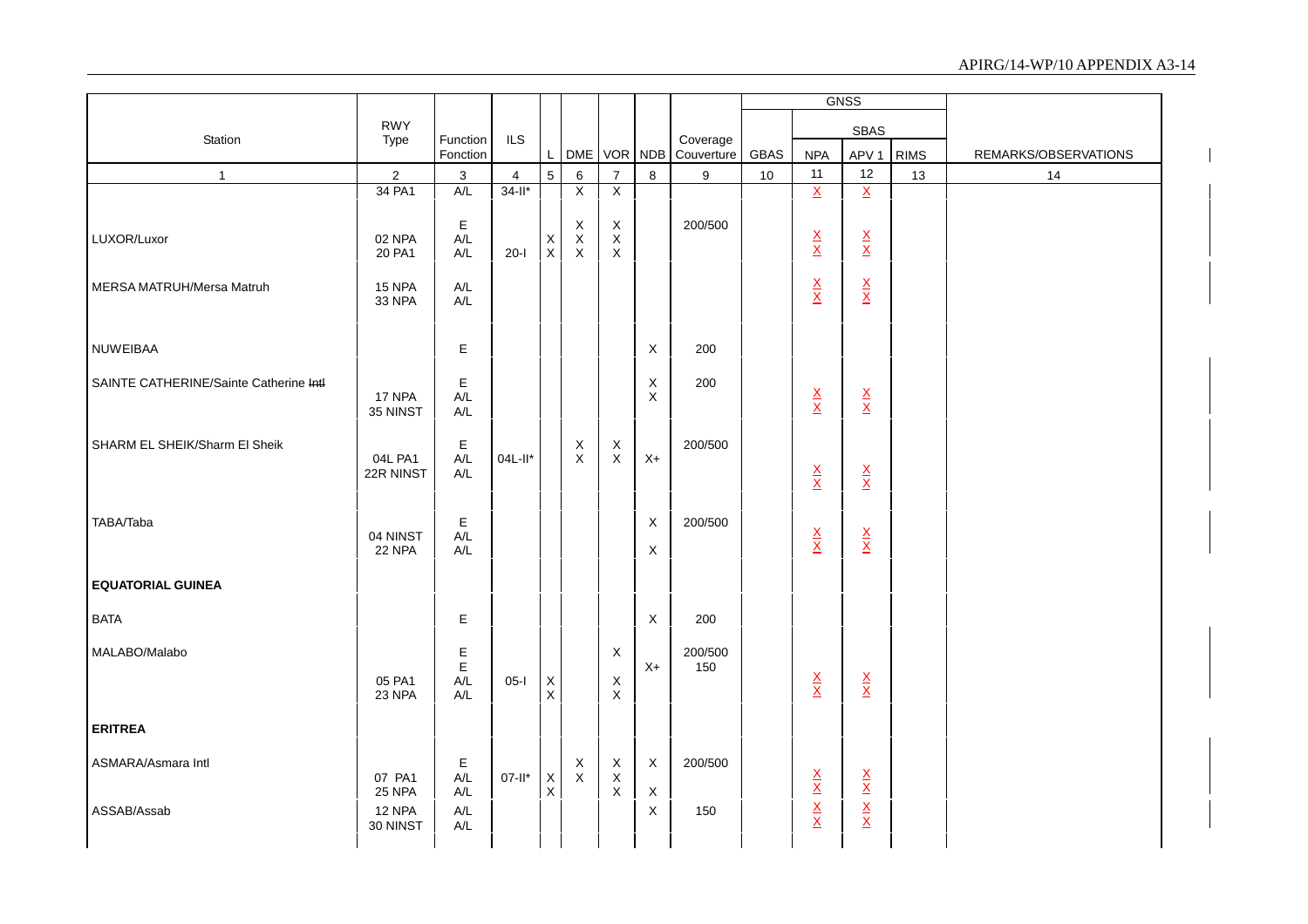|                                 |                           |                                          |                |                            |                                       |                                                         |         |                        |      |                                 | <b>GNSS</b>                     |             |                      |
|---------------------------------|---------------------------|------------------------------------------|----------------|----------------------------|---------------------------------------|---------------------------------------------------------|---------|------------------------|------|---------------------------------|---------------------------------|-------------|----------------------|
|                                 | <b>RWY</b>                |                                          |                |                            |                                       |                                                         |         |                        |      |                                 | <b>SBAS</b>                     |             |                      |
| Station                         | Type                      | Function<br>Fonction                     | <b>ILS</b>     | L                          |                                       | DME VOR NDB                                             |         | Coverage<br>Couverture | GBAS | <b>NPA</b>                      | APV <sub>1</sub>                | <b>RIMS</b> | REMARKS/OBSERVATIONS |
| $\mathbf{1}$                    | $\sqrt{2}$                | $\ensuremath{\mathsf{3}}$                | $\overline{4}$ | 5                          | $\,6\,$                               | $\overline{7}$                                          | $\bf 8$ | $\boldsymbol{9}$       | 10   | 11                              | 12                              | 13          | 14                   |
| <b>ETHIOPIA</b>                 |                           |                                          |                |                            |                                       |                                                         |         |                        |      |                                 |                                 |             |                      |
| ADDIS ABABA/Bole Intl           | 07 NPA<br>25 PA1          | E<br>A/L<br>A/L                          | $25-I^*$       | Х<br>$\mathsf{X}$          | X<br>$\mathsf X$<br>$\mathsf X$       | X<br>$\mathsf X$<br>$\mathsf X$                         |         | 200/500                |      | $\frac{X}{X}$                   | $\frac{\mathsf{X}}{\mathsf{X}}$ |             |                      |
| 0519.3N 3745.1E Makele          |                           | E                                        |                |                            | $\mathsf{X}$                          | X                                                       |         | 200/500                |      |                                 |                                 |             |                      |
| DIRE DAWA/Dire Dawa Intl        | 15 NINST<br>33 NPA        | E<br>E<br>A/L<br>$\mathsf{A}/\mathsf{L}$ |                | $\mathsf X$                | X<br>X                                | $\boldsymbol{\mathsf{X}}$<br>$\times$                   | X#      | 200/500<br>150         |      | $\frac{X}{X}$                   | $\frac{\mathsf{X}}{\mathsf{X}}$ |             |                      |
| <b>GAMBELA</b>                  |                           | E                                        |                |                            |                                       |                                                         | X       | 200/500                |      |                                 |                                 |             |                      |
| LALIBELA                        |                           | E                                        |                |                            |                                       |                                                         | X       | 200/500                |      |                                 |                                 |             |                      |
| <b>FRANCE</b>                   |                           |                                          |                |                            |                                       |                                                         |         |                        |      |                                 |                                 |             |                      |
| SAINT-DENIS/Gillot (La Réunion) | 14 PA1<br>32 NINST        | E<br>$A/L$<br>A/L                        | $14 - 11*$     | X                          | X<br>$\sf X$                          | X<br>$\mathsf X$                                        |         | 200/500                |      | $\frac{\mathsf{X}}{\mathsf{X}}$ | $\frac{\mathsf{X}}{\mathsf{X}}$ |             |                      |
|                                 | 12 NINST<br><b>30 NPA</b> | $A/L$<br>A/L                             |                | $\mathsf{X}$               | $\mathsf X$                           | $\sf X$                                                 |         |                        |      | $\frac{\mathsf{X}}{\mathsf{X}}$ | $\frac{\mathsf{X}}{\mathsf{X}}$ |             |                      |
| <b>GABON</b>                    |                           |                                          |                |                            |                                       |                                                         |         |                        |      |                                 |                                 |             |                      |
| FRANCEVILLE/M=Vengue            | 15 PA1<br>33 NPA          | E<br>$A/L$<br>$\mathsf{A}/\mathsf{L}$    | $15$ -II*      | $\mathsf X$<br>$\mathsf X$ | X<br>$\mathsf X$<br>$\mathsf X$       | $\mathsf X$<br>$\boldsymbol{\mathsf{X}}$<br>$\mathsf X$ |         | 200/500                |      | $\frac{\mathsf{X}}{\mathsf{X}}$ | $\frac{\mathsf{X}}{\mathsf{X}}$ |             |                      |
| LIBREVILLE/Léon M-Ba            | 16 PA1<br>34 NPA          | Е<br>$A/L$<br>$A/L$                      | $16$ -ll*      | $_{\rm X}^{\rm X}$         | X<br>$\overline{x}$<br>$\overline{x}$ | $\mathsf X$<br>$\mathsf X$<br>$\mathsf X$               |         | 200/500                |      | $\frac{\mathsf{X}}{\mathsf{X}}$ | $\frac{\mathsf{X}}{\mathsf{X}}$ |             |                      |
| PORT GENTIL/Port Gentil         | 03 NPA<br>21 PA1          | Е<br>$A/L$<br>A/L                        | $21-I$         | Χ<br>$\mathsf{X}$          |                                       | X<br>X<br>$\sf X$                                       |         | 200/500                |      | $\frac{\mathsf{X}}{\mathsf{X}}$ | $\frac{\mathsf{X}}{\mathsf{X}}$ |             |                      |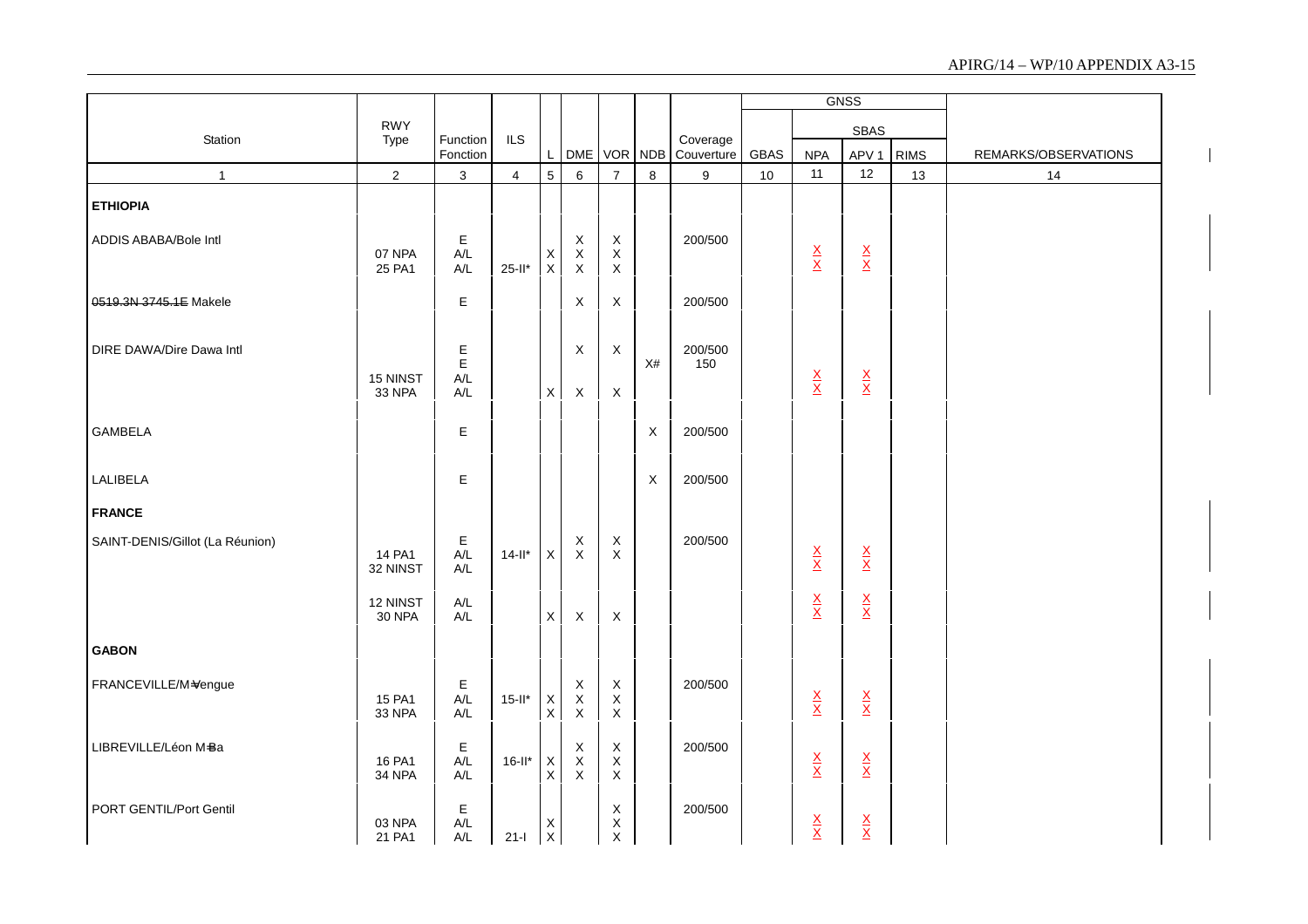|                           |                           |                                                    |                |                    |                                 |                                                             |                           |                          |             |                                 | <b>GNSS</b>                     |             |                      |
|---------------------------|---------------------------|----------------------------------------------------|----------------|--------------------|---------------------------------|-------------------------------------------------------------|---------------------------|--------------------------|-------------|---------------------------------|---------------------------------|-------------|----------------------|
|                           | <b>RWY</b>                |                                                    |                |                    |                                 |                                                             |                           |                          |             |                                 | <b>SBAS</b>                     |             |                      |
| Station                   | Type                      | Function<br>Fonction                               | ILS            | L                  | DME                             |                                                             | VOR NDB                   | Coverage<br>Couverture   | <b>GBAS</b> | <b>NPA</b>                      | APV <sub>1</sub>                | <b>RIMS</b> | REMARKS/OBSERVATIONS |
| $\mathbf{1}$              | $\sqrt{2}$                | $\mathbf{3}$                                       | $\overline{4}$ | $5\overline{)}$    | 6                               | $\overline{7}$                                              | $\bf 8$                   | 9                        | 10          | 11                              | 12                              | 13          | 14                   |
| <b>GAMBIA</b>             |                           |                                                    |                |                    |                                 |                                                             |                           |                          |             |                                 |                                 |             |                      |
| <b>BANJUL/Banjul Intl</b> | 14 NPA<br>32 PA1          | Е<br>$A/L$<br>$A/L$                                | $32-I$         | X<br>$\mathsf X$   | X<br>$\mathsf X$<br>$\mathsf X$ | $\boldsymbol{\mathsf{X}}$<br>$\mathsf X$<br>$\mathsf X$     |                           | 200/500                  |             | $\frac{\mathsf{X}}{\mathsf{X}}$ | $\frac{\mathsf{X}}{\mathsf{X}}$ |             |                      |
| <b>GHANA</b>              |                           |                                                    |                |                    |                                 |                                                             |                           |                          |             |                                 |                                 |             |                      |
| ACCRA/Kotoka Intl         | 03 NPA<br>21 PA1          | E<br>$\mathsf{A}/\mathsf{L}$<br>$A/L$              | $21-I^*$       | Х<br>$\mathsf X$   | X<br>$\mathsf X$<br>$\mathsf X$ | $\boldsymbol{\mathsf{X}}$<br>$\mathsf X$<br>$\mathsf X$     |                           | 200/500                  |             | $\frac{\mathsf{X}}{\mathsf{X}}$ | $\frac{\mathsf{X}}{\mathsf{X}}$ |             |                      |
| KUMASI/Kumasi             | 02 NPA<br>20 NPA          | E<br>A/L<br>A/L                                    |                | X                  | X                               | $\boldsymbol{\mathsf{X}}$<br>X                              | $\boldsymbol{\mathsf{X}}$ | 200/500<br>25/100<br>100 |             | $\frac{\mathsf{X}}{\mathsf{X}}$ | $\frac{\mathsf{X}}{\mathsf{X}}$ |             |                      |
| PAMPA/Pampa               |                           | $\mathsf E$                                        |                |                    | X                               | X                                                           |                           | 200/500                  |             |                                 |                                 |             |                      |
| TAMALE/Tamale             | 05 NPA<br>23 NPA          | E<br>$A/L$<br>$\mathsf{A}/\mathsf{L}$              |                | X                  | X<br>$\mathsf X$                | $\boldsymbol{\mathsf{X}}$<br>$\boldsymbol{\mathsf{X}}$      |                           | 200/500                  |             | $\frac{\mathsf{X}}{\mathsf{X}}$ | $\frac{\mathsf{X}}{\mathsf{X}}$ |             |                      |
| <b>GUINEA</b>             |                           |                                                    |                |                    |                                 |                                                             |                           |                          |             |                                 |                                 |             |                      |
| <b>BOKE/Baralande</b>     | <b>NINST</b>              |                                                    |                |                    |                                 |                                                             |                           |                          |             |                                 |                                 |             |                      |
| CONAKRY/Gbessia           | 06 PA1<br>24 NPA          | E<br>$\mathsf{A}/\mathsf{L}$<br>$A/L$              | $06-II*$       | $_{\rm X}^{\rm X}$ | X<br>$\mathsf X$<br>$\sf X$     | $\boldsymbol{\mathsf{X}}$<br>$\boldsymbol{\mathsf{X}}$<br>X |                           | 200/500                  |             | $\frac{\mathsf{X}}{\mathsf{X}}$ | $\frac{\mathsf{X}}{\mathsf{X}}$ |             |                      |
| FARANAH/Badala            | <b>NPA</b>                | $A\!/\!\!\!\perp$                                  |                | $\pmb{\times}$     |                                 | $\pmb{\mathsf{X}}$                                          |                           | 200/500                  |             |                                 |                                 |             |                      |
| KANKAN/Diankana           | <b>10 NPA</b><br>28 NINST | E<br>$\mathsf{A}/\mathsf{L}$<br>$A/L$              |                | $\mathsf X$        |                                 | X                                                           | $\mathsf X$               | 150                      |             | $\frac{\mathsf{X}}{\mathsf{X}}$ | $\frac{\mathsf{X}}{\mathsf{X}}$ |             |                      |
| LABE/Tata                 | 06 NINST<br>24 NINST      | $\mathsf{A}/\mathsf{L}$<br>$\mathsf{A}/\mathsf{L}$ |                | $\mathsf X$        |                                 | X                                                           |                           |                          |             | $\frac{\mathsf{X}}{\mathsf{X}}$ | $\frac{\mathsf{X}}{\mathsf{X}}$ |             |                      |
| N=ZEREKORE/Konia          | 18 NPA<br>36 NINST        | $\mathsf{A}/\mathsf{L}$<br>A/L                     |                | X                  |                                 | X                                                           |                           |                          |             | $\frac{X}{X}$                   | $\frac{\mathsf{X}}{\mathsf{X}}$ |             |                      |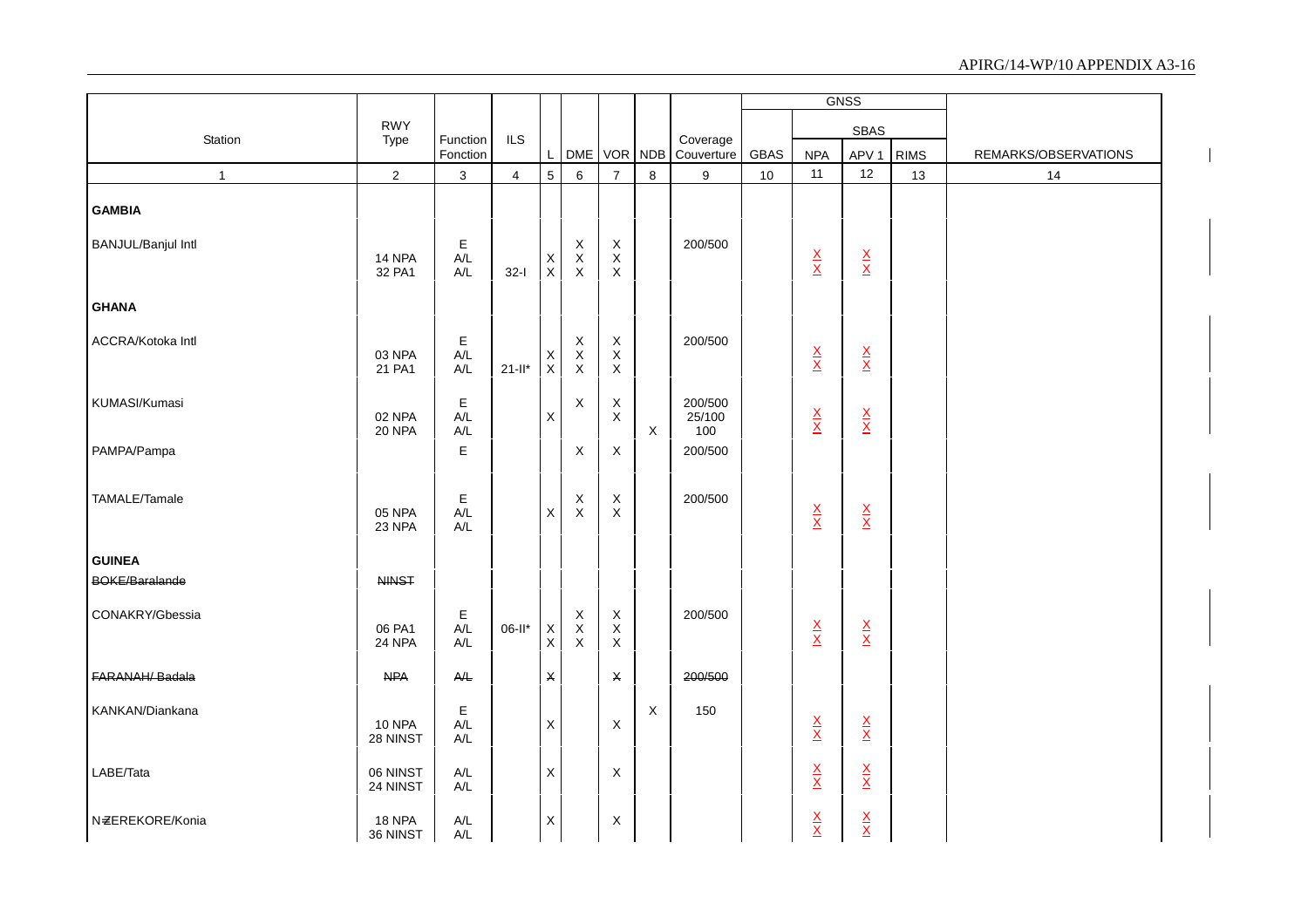|                            |                    |                                               |                |                                        |                                                         |                                                         |                           |                        |      |                                 | <b>GNSS</b>                     |                          |                      |
|----------------------------|--------------------|-----------------------------------------------|----------------|----------------------------------------|---------------------------------------------------------|---------------------------------------------------------|---------------------------|------------------------|------|---------------------------------|---------------------------------|--------------------------|----------------------|
|                            | <b>RWY</b>         |                                               |                |                                        |                                                         |                                                         |                           |                        |      |                                 | <b>SBAS</b>                     |                          |                      |
| Station                    | Type               | Function<br>Fonction                          | ILS            | $\mathsf{L}^-$                         | DME                                                     | VOR                                                     | <b>NDB</b>                | Coverage<br>Couverture | GBAS | <b>NPA</b>                      | APV <sub>1</sub>                | <b>RIMS</b>              | REMARKS/OBSERVATIONS |
| $\mathbf{1}$               | $\sqrt{2}$         | 3                                             | $\overline{4}$ | $\overline{5}$                         | 6                                                       | $\overline{7}$                                          | 8                         | 9                      | 10   | 11                              | 12                              | 13                       | 14                   |
|                            |                    |                                               |                |                                        |                                                         |                                                         |                           |                        |      |                                 |                                 |                          |                      |
| <b>GUINEA-BISSAU</b>       |                    |                                               |                |                                        |                                                         |                                                         |                           |                        |      |                                 |                                 |                          |                      |
| BISSAU/Osvaldo Vieira Intl | 03 NPA<br>21 PA1   | $\mathsf E$<br>A/L<br>$\mathsf{A}/\mathsf{L}$ | $21-I$         | $\mathsf X$<br>$\mathsf X$             | X<br>$\boldsymbol{\mathsf{X}}$<br>X                     | $\boldsymbol{\mathsf{X}}$<br>$\mathsf X$<br>$\sf X$     | $\boldsymbol{\mathsf{X}}$ | 200/500                |      | $\frac{\mathsf{X}}{\mathsf{X}}$ | $\frac{\mathsf{X}}{\mathsf{X}}$ |                          |                      |
| <b>KENYA</b>               |                    |                                               |                |                                        |                                                         |                                                         |                           |                        |      |                                 |                                 |                          |                      |
| ELDORET/Eldoret Intl       | 08 PA2<br>26 NPA   | $A/L$<br>$A/L$                                | 08-II          | $_{\rm X}^{\rm X}$                     | $\boldsymbol{\mathsf{X}}$<br>X                          | $\boldsymbol{\mathsf{X}}$<br>$\mathsf X$                |                           | 200/500                |      | $\frac{\mathsf{X}}{\mathsf{X}}$ | $\frac{\mathsf{X}}{\mathsf{X}}$ |                          |                      |
| <b>GARISSA</b>             |                    | $\mathsf E$                                   |                |                                        | $\mathsf X$                                             | X                                                       |                           | 200/500                |      |                                 |                                 |                          |                      |
| LODWAR                     |                    | $\mathsf E$<br>E                              |                |                                        | $\boldsymbol{\mathsf{X}}$                               | X                                                       | $\mathsf X$               | 200/500<br>350         |      |                                 |                                 |                          |                      |
| MANDERA                    |                    | $\mathsf E$                                   |                |                                        | $\mathsf X$                                             | $\mathsf X$                                             |                           | 200/500                |      |                                 |                                 |                          |                      |
| MOMBASA/Moi Intl           | 03 NPA<br>21 PA1   | $\mathsf E$<br>A/L<br>$A/L$                   | $21-I$         | $\mathsf X$<br>$\mathsf X$             | $\boldsymbol{\mathsf{X}}$<br>$\mathsf X$<br>$\mathsf X$ | $\mathsf X$<br>$\mathsf X$<br>$\mathsf X$               |                           | 200/500                |      | $\frac{\mathsf{X}}{\mathsf{X}}$ | $\frac{\mathsf{X}}{\mathsf{X}}$ |                          |                      |
| NAIROBI/Jomo Kenyatta Intl | 06 PA-2<br>24 NPA  | $\mathsf E$<br>A/L<br>$A/L$                   | 06-II          | $\mathsf X$<br>$\overline{\mathsf{x}}$ | $\boldsymbol{\mathsf{X}}$<br>$\mathsf X$<br>$\mathsf X$ | $\boldsymbol{\mathsf{X}}$<br>$\mathsf X$<br>$\mathsf X$ |                           | 200/500                |      | $\frac{\mathsf{X}}{\mathsf{X}}$ | $\frac{\mathsf{X}}{\mathsf{X}}$ | $\underline{\mathsf{X}}$ |                      |
| NAKURU                     |                    | $\mathsf E$                                   |                |                                        | $\mathsf X$                                             | $\mathsf X$                                             |                           | 40/250                 |      |                                 |                                 |                          |                      |
| <b>LESOTHO</b>             |                    |                                               |                |                                        |                                                         |                                                         |                           |                        |      |                                 |                                 |                          |                      |
| MASERU/Moshoeshoe I Intl   | 04 NINST<br>22 PA1 | $\mathsf E$<br>A/L<br>A/L                     | $22-I$         | $\mathsf{X}$                           | $\boldsymbol{\mathsf{X}}$<br>X                          | $\boldsymbol{\mathsf{X}}$<br>X                          | $\mathsf X$               | 200/500                |      | $\frac{\mathsf{X}}{\mathsf{X}}$ | $\frac{\mathsf{X}}{\mathsf{X}}$ |                          |                      |
| <b>LIBERIA</b>             |                    |                                               |                |                                        |                                                         |                                                         |                           |                        |      |                                 |                                 |                          |                      |
| MONROVIA/Roberts Intl      | 04 PA2             | Е<br>A/L                                      | $04-II$        | $\mathsf{X}$                           | X<br>$\mathsf X$                                        | X<br>$\mathsf X$                                        |                           | 200/500                |      | $\underline{\mathsf{X}}$        | $\underline{\mathsf{X}}$        |                          |                      |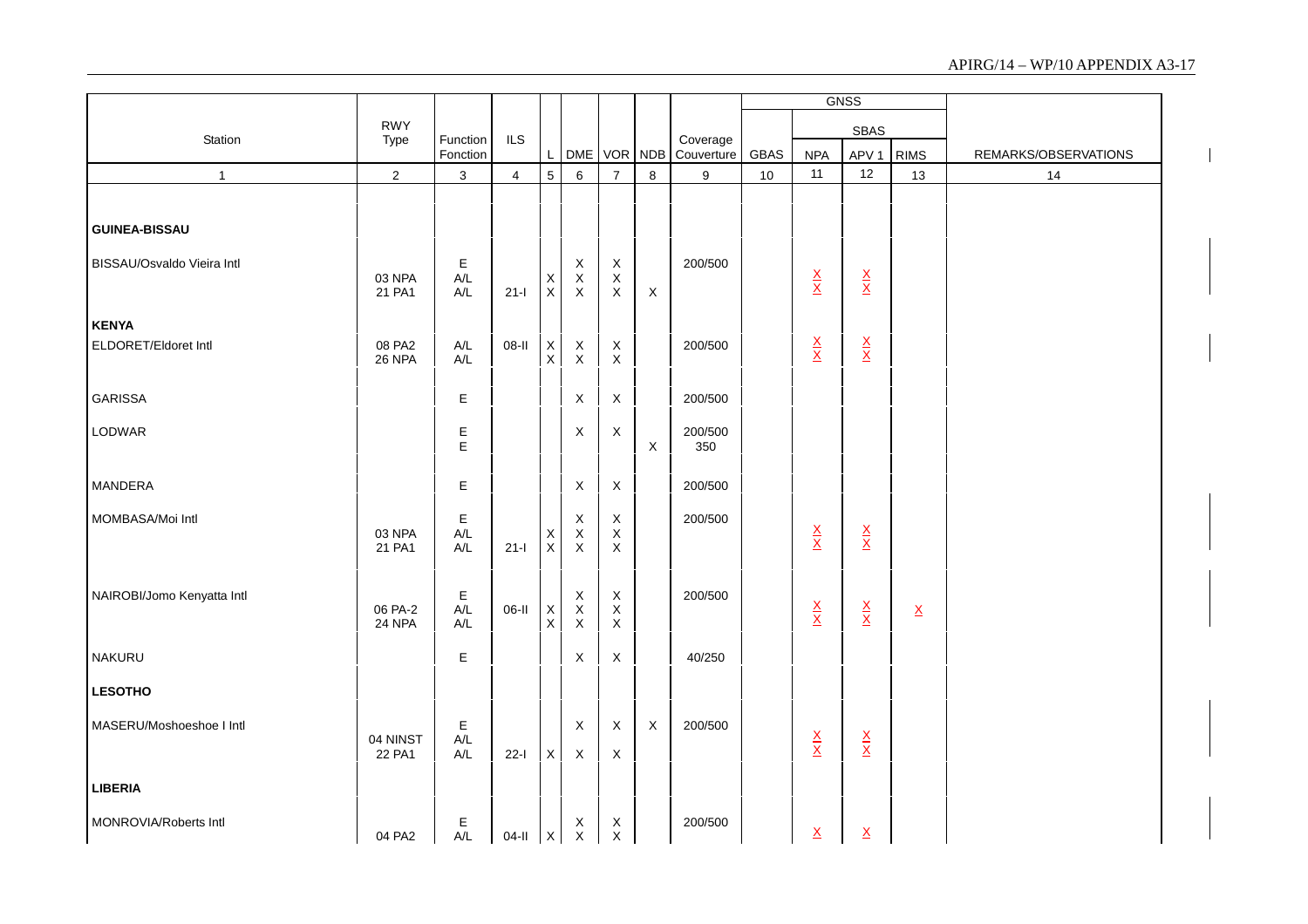|                              |                         |                                         |                   |                                            |                                           |                                                 |         |                        |      |                                 | <b>GNSS</b>                     |             |                      |
|------------------------------|-------------------------|-----------------------------------------|-------------------|--------------------------------------------|-------------------------------------------|-------------------------------------------------|---------|------------------------|------|---------------------------------|---------------------------------|-------------|----------------------|
|                              | <b>RWY</b>              |                                         |                   |                                            |                                           |                                                 |         |                        |      |                                 | <b>SBAS</b>                     |             |                      |
| Station                      | Type                    | Function<br>Fonction                    | <b>ILS</b>        | L                                          |                                           | DME VOR NDB                                     |         | Coverage<br>Couverture | GBAS | <b>NPA</b>                      | APV <sub>1</sub>                | <b>RIMS</b> | REMARKS/OBSERVATIONS |
| $\mathbf{1}$                 | $\overline{2}$          | $\ensuremath{\mathsf{3}}$               | $\overline{4}$    | $\overline{5}$                             | $\,6$                                     | $\overline{7}$                                  | $\,8\,$ | 9                      | 10   | 11                              | 12                              | 13          | 14                   |
|                              | 22 NPA                  | A/L                                     |                   | $\overline{X}$                             | $\overline{X}$                            | $\overline{X}$                                  |         |                        |      | $\underline{X}$                 | $\underline{X}$                 |             |                      |
| <b>LIBYAN ARAB JAMAHIRIA</b> |                         |                                         |                   |                                            |                                           |                                                 |         |                        |      |                                 |                                 |             |                      |
| BENGHAZI/Benina              | 15 L PA1<br>33R NPA     | E<br>$A/L$<br>$\boldsymbol{\mathsf{X}}$ | $15L$ -ll*        | $\mathsf{X}$<br>$\mathsf X$                | $_{\rm X}^{\rm X}$<br>$\mathsf X$         | X<br>$\mathsf X$<br>$\mathsf X$                 |         | 200/500                |      | $\frac{\mathsf{X}}{\mathsf{X}}$ | $\frac{\mathsf{X}}{\mathsf{X}}$ |             |                      |
|                              | 15R NPA<br>33L PA1      | A/L<br>A/L                              | 33L-II*           |                                            |                                           |                                                 |         |                        |      | $\frac{\mathsf{X}}{\mathsf{X}}$ | $\frac{\mathsf{X}}{\mathsf{X}}$ |             |                      |
| <b>BENI WALID</b>            |                         | Е                                       |                   |                                            |                                           | $\boldsymbol{\mathsf{X}}$                       |         | 150/500                |      |                                 |                                 |             |                      |
| <b>GHADAMES</b>              |                         | E<br>E                                  |                   |                                            | X                                         | X                                               | $X+$    | 200/500<br>160         |      |                                 |                                 |             |                      |
| <b>KUFRA</b>                 |                         | E                                       |                   |                                            |                                           | X                                               |         | 200/500                |      |                                 |                                 |             |                      |
| SARIR                        |                         | Ε                                       |                   |                                            | $\mathsf X$                               | $\mathsf X$                                     |         | 200/500                |      |                                 |                                 |             |                      |
| SEBHA/Sebha                  | 13 PA1<br><b>31 NPA</b> | Е<br>$\mathsf{A}/\mathsf{L}$<br>A/L     | $13-I$            |                                            | X<br>$_{\rm X}^{\rm X}$                   | $\mathsf X$<br>$\mathsf X$<br>$\mathsf X$       |         | 200/500                |      | $\frac{\mathsf{X}}{\mathsf{X}}$ | $\frac{\mathsf{X}}{\mathsf{X}}$ |             |                      |
| TRIPOLI/Tripoli Intl         | 09 PA1<br>27 PA2        | Ε<br>A/L<br>A/L                         | $09-I$<br>$27-II$ | $\mathsf X$                                | X                                         | $\mathsf X$                                     |         | 50/250                 |      | $\frac{X}{X}$                   | $\frac{\mathsf{X}}{\mathsf{X}}$ |             |                      |
| ZAWIA                        |                         | E                                       |                   |                                            |                                           | $\times$                                        |         | 200/500                |      |                                 |                                 |             |                      |
| <b>MADAGASCAR</b>            |                         |                                         |                   |                                            |                                           |                                                 |         |                        |      |                                 |                                 |             |                      |
| ANKAZOBE                     |                         | $\mathsf E$                             |                   |                                            |                                           |                                                 | $\sf X$ | 200/500                |      |                                 |                                 |             |                      |
| ANTANANARIVO/Ivato           | 11 PA1<br>29 NPA        | Ε<br>$\mathsf{A}/\mathsf{L}$<br>A/L     | $11$ -ll*         | $\mathsf{X}$<br>$\mathsf X$<br>$\mathsf X$ | $\mathsf X$<br>$\mathsf X$<br>$\mathsf X$ | $\mathsf{X}$<br>$\mathsf X$<br>$\boldsymbol{X}$ |         | 200/500                |      | $\frac{X}{X}$                   | $\frac{\mathsf{X}}{\mathsf{X}}$ |             |                      |
| ANTSIRANANA/Arrachart        | 13 NPA<br>31 NINST      | E<br>A/L<br>A/L                         |                   | X<br>$\mathsf X$                           | X<br>$\mathsf X$                          | X<br>X                                          |         | 200/500                |      | $\frac{\mathsf{X}}{\mathsf{X}}$ | $\frac{\mathsf{x}}{\mathsf{x}}$ |             |                      |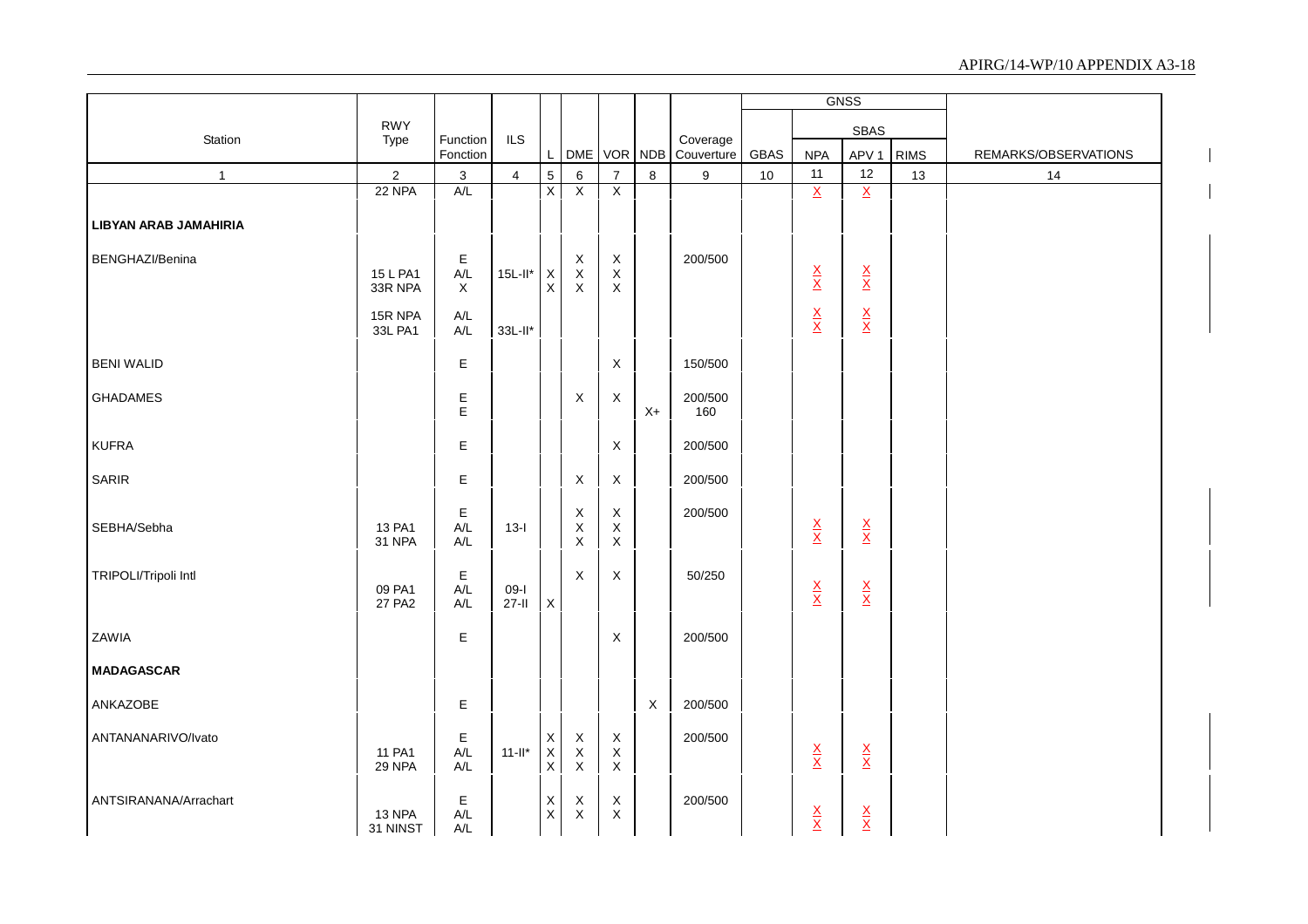|                           |                         |                               |                |                             |                                                         |                                            |              |                        |      |                                 | <b>GNSS</b>                     |                          |                      |
|---------------------------|-------------------------|-------------------------------|----------------|-----------------------------|---------------------------------------------------------|--------------------------------------------|--------------|------------------------|------|---------------------------------|---------------------------------|--------------------------|----------------------|
| Station                   | <b>RWY</b>              | Function                      | ILS            |                             |                                                         |                                            |              |                        |      |                                 | SBAS                            |                          |                      |
|                           | Type                    | Fonction                      |                | $\mathsf{L}$                | DME VOR NDB                                             |                                            |              | Coverage<br>Couverture | GBAS | <b>NPA</b>                      | APV <sub>1</sub>                | <b>RIMS</b>              | REMARKS/OBSERVATIONS |
| $\mathbf{1}$              | $\overline{2}$          | $\mathbf{3}$                  | $\overline{4}$ | $5\overline{)}$             | $\,6\,$                                                 | $\overline{7}$                             | $\bf 8$      | 9                      | $10$ | 11                              | 12                              | 13                       | 14                   |
| MAHAJANGA/Amborovy        | 14 NPA<br>32 NINST      | E<br>$A/L$<br>$A/L$           |                | $\mathsf X$                 | $\mathsf X$<br>$\mathsf X$                              | $\mathsf X$<br>$\pmb{\times}$              |              | 200/500                |      | $\frac{\mathsf{x}}{\mathsf{x}}$ | $\frac{\mathsf{X}}{\mathsf{X}}$ |                          |                      |
| <b>MAINTIRANO</b>         |                         | E                             |                |                             |                                                         | X                                          |              | 200/500                |      |                                 |                                 |                          |                      |
| <b>MORAMANGA</b>          |                         | $\mathsf E$                   |                |                             |                                                         |                                            | $\mathsf{X}$ | 200/500                |      |                                 |                                 |                          |                      |
| <b>MORONDAVA</b>          |                         | E                             |                |                             |                                                         | X                                          |              | 200/500                |      |                                 |                                 |                          |                      |
| NOSY-BE/Fascène           | 05 NPA<br>23 PA1        | $\mathsf E$<br>A/L<br>$A/L$   | $23-I$         | $_{\rm X}^{\rm X}$          | X<br>$\mathsf X$<br>$\mathsf X$                         | $\mathsf X$<br>$\mathsf X$<br>$\mathsf X$  |              | 200/500                |      | $\frac{\mathsf{X}}{\mathsf{X}}$ | $\frac{\mathsf{X}}{\mathsf{X}}$ |                          |                      |
| SAINTE-MARIE/Sainte-Marie | 01 NPA<br><b>19 NPA</b> | $\mathsf E$<br>A/L<br>$A/L$   |                | $\mathsf X$                 |                                                         | X<br>$\mathsf X$<br>$\mathsf X$            |              | 200/500                |      | $\frac{\mathsf{X}}{\mathsf{X}}$ | $\frac{\mathsf{X}}{\mathsf{X}}$ |                          |                      |
| TOAMASINA/Toamasina       | 01 NPA<br>19 PA1        | $\mathsf E$<br>$A/L$<br>$A/L$ | $19-I$         | X<br>$\mathsf{X}$           |                                                         | X<br>$\mathsf X$                           |              | 200/500                |      | $\frac{\mathsf{x}}{\mathsf{x}}$ | $\frac{\mathsf{X}}{\mathsf{X}}$ |                          |                      |
| TOLAGNARO/Tolagnaro       | 07 NPA<br>25 NPA        | Е<br>A/L<br>$A/L$             |                |                             | $\mathsf X$<br>$\mathsf X$<br>$\boldsymbol{\mathsf{X}}$ | $\mathsf X$<br>$\mathsf X$<br>X            |              | 200/500                |      | $\frac{\mathsf{x}}{\mathsf{x}}$ | $\frac{\mathsf{X}}{\mathsf{X}}$ |                          |                      |
| <b>TOLARIA</b>            |                         | E                             |                |                             |                                                         | X                                          |              | 200/500                |      |                                 |                                 | $\underline{\mathsf{X}}$ |                      |
| <b>MALAWI</b>             |                         |                               |                |                             |                                                         |                                            |              |                        |      |                                 |                                 |                          |                      |
| BLANTYRE/Chileka          | 10 PA1<br><b>28 NPA</b> | $\mathsf E$<br>A/L<br>$A/L$   | $10-I$         | $\mathsf{X}$                | X<br>X                                                  | $\mathsf X$<br>$\mathsf X$                 |              | 200/500                |      | $\frac{\mathsf{x}}{\mathsf{x}}$ | $\frac{\mathsf{X}}{\mathsf{X}}$ |                          |                      |
| LILONGWE/Lilongwe Intl    | 14 PA1<br>32 NPA        | $\mathsf E$<br>A/L<br>A/L     | $14-I$         | $\mathsf X$<br>$\mathsf{X}$ | X<br>$\mathsf X$<br>X                                   | $\mathsf X$<br>$\mathsf X$<br>$\mathsf{X}$ |              | 200/500                |      | $\frac{\mathsf{x}}{\mathsf{x}}$ | $\frac{\mathsf{X}}{\mathsf{X}}$ |                          |                      |
| <b>MALI</b>               |                         |                               |                |                             |                                                         |                                            |              |                        |      |                                 |                                 |                          |                      |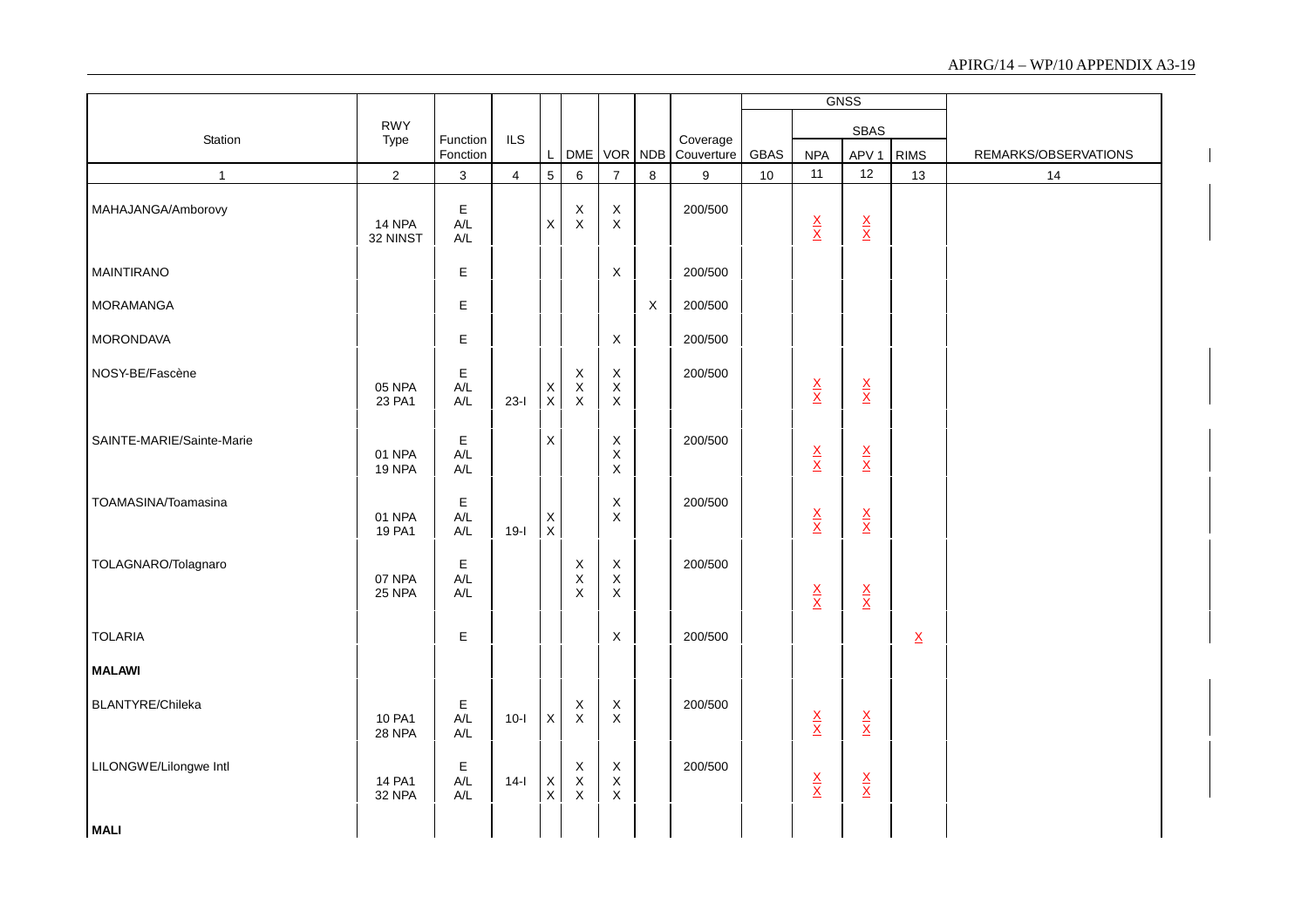|                         |                                         |                                                    |                |                                 |                                   |                                                                       |      |                        |      |                                 | <b>GNSS</b>                     |                          |                      |
|-------------------------|-----------------------------------------|----------------------------------------------------|----------------|---------------------------------|-----------------------------------|-----------------------------------------------------------------------|------|------------------------|------|---------------------------------|---------------------------------|--------------------------|----------------------|
|                         | <b>RWY</b>                              |                                                    |                |                                 |                                   |                                                                       |      |                        |      |                                 | SBAS                            |                          |                      |
| Station                 | Type                                    | Function<br>Fonction                               | <b>ILS</b>     | L                               |                                   | DME VOR NDB                                                           |      | Coverage<br>Couverture | GBAS | <b>NPA</b>                      | APV <sub>1</sub>                | <b>RIMS</b>              | REMARKS/OBSERVATIONS |
| $\overline{1}$          | $\overline{2}$                          | 3                                                  | $\overline{4}$ | $5\overline{)}$                 | 6                                 | $\overline{7}$                                                        | 8    | 9                      | 10   | 11                              | 12                              | 13                       | 14                   |
| BAMAKO/Sénou            | 06 PA1<br>24 NPA                        | E<br>$A/L$<br>A/L                                  | 06-II*         | X<br>$\mathsf X$<br>$\mathsf X$ | $\mathsf X$<br>$_{\rm X}^{\rm X}$ | $\boldsymbol{\mathsf{X}}$<br>$\boldsymbol{\mathsf{X}}$<br>$\mathsf X$ |      | 200/500                |      | $\frac{\mathsf{X}}{\mathsf{X}}$ | $\frac{\mathsf{X}}{\mathsf{X}}$ | $\underline{\mathsf{X}}$ |                      |
| GAO/Gao                 | 07 NPA<br>25 NINST                      | Е<br>$A/L$<br>$\mathsf{A}/\mathsf{L}$              |                | X                               |                                   | $\boldsymbol{\mathsf{X}}$<br>$\boldsymbol{\mathsf{X}}$                |      | 200/500<br>200/500     |      | $\frac{\mathsf{X}}{\mathsf{X}}$ | $\frac{\mathsf{X}}{\mathsf{X}}$ |                          |                      |
| KAYES/Kayes             | 08 NPA<br>26 NINST                      | E<br>E<br>$A/L$<br>$\mathsf{A}/\mathsf{L}$         |                | X                               |                                   | X<br>$\sf X$                                                          | $X+$ | 200/500<br>200         |      | $\frac{\mathsf{X}}{\mathsf{X}}$ | $\frac{\mathsf{X}}{\mathsf{X}}$ |                          |                      |
| KIDAL/Kidal             | <b>10 NPA</b><br>28 NINST               | $\mathsf{A}/\mathsf{L}$<br>$\mathsf{A}/\mathsf{L}$ |                | X                               |                                   | X                                                                     |      | 200/500                |      | $\frac{\mathsf{X}}{\mathsf{X}}$ | $\frac{\mathsf{X}}{\mathsf{X}}$ |                          |                      |
| MOPTI-BARBE/Mopti-Barbe | 05 NPA<br>23 NINST                      | $\mathsf{A}/\mathsf{L}$<br>$\mathsf{A}/\mathsf{L}$ |                | X                               |                                   | $\boldsymbol{\mathsf{X}}$                                             |      | 200/500                |      | $\frac{\mathsf{x}}{\mathsf{x}}$ | $\frac{\mathsf{X}}{\mathsf{X}}$ |                          |                      |
| NIORO/Nioro             | 08 NPA<br>26 NINST                      | A/L<br>A/L                                         |                | X                               |                                   | X                                                                     | $X+$ | 200/500<br>50          |      | $\frac{\mathsf{X}}{\mathsf{X}}$ | $\frac{\mathsf{X}}{\mathsf{X}}$ |                          |                      |
| <b>TESSALIT</b>         |                                         | Е<br>E                                             |                |                                 |                                   | $\boldsymbol{\mathsf{X}}$                                             | $X+$ | 200/500<br>200         |      |                                 |                                 |                          |                      |
| TOMBOUCTOU/Tombouctou   | 07 NPA PA <sub>1</sub><br><b>25 NPA</b> | Е<br>$A/L$<br>A/L                                  | $07 -$         | X<br>$\pmb{\times}$             | $_{\rm X}^{\rm X}$<br>$\mathsf X$ | X<br>$\boldsymbol{\mathsf{X}}$<br>$\pmb{\times}$                      |      | 200/500                |      | $\frac{\mathsf{X}}{\mathsf{X}}$ | $\frac{\mathsf{X}}{\mathsf{X}}$ |                          |                      |
| <b>MAURITANIA</b>       |                                         |                                                    |                |                                 |                                   |                                                                       |      |                        |      |                                 |                                 |                          |                      |
| ATAR/Atar               | 04 NPA<br>22 NINST                      | E<br>E<br>$A/L$<br>$\mathsf{A}/\mathsf{L}$         |                | X                               |                                   | X<br>X                                                                | $X+$ | 200/500<br>200         |      | $\frac{\mathsf{X}}{\mathsf{X}}$ | $\frac{\mathsf{X}}{\mathsf{X}}$ |                          |                      |
| NEMA/Néma               | 10 NINST<br><b>28 NPA</b>               | $\mathsf{A}/\mathsf{L}$<br>$A/L$                   |                | X                               |                                   | X                                                                     |      | 200/500                |      | $\frac{\mathsf{X}}{\mathsf{X}}$ | $\frac{\mathsf{X}}{\mathsf{X}}$ |                          |                      |
| NOUADHIBOU/Nouadhibou   |                                         | Е                                                  |                |                                 | X                                 | X                                                                     |      | 200/500                |      | $\mathsf{X}$                    | $\mathsf{X}$                    |                          |                      |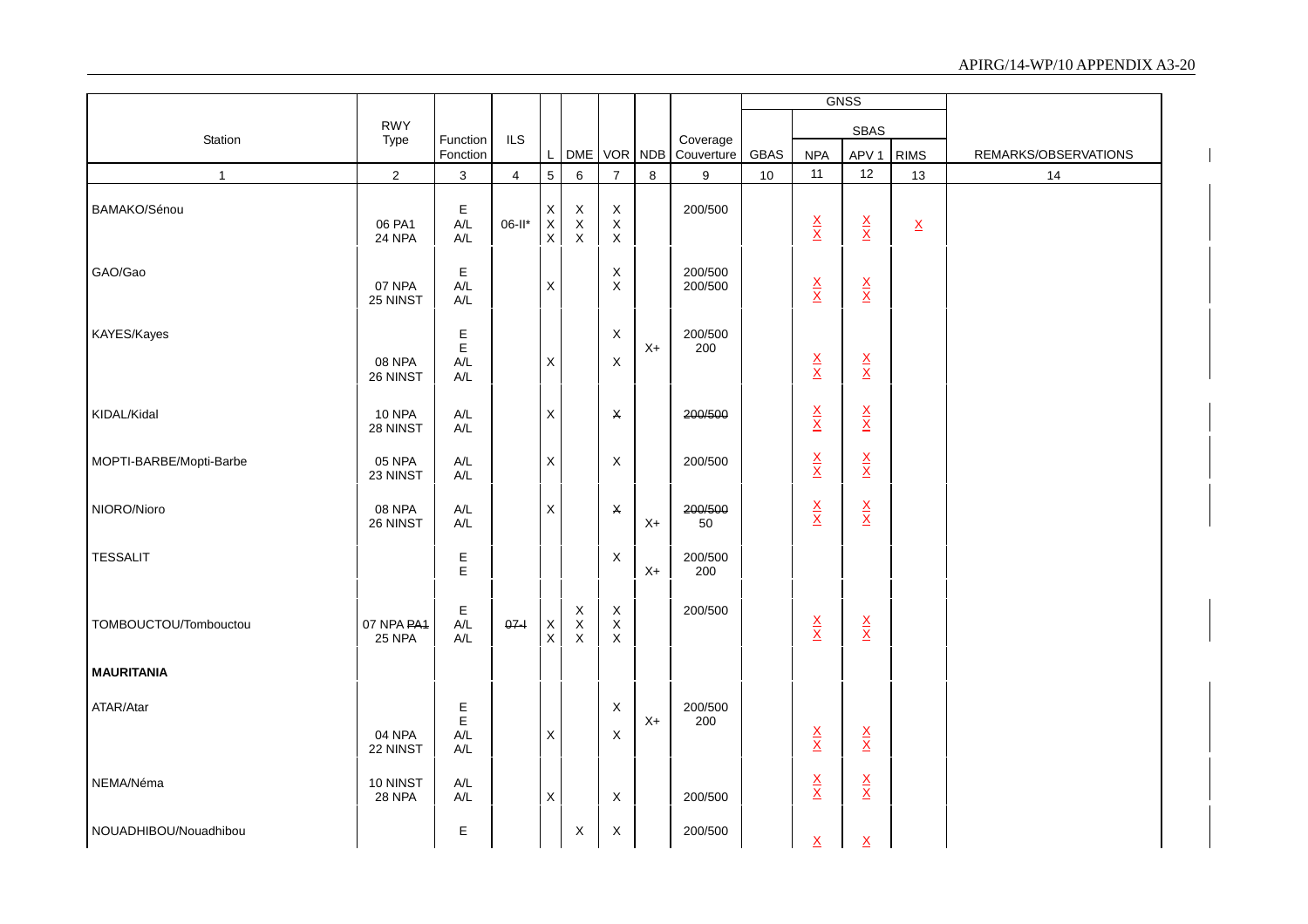|                                          |                                |                                                    |                |                                  |                                                     |                                             |             |                        |             |                                 | <b>GNSS</b>                     |             |                      |
|------------------------------------------|--------------------------------|----------------------------------------------------|----------------|----------------------------------|-----------------------------------------------------|---------------------------------------------|-------------|------------------------|-------------|---------------------------------|---------------------------------|-------------|----------------------|
|                                          | <b>RWY</b>                     |                                                    |                |                                  |                                                     |                                             |             |                        |             |                                 | <b>SBAS</b>                     |             |                      |
| Station                                  | Type                           | Function<br>Fonction                               | <b>ILS</b>     | L                                | <b>DME</b>                                          | <b>VOR</b>                                  | <b>NDB</b>  | Coverage<br>Couverture | <b>GBAS</b> | <b>NPA</b>                      | APV <sub>1</sub>                | <b>RIMS</b> | REMARKS/OBSERVATIONS |
| $\mathbf{1}$                             | $\overline{2}$                 | $\ensuremath{\mathsf{3}}$                          | $\overline{4}$ | 5                                | 6                                                   | $\overline{7}$                              | $\bf 8$     | $9\,$                  | 10          | 11                              | 12                              | 13          | 14                   |
|                                          | 03 PA1<br>21 NPA               | A/L<br>A/L                                         | $03-H*$        | $\overline{x}$<br>$\overline{x}$ | $\overline{X}$<br>$\mathsf{X}$                      | $\overline{X}$<br>$\boldsymbol{\mathsf{X}}$ | X           | 200                    |             | $\underline{X}$                 | $\underline{X}$                 |             |                      |
| NOUAKCHOTT/Nouakchott                    | 05 PA1<br>23 NPA               | E<br>A/L<br>A/L                                    | $05-It$ *      | $_{\rm X}^{\rm X}$               | $_{\rm X}^{\rm X}$<br>$\mathsf{X}$                  | $_{\rm X}^{\rm X}$<br>X                     |             | 200/500                |             | $\frac{\mathsf{X}}{\mathsf{X}}$ | $\frac{\mathsf{X}}{\mathsf{X}}$ |             |                      |
| ZOUERATE/Zouérate                        | <b>10 NPA</b><br><b>28 NPA</b> | Е<br>$A/L$<br>A/L                                  |                | $\mathsf X$                      |                                                     | X<br>$\mathsf{X}$                           |             | 200/500                |             | $\frac{\mathsf{X}}{\mathsf{X}}$ | $\frac{\mathsf{X}}{\mathsf{X}}$ |             |                      |
| <b>MAURITIUS</b>                         |                                |                                                    |                |                                  |                                                     |                                             |             |                        |             |                                 |                                 |             |                      |
| MAURITIUS/Sir Seewoosagur Ramgoolam Intl | 14 PA1<br>32 NPA               | Е<br>$\mathsf E$<br>$\mathsf{A}/\mathsf{L}$<br>A/L | $14-I$         | $\mathsf X$<br>$\pmb{\times}$    | $\boldsymbol{\mathsf{X}}$<br>$\mathsf X$<br>$\sf X$ | X<br>$\mathsf X$<br>$\mathsf X$             | X           | 200/500<br>450         |             | $\frac{\mathsf{X}}{\mathsf{X}}$ | $\frac{\mathsf{X}}{\mathsf{X}}$ |             |                      |
| <b>MOROCCO</b>                           |                                |                                                    |                |                                  |                                                     |                                             |             |                        |             |                                 |                                 |             |                      |
| AGADIR/Al Massira                        | <b>10 NPA</b><br>28 PA1        | E<br>A/L<br>A/L                                    | $28 - 11*$     | X<br>$\mathsf X$                 | X<br>$\mathsf X$<br>$\mathsf X$                     | $\mathsf X$<br>$\mathsf X$<br>$\mathsf X$   | $\mathsf X$ | 200/500                |             | $\frac{\mathsf{X}}{\mathsf{X}}$ | $\frac{\mathsf{X}}{\mathsf{X}}$ |             |                      |
| AL HOCEIMA/CHerif AI Idrissi             | 18 PA1<br><b>36 NPA</b>        | E<br>A/L<br>A/L                                    | $18-It$ *      | $_{\rm X}^{\rm X}$               | $\mathsf X$<br>$\mathsf X$<br>$\mathsf X$           | $\mathsf X$<br>$\mathsf X$<br>X             |             | 100/500                |             | $\frac{\mathsf{X}}{\mathsf{X}}$ | $\frac{\mathsf{x}}{\mathsf{x}}$ |             |                      |
| CASABLANCA/Mohamed V                     | 17 NPA<br>35 PA2               | Е<br>$A/L$<br>$A/L$                                | $35-I$         | $_{\rm X}^{\rm X}$               | X<br>$\mathsf X$<br>$\mathsf X$                     | X<br>$_{\rm X}^{\rm X}$                     |             | 150/500                |             | $\frac{\mathsf{X}}{\mathsf{X}}$ | $\frac{\mathsf{x}}{\mathsf{x}}$ |             |                      |
| ERRACHIDA/Moulay Ali Cherif              | 13 NPA<br>31 PA1               | E<br>A/L<br>A/L                                    | $31$ -ll*      | $_{\rm X}^{\rm X}$               | X<br>$\mathsf X$<br>$\mathsf X$                     | $\mathsf X$<br>$\mathsf X$<br>$\mathsf X$   |             | 200/500                |             | $\frac{\mathsf{X}}{\mathsf{X}}$ | $\frac{\mathsf{X}}{\mathsf{X}}$ |             |                      |
| FES/Saïss                                | <b>10 NPA</b><br>28 PA1        | Е<br>$A/L$<br>A/L                                  | $28 - 11*$     | X<br>$\mathsf X$                 | X<br>$\mathsf X$<br>$\mathsf X$                     | $\mathsf X$<br>$\mathsf X$<br>$\mathsf X$   |             | 150/500                |             | $\frac{\mathsf{X}}{\mathsf{X}}$ | $\frac{\mathsf{X}}{\mathsf{X}}$ |             |                      |
| MARRAKECH/Ménara                         |                                | E                                                  |                |                                  | X                                                   | X                                           |             | 150/500                |             |                                 |                                 |             |                      |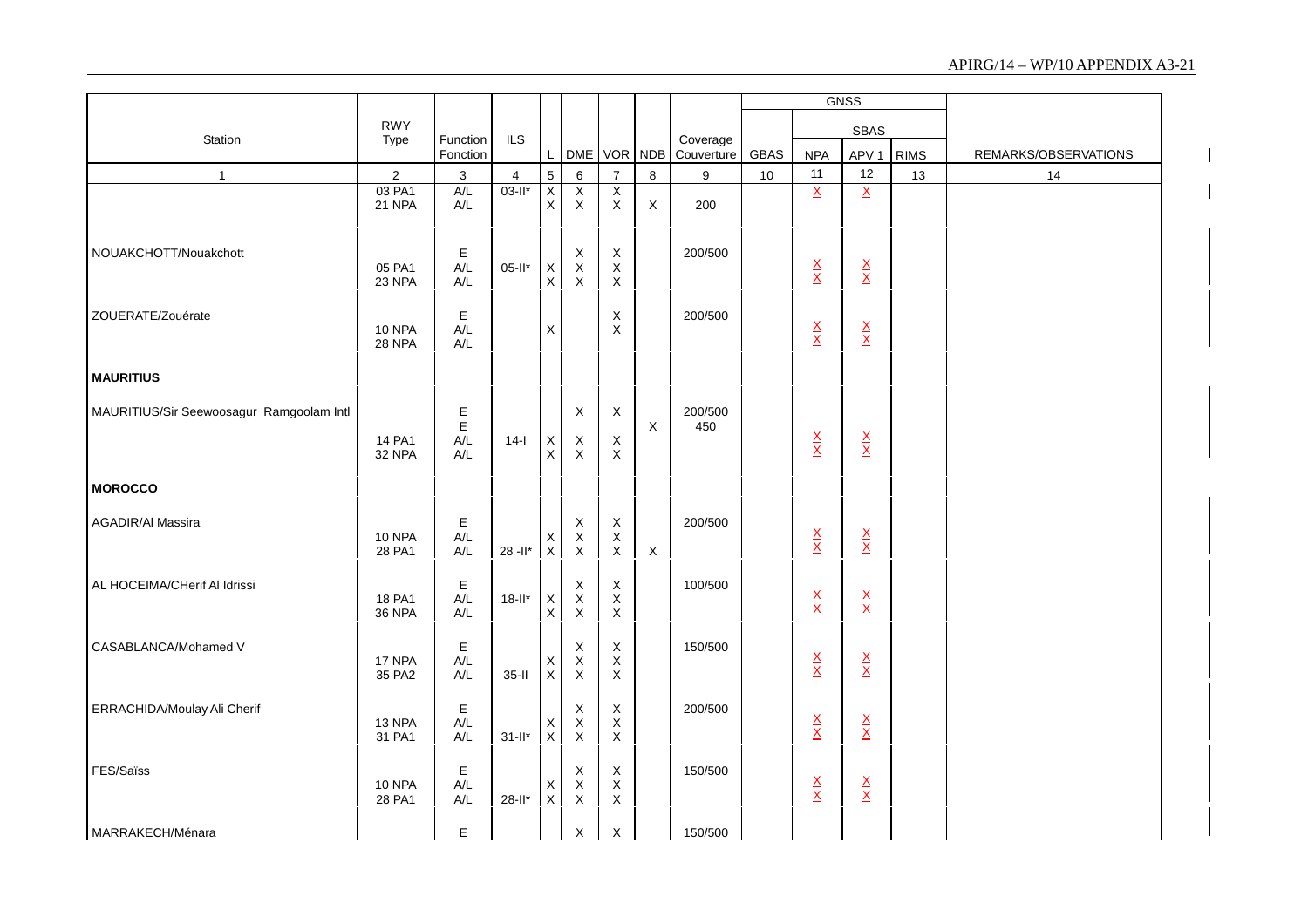|                             |                           |                                  |                |                    |                                                 |                            |              |                        |      |                                 | <b>GNSS</b>                     |             |                      |
|-----------------------------|---------------------------|----------------------------------|----------------|--------------------|-------------------------------------------------|----------------------------|--------------|------------------------|------|---------------------------------|---------------------------------|-------------|----------------------|
|                             | <b>RWY</b>                |                                  |                |                    |                                                 |                            |              |                        |      |                                 | <b>SBAS</b>                     |             |                      |
| Station                     | Type                      | Function<br>Fonction             | ILS            |                    |                                                 | DME VOR NDB                |              | Coverage<br>Couverture | GBAS | <b>NPA</b>                      | APV <sub>1</sub>                | <b>RIMS</b> | REMARKS/OBSERVATIONS |
| $\mathbf{1}$                | $\overline{2}$            | $\ensuremath{\mathsf{3}}$        | $\overline{4}$ | $\overline{5}$     | 6                                               | $\overline{7}$             | $\bf 8$      | $\boldsymbol{9}$       | 10   | 11                              | 12                              | 13          | 14                   |
|                             | 10 PA1<br>28 NPA          | A/L<br>$A/L$                     | $10 - 11$ *    | Χ<br>$\mathsf X$   | X<br>$\mathsf{X}$                               | X<br>$\mathsf X$           |              |                        |      | $\frac{X}{X}$                   | $\frac{\mathsf{X}}{\mathsf{X}}$ |             |                      |
|                             |                           |                                  |                |                    |                                                 |                            |              |                        |      |                                 |                                 |             |                      |
| OUARZAZATE/Ouarzazate       | 12 NPA                    | $\mathsf E$<br>A/L               |                |                    | $\mathsf X$                                     | $\mathsf X$<br>$\mathsf X$ |              | 200/500                |      |                                 |                                 |             |                      |
|                             | 30 PA1                    | $A/L$                            | $30 - 11*$     | $_{\rm X}^{\rm X}$ | $_{\rm X}^{\rm X}$                              | $\mathsf X$                |              |                        |      | $\frac{\mathsf{X}}{\mathsf{X}}$ | $\frac{\mathsf{X}}{\mathsf{X}}$ |             |                      |
| OUJDA/Angads                |                           | $\mathsf E$                      |                |                    | X                                               | $\mathsf X$                |              | 150/500                |      |                                 |                                 |             |                      |
|                             | 06 PA1                    | A/L                              | $06-II^*$      | $\mathsf X$        | $\mathsf X$                                     | $\mathsf X$                |              |                        |      | $rac{X}{X}$                     | $\frac{\mathsf{X}}{\mathsf{X}}$ |             |                      |
|                             | 24 NINST                  | $\mathsf{A}/\mathsf{L}$          |                |                    |                                                 |                            |              |                        |      |                                 |                                 |             |                      |
| RABAT/Salé                  | 04 PA1                    | $\mathsf E$<br>$A/L$             | $04-II^*$      | $_{\rm X}^{\rm X}$ | $\boldsymbol{\mathsf{X}}$<br>$_{\rm X}^{\rm X}$ | $\mathsf X$<br>$\mathsf X$ |              | 150/250                |      | $\frac{\mathsf{X}}{\mathsf{X}}$ | $\frac{\mathsf{X}}{\mathsf{X}}$ |             |                      |
|                             | 22 NPA                    | $A/L$                            |                |                    |                                                 | $\mathsf X$                |              |                        |      |                                 |                                 |             |                      |
| TANGER/Ibnou Batouta        |                           | $\mathsf E$                      |                |                    | X                                               | $\mathsf X$                |              | 150/500                |      |                                 |                                 |             |                      |
|                             | <b>10 NPA</b><br>28 PA1   | $A/L$<br>$\mathsf{A}/\mathsf{L}$ | $28-II^*$      | $_{\rm X}^{\rm X}$ | $_{\rm X}^{\rm X}$                              | $\mathsf X$<br>$\mathsf X$ |              |                        |      | $\frac{\mathsf{X}}{\mathsf{X}}$ | $\frac{\mathsf{X}}{\mathsf{X}}$ |             |                      |
| TAN-TAN/Plage Blanche       |                           | $\mathsf E$                      |                | $\mathsf X$        |                                                 | $\boldsymbol{\mathsf{X}}$  |              | 150/500                |      |                                 |                                 |             |                      |
|                             | <b>14 NPA</b><br>22 NINST | $A/L$<br>$A/L$                   |                |                    |                                                 | $\mathsf X$                |              |                        |      | $\frac{\mathsf{x}}{\mathsf{x}}$ | $\frac{\mathsf{x}}{\mathsf{x}}$ |             |                      |
|                             |                           |                                  |                |                    |                                                 |                            |              |                        |      |                                 |                                 |             |                      |
| <b>TETOUAN/Saniat Rimel</b> |                           | $\mathsf E$                      |                |                    | X                                               | $\mathsf X$                |              | 100/500                |      |                                 |                                 |             |                      |
|                             | 06 NPA<br>24 NINST        | $A/L$<br>$A/L$                   |                | X                  | $\mathsf X$                                     | $\pmb{\times}$             |              |                        |      | $\frac{\mathsf{X}}{\mathsf{X}}$ | $\frac{\mathsf{X}}{\mathsf{X}}$ |             |                      |
|                             |                           |                                  |                |                    |                                                 |                            |              |                        |      |                                 |                                 |             |                      |
| <b>MOZAMBIQUE</b>           |                           |                                  |                |                    |                                                 |                            |              |                        |      |                                 |                                 |             |                      |
| <b>BEIRA/Beira</b>          |                           | $\mathsf E$                      |                |                    |                                                 |                            |              | 200/500                |      |                                 |                                 |             |                      |
|                             | 12 PA1                    | A/L<br>A/L                       | $12-It$        |                    | $_{\rm X}^{\rm X}$                              | $_{\rm X}^{\rm X}$         |              |                        |      |                                 |                                 |             |                      |
|                             | <b>30 NPA</b>             |                                  |                |                    | X                                               | $\mathsf X$                |              |                        |      | $\frac{\mathsf{X}}{\mathsf{X}}$ | $\frac{\mathsf{X}}{\mathsf{X}}$ |             |                      |
| <b>LIMPOPO</b>              |                           | Е                                |                |                    |                                                 |                            | $\mathsf{X}$ | 300                    |      |                                 |                                 |             |                      |
| <b>LICHINGA</b>             |                           | $\mathsf E$                      |                |                    | $\mathsf X$                                     | $\mathsf X$                |              | 200/500                |      |                                 |                                 |             |                      |
|                             |                           |                                  |                |                    |                                                 |                            |              |                        |      |                                 |                                 |             |                      |
| MAPUTO/Maputo Intl          | 05 NPA                    | Ε<br>A/L                         |                |                    | $\mathsf X$<br>$\mathsf X$                      | $\mathsf X$<br>$\mathsf X$ |              | 200/500                |      | $\frac{\mathsf{X}}{\mathsf{X}}$ | $\frac{\mathsf{X}}{\mathsf{X}}$ |             |                      |
|                             | 23 PA1                    | $A/L$                            | $23-I^*$       |                    | $\mathsf X$                                     | $\mathsf X$                | $\mathsf{X}$ |                        |      |                                 |                                 |             |                      |
| <b>NAMPULA</b>              |                           | $\mathsf E$                      |                |                    | $\boldsymbol{\mathsf{X}}$                       | $\mathsf X$                |              | 200/500                |      |                                 |                                 |             |                      |
|                             |                           |                                  |                |                    |                                                 |                            |              |                        |      |                                 |                                 |             |                      |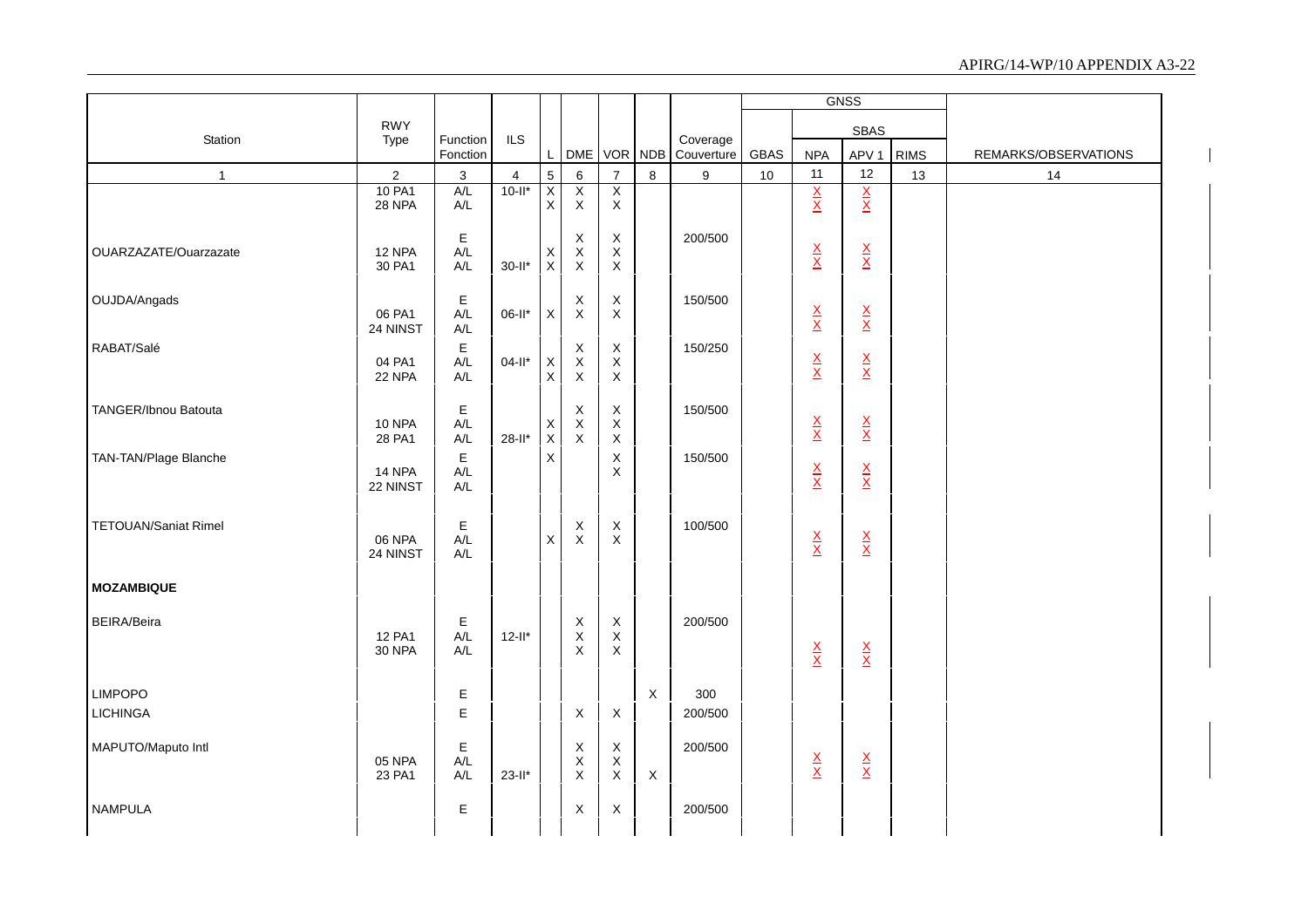|                           |                    |                                                 |                |                                   |                                 |                                                         |                            |                        |      |                                 | <b>GNSS</b>                     |                          |                      |
|---------------------------|--------------------|-------------------------------------------------|----------------|-----------------------------------|---------------------------------|---------------------------------------------------------|----------------------------|------------------------|------|---------------------------------|---------------------------------|--------------------------|----------------------|
|                           | <b>RWY</b>         |                                                 |                |                                   |                                 |                                                         |                            |                        |      |                                 | <b>SBAS</b>                     |                          |                      |
| Station                   | Type               | Function<br>Fonction                            | <b>ILS</b>     | $\mathsf{L}$                      |                                 |                                                         | DME VOR NDB                | Coverage<br>Couverture | GBAS | <b>NPA</b>                      | APV <sub>1</sub>                | <b>RIMS</b>              | REMARKS/OBSERVATIONS |
| $\mathbf{1}$              | $\sqrt{2}$         | $\mathfrak{S}$                                  | $\overline{4}$ | $5\overline{)}$                   | $\,6\,$                         | $\overline{7}$                                          | $\bf8$                     | 9                      | 10   | 11                              | 12                              | 13                       | 14                   |
| QUELIMANE                 |                    | E                                               |                |                                   |                                 | $\overline{X}$                                          |                            | 200/500                |      |                                 |                                 |                          |                      |
| <b>TETE</b>               |                    | E                                               |                | $\mathsf X$                       |                                 | X                                                       |                            | 200/500                |      |                                 |                                 |                          |                      |
| <b>NAMIBIA</b>            |                    |                                                 |                |                                   |                                 |                                                         |                            |                        |      |                                 |                                 |                          |                      |
| KEETMANSHOOP/Keetmanshoop | 06 NPA<br>24 NPA   | E<br>A/L<br>$\mathsf{A}/\mathsf{L}$             |                |                                   | X<br>$\mathsf X$                | $\mathsf X$<br>$\mathsf X$                              | $_{\rm X}^{\rm X}$         | 200/500                |      | $\frac{\mathsf{X}}{\mathsf{X}}$ | $\frac{\mathsf{X}}{\mathsf{X}}$ |                          |                      |
| WALVIS BAY/Walvis Bay     | 09 NPA<br>27 NPA   | E<br>$A/L$<br>$A/L$                             |                |                                   | X<br>X                          | X<br>X                                                  | $\mathsf X$<br>$\mathsf X$ | 200/500                |      | $rac{X}{X}$                     | $\frac{\mathsf{x}}{\mathsf{x}}$ |                          |                      |
| WINDHOEK/Hosea Kutako     | 08 PA1<br>26 NPA   | $\mathsf E$<br>$\mathsf{A}/\mathsf{L}$<br>$A/L$ | 08-II*         |                                   | $\mathsf X$<br>$\mathsf X$<br>X | $\boldsymbol{\mathsf{X}}$<br>$\mathsf X$<br>$\mathsf X$ | $\mathsf X$<br>$\mathsf X$ | 200/500                |      | $\frac{\mathsf{X}}{\mathsf{X}}$ | $\frac{\mathsf{x}}{\mathsf{x}}$ | $\underline{\mathsf{X}}$ |                      |
| <b>NIGER</b>              |                    |                                                 |                |                                   |                                 |                                                         |                            |                        |      |                                 |                                 |                          |                      |
| AGADES/Sud                | 07 NPA<br>25 NINST | E<br>$A/L$<br>$A/L$                             |                | $\mathsf X$                       |                                 | $\boldsymbol{\mathsf{X}}$<br>$\mathsf X$                |                            | 200/500                |      | $\frac{\mathsf{X}}{\mathsf{X}}$ | $\frac{\mathsf{X}}{\mathsf{X}}$ |                          |                      |
| <b>DIRKOU</b>             |                    | E                                               |                |                                   |                                 | $\boldsymbol{\mathsf{X}}$                               |                            | 200/500                |      |                                 |                                 |                          |                      |
| NIAMEY/Diori Hamani Intl  | 09R PA1<br>27L NPA | E<br>$A/L$<br>A/L                               | 09R-II*        | $_{\rm X}^{\rm X}$<br>$\mathsf X$ | $X$<br>$X$<br>$X$               | $\mathsf X$<br>$\mathsf X$<br>X                         |                            | 200/500                |      | $\frac{X}{X}$                   | $\frac{\mathsf{x}}{\mathsf{x}}$ |                          |                      |
| ZINDER/Zinder             | 06 NPA<br>24 NINST | E<br>$A/L$<br>$A/L$                             |                |                                   |                                 | $\boldsymbol{\mathsf{X}}$<br>X                          |                            | 200/500                |      | $\frac{\mathsf{X}}{\mathsf{X}}$ | $\frac{\mathsf{x}}{\mathsf{x}}$ |                          |                      |
| <b>NIGERIA</b>            |                    |                                                 |                |                                   |                                 |                                                         |                            |                        |      |                                 |                                 |                          |                      |
| ABUJA/Nnamdi Azikiwe      | 04 NPA<br>22 PA1   | E<br>A/L<br>$\mathsf{A}/\mathsf{L}$             | $22$ -ll* $X$  |                                   | $\mathsf X$<br>$\mathsf X$      | $\mathsf X$<br>$\mathsf X$<br>$\mathsf X$               |                            | 200/500                |      | $\frac{\mathsf{X}}{\mathsf{X}}$ | $\frac{\mathsf{X}}{\mathsf{X}}$ |                          |                      |
| <b>BIDA</b>               |                    | E                                               |                |                                   | $\mathsf{X}$                    | X                                                       |                            | 200/500                |      |                                 |                                 |                          |                      |
| CALABAR/Calabar           |                    | E                                               |                |                                   | $\times$                        | $\times$                                                |                            | 200/500                |      |                                 |                                 |                          |                      |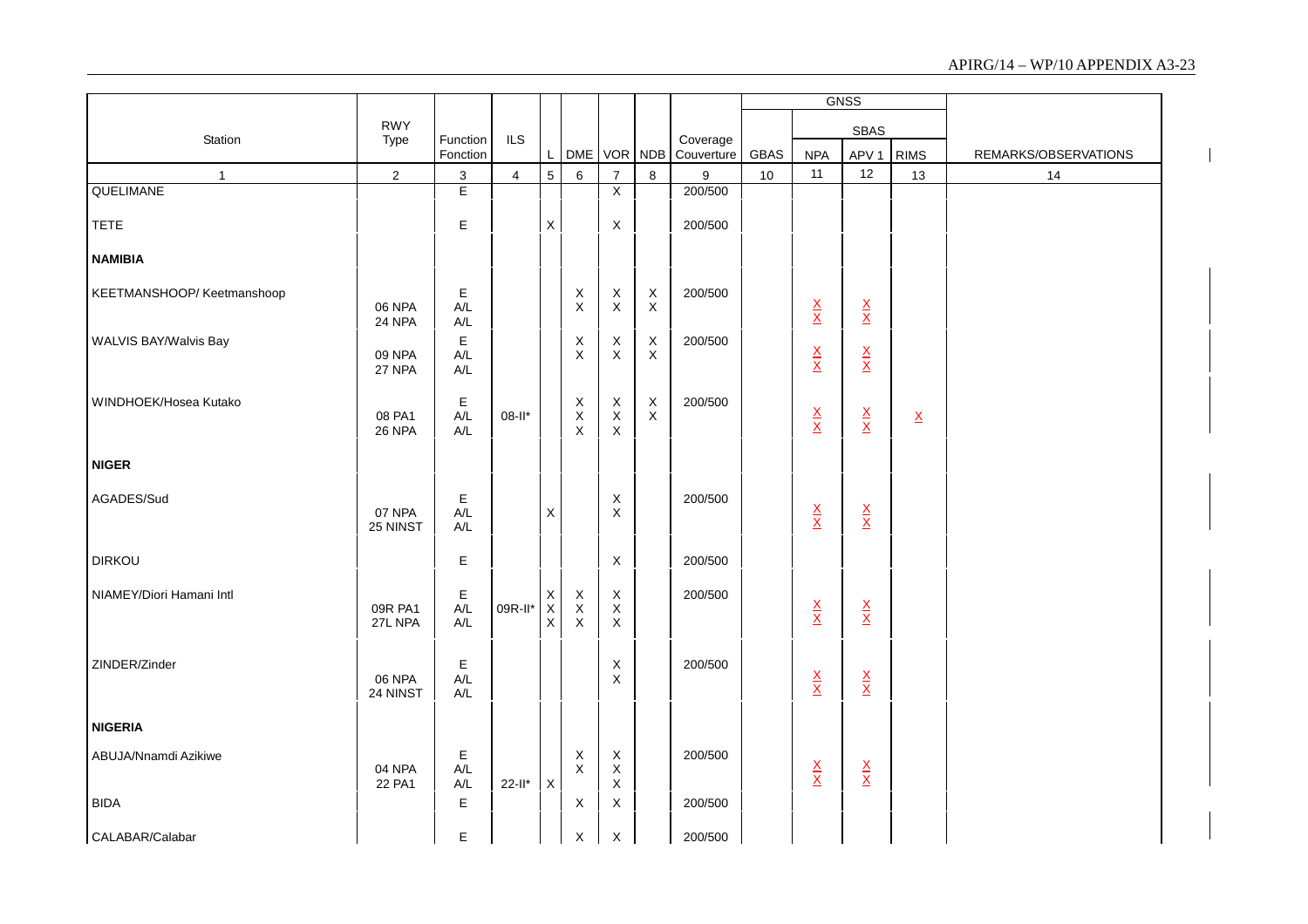|                                  |                  |                                |                |                            |                                        |                                           |             |                        |             |                                 | GNSS                            |                          |                      |
|----------------------------------|------------------|--------------------------------|----------------|----------------------------|----------------------------------------|-------------------------------------------|-------------|------------------------|-------------|---------------------------------|---------------------------------|--------------------------|----------------------|
|                                  | <b>RWY</b>       |                                |                |                            |                                        |                                           |             |                        |             |                                 | SBAS                            |                          |                      |
| Station                          | Type             | Function<br>Fonction           | ILS            | L                          |                                        | DME VOR NDB                               |             | Coverage<br>Couverture | <b>GBAS</b> | <b>NPA</b>                      | APV <sub>1</sub>                | <b>RIMS</b>              | REMARKS/OBSERVATIONS |
| $\mathbf{1}$                     | $\overline{2}$   | $\mathbf 3$                    | $\overline{4}$ | 5                          | 6                                      | $\overline{7}$                            | 8           | 9                      | 10          | 11                              | 12                              | 13                       | 14                   |
|                                  | 03 NPA           | A/L                            |                |                            | X                                      | $\overline{X}$                            |             |                        |             | $rac{X}{X}$                     | $rac{X}{X}$                     |                          |                      |
|                                  | 21 PA1           | $\mathsf{A}/\mathsf{L}$        | $21-I^*$       |                            |                                        | $\mathsf X$                               | $\mathsf X$ | 50                     |             |                                 |                                 |                          |                      |
| GWASERO                          |                  | $\mathsf E$                    |                |                            | $\mathsf X$                            | $\mathsf X$                               |             | 200/500                |             |                                 |                                 |                          |                      |
| ILORIN/Ilorin                    | 05 PA1<br>23 NPA | A/L<br>A/L                     | $05-It$ *      |                            | $\mathsf X$<br>$\mathsf X$             | $\boldsymbol{\mathsf{X}}$<br>$\mathsf{X}$ |             | 25/100                 |             | $\frac{\mathsf{X}}{\mathsf{X}}$ | $\frac{\mathsf{X}}{\mathsf{X}}$ |                          |                      |
|                                  |                  |                                |                |                            |                                        |                                           |             |                        |             |                                 |                                 |                          |                      |
| <b>JOS</b>                       |                  | Е                              |                |                            | $\mathsf X$                            | $\mathsf X$                               |             | 200/500                |             |                                 |                                 |                          |                      |
| KADUNA/Kaduna                    |                  | E                              |                |                            | X                                      | $\boldsymbol{\mathsf{X}}$                 |             | 200/500                |             |                                 |                                 |                          |                      |
|                                  | 05 PA1           | $A/L$                          | $05-II^*$      | $\mathsf X$                | $\mathsf X$                            | $\mathsf X$                               |             |                        |             | $\frac{\mathsf{X}}{\mathsf{X}}$ | $\frac{\mathsf{X}}{\mathsf{X}}$ |                          |                      |
|                                  | 23 NPA           | A/L                            |                |                            | X                                      | $\mathsf X$                               |             |                        |             |                                 |                                 |                          |                      |
| KANO/Mallam Aminu Kano Intl      |                  | $\mathsf E$                    |                |                            | $\mathsf X$                            | $\mathsf X$                               |             | 200/500                |             |                                 |                                 |                          |                      |
|                                  | 06 PA2           | A/L                            | 06-II          |                            | X                                      | $\mathsf X$                               |             |                        |             | $\frac{\mathsf{X}}{\mathsf{X}}$ | $\frac{\mathsf{X}}{\mathsf{X}}$ |                          |                      |
|                                  | 24 PA2           | $A/L$                          | $24$ -III*     | $\mathsf X$                |                                        |                                           |             |                        |             |                                 |                                 |                          |                      |
|                                  |                  | Е                              |                |                            |                                        | $\mathsf X$                               |             | 200/500                |             |                                 |                                 |                          |                      |
| LAGOS/Murtala Muhammed           | 01L PA2          | A/L                            | $01L-H$        | $\mathsf{X}$               | $_{\rm X}^{\rm X}$                     | $\mathsf X$                               |             |                        |             | $\underline{X}$                 | $\underline{X}$                 | $\underline{\mathsf{X}}$ |                      |
|                                  | <b>19R PA2</b>   | $\mathsf{A}/\mathsf{L}$        | 19R-II         |                            |                                        |                                           |             |                        |             | $\underline{\mathsf{X}}$        | $\underline{\mathsf{X}}$        |                          |                      |
|                                  | 01R NPA          | $A/L$                          |                | X                          |                                        | $\boldsymbol{\mathsf{X}}$                 |             |                        |             | $\frac{\mathsf{X}}{\mathsf{X}}$ |                                 |                          |                      |
|                                  | <b>19L PA2</b>   | A/L                            | $01R-II$       | $\mathsf X$                | $_{\rm X}^{\rm X}$                     | $\mathsf X$                               |             |                        |             |                                 | $\frac{\mathsf{X}}{\mathsf{X}}$ |                          |                      |
|                                  |                  |                                |                |                            |                                        |                                           |             |                        |             |                                 |                                 |                          |                      |
| MAIDUGURI/Maiduguri              |                  | E                              |                |                            | X                                      | $\mathsf X$                               |             | 200/500                |             |                                 |                                 |                          |                      |
|                                  | 05 PA2<br>23 NPA | A/L<br>A/L                     | $05-II$        | $\mathsf X$<br>$\mathsf X$ | $\mathsf X$<br>$\overline{\mathsf{x}}$ | $\mathsf X$<br>$\mathsf X$                |             |                        |             | $\frac{X}{X}$                   | $\frac{\mathsf{X}}{\mathsf{X}}$ |                          |                      |
|                                  |                  |                                |                |                            |                                        |                                           |             |                        |             |                                 |                                 |                          |                      |
| PORT HARCOURT/Port Harcourt Intl |                  | Е                              |                |                            | X                                      | $\mathsf X$                               |             | 200/500                |             |                                 |                                 |                          |                      |
|                                  | 03 NPA<br>21 PA1 | $A/L$                          | $21 - 11*$     |                            | $\pmb{\mathsf{X}}$<br>$\mathsf X$      | $\mathsf X$<br>$\mathsf X$                |             |                        |             | $\frac{\mathsf{X}}{\mathsf{X}}$ | $\frac{\mathsf{X}}{\mathsf{X}}$ |                          |                      |
|                                  |                  | A/L                            |                |                            |                                        |                                           |             |                        |             |                                 |                                 |                          |                      |
| SOKOTO/ Abubakar Saddiq III Intl |                  | Е                              |                |                            | X                                      | $\mathsf X$                               |             | 200/500                |             |                                 |                                 |                          |                      |
|                                  | 08 PA1<br>26 NPA | $\mathsf{A}/\mathsf{L}$<br>A/L | $08-II^*$      | X<br>$\mathsf{X}$          | $\overline{x}$<br>$\overline{x}$       | $\mathsf X$<br>$\mathsf{X}$               |             |                        |             | $\frac{\mathsf{X}}{\mathsf{X}}$ | $\frac{\mathsf{X}}{\mathsf{X}}$ |                          |                      |
|                                  |                  |                                |                |                            |                                        |                                           |             |                        |             |                                 |                                 |                          |                      |
|                                  |                  |                                |                |                            |                                        |                                           |             |                        |             |                                 |                                 |                          |                      |
| <b>RWANDA</b>                    |                  |                                |                |                            |                                        |                                           |             |                        |             |                                 |                                 |                          |                      |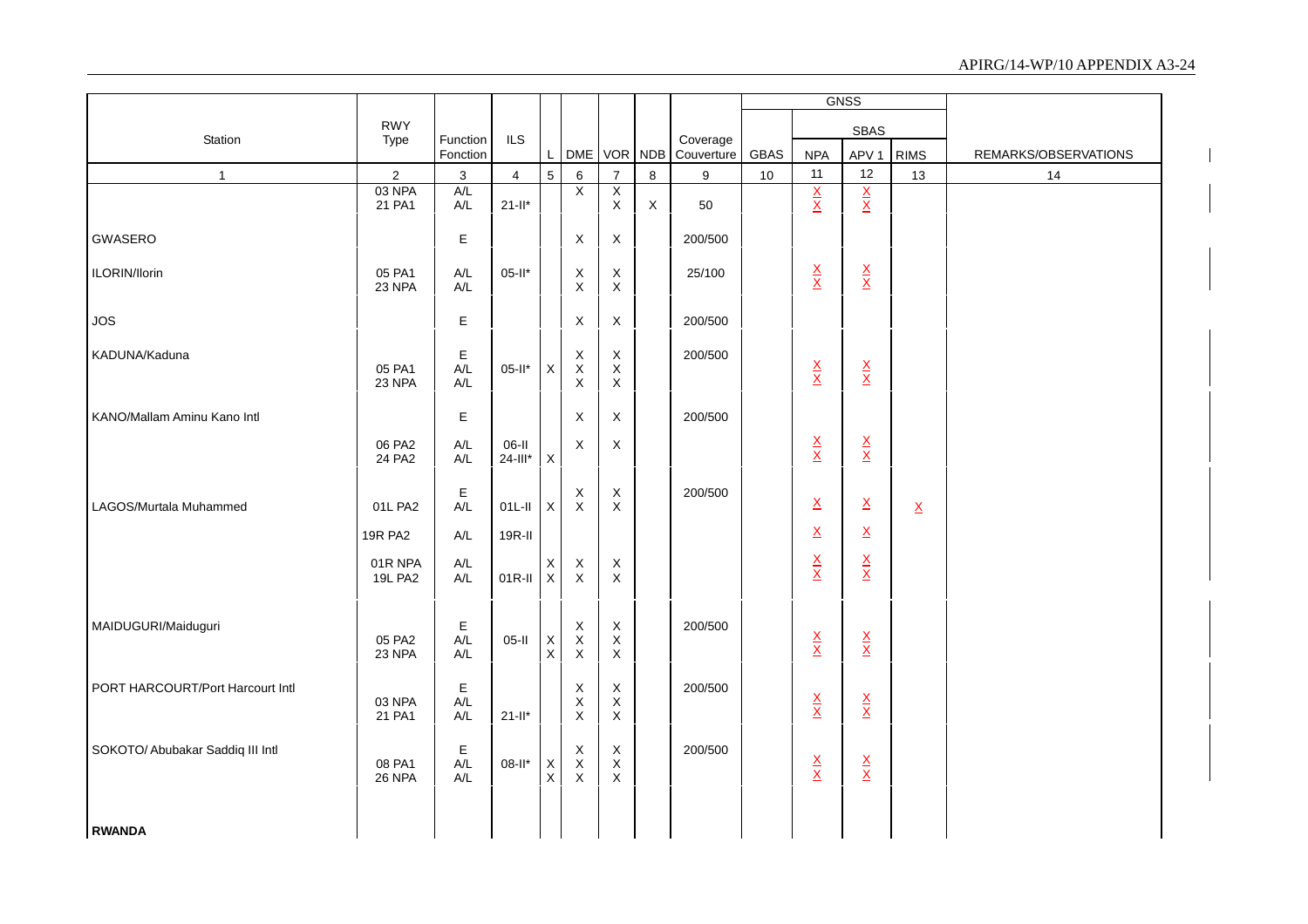|                                  |                           |                                       |                |                                       |                                            |                                                          |             |                           |      |                                 | <b>GNSS</b>                     |                          |                      |
|----------------------------------|---------------------------|---------------------------------------|----------------|---------------------------------------|--------------------------------------------|----------------------------------------------------------|-------------|---------------------------|------|---------------------------------|---------------------------------|--------------------------|----------------------|
| Station                          | <b>RWY</b>                | Function                              | <b>ILS</b>     |                                       |                                            |                                                          |             |                           |      |                                 | SBAS                            |                          |                      |
|                                  | Type                      | Fonction                              |                | L                                     |                                            |                                                          | DME VOR NDB | Coverage<br>Couverture    | GBAS | <b>NPA</b>                      | APV <sub>1</sub>                | <b>RIMS</b>              | REMARKS/OBSERVATIONS |
| $\mathbf{1}$                     | $\overline{2}$            | $\mathsf 3$                           | $\overline{4}$ | $5\overline{)}$                       | 6                                          | $\overline{7}$                                           | 8           | 9                         | 10   | 11                              | 12                              | 13                       | 14                   |
| KIGALI/Grégoire Kayibanda        | <b>10 NPA</b><br>28 PA1   | E<br>A/L<br>A/L                       | $28-I^*$       | $\begin{array}{c} x \\ x \end{array}$ | X<br>$_{\rm X}^{\rm X}$                    | $\boldsymbol{\mathsf{X}}$<br>$\mathsf X$<br>$\mathsf X$  |             | 200/500                   |      | $\frac{\mathsf{X}}{\mathsf{X}}$ | $\frac{\mathsf{X}}{\mathsf{X}}$ |                          |                      |
| <b>SÃO TOMÉ AND PRINCIPE</b>     |                           |                                       |                |                                       |                                            |                                                          |             |                           |      |                                 |                                 |                          |                      |
| SÃO TOMÉ/São Tomé                | 11 PA1<br>29 NPA          | E<br>A/L<br>A/L                       | $11$ -ll*      | $_{\rm X}^{\rm X}$                    | $_{\rm X}^{\rm X}$<br>X                    | $\boldsymbol{\mathsf{X}}$<br>$\mathsf X$<br>X            |             | 200/500                   |      | $\frac{\mathsf{X}}{\mathsf{X}}$ | $\frac{\mathsf{X}}{\mathsf{X}}$ |                          |                      |
| <b>SENEGAL</b>                   |                           |                                       |                |                                       |                                            |                                                          |             |                           |      |                                 |                                 |                          |                      |
| CAP SKIRING/Cap Skiring          | 15 NINST<br>33 NPA        | $\mathsf{A}/\mathsf{L}$<br>A/L        |                | $\mathsf X$                           |                                            |                                                          |             | 25/100                    |      | $\frac{\mathsf{X}}{\mathsf{X}}$ | $\frac{\mathsf{X}}{\mathsf{X}}$ |                          |                      |
| DAKAR/Léopold Sédar Senghor Intl | 18 NPA<br>36 PA2          | E<br>$A/L$<br>$\mathsf{A}/\mathsf{L}$ | $36-I$         | X<br>$\mathsf X$                      | $\mathsf X$<br>$\mathsf X$<br>$\mathsf{X}$ | $\boldsymbol{\mathsf{X}}$<br>$\mathsf X$<br>$\mathsf{X}$ |             | 200/500                   |      | $\frac{\mathsf{X}}{\mathsf{X}}$ | $\frac{\mathsf{X}}{\mathsf{X}}$ | $\underline{\mathsf{X}}$ |                      |
| SAINT-LOUIS/Saint-Louis          | <b>18 NPA</b><br>36 NINST | $A/L$<br>A/L                          |                | $_{\rm X}^{\rm X}$                    |                                            |                                                          |             | 25/100                    |      | $\frac{\mathsf{X}}{\mathsf{X}}$ | $\frac{\mathsf{X}}{\mathsf{X}}$ |                          |                      |
| TAMBACOUNDA/Tambacounda          | 06 NPA<br>24 NPA          | E<br>$A/L$<br>A/L                     |                | $\mathsf X$<br>$\mathsf X$            |                                            | X<br>$\sf X$<br>$\pmb{\times}$                           |             | 200/500                   |      | $\frac{\mathsf{X}}{\mathsf{X}}$ | $\frac{\mathsf{X}}{\mathsf{X}}$ |                          |                      |
| ZIGUINCHOR/Ziguinchor            | 10 NINST<br><b>28 NPA</b> | $\mathsf E$<br>$A/L$<br>$A/L$         |                | $\mathsf X$                           |                                            | $\boldsymbol{\mathsf{X}}$<br>$\sf X$                     |             | 200/500                   |      | $\frac{\mathsf{X}}{\mathsf{X}}$ | $\frac{\mathsf{X}}{\mathsf{X}}$ |                          |                      |
| <b>SEYCHELLES</b>                |                           |                                       |                |                                       |                                            |                                                          |             |                           |      |                                 |                                 |                          |                      |
| MAHE/Seychelles Intl             | 13 NPA                    | E<br>Е<br>A/L                         |                |                                       | X<br>$\boldsymbol{\mathsf{X}}$             | $\boldsymbol{\mathsf{X}}$<br>$\boldsymbol{\mathsf{X}}$   | X           | 200/500<br>$(N+E)$<br>150 |      |                                 |                                 | $\underline{X}$          |                      |
|                                  | 31 PA1                    | A/L                                   | $31 - 11^*$    |                                       | $\times$                                   | $\mathsf{X}$                                             |             |                           |      | $\frac{\mathsf{X}}{\mathsf{X}}$ | $\frac{\mathsf{X}}{\mathsf{X}}$ |                          |                      |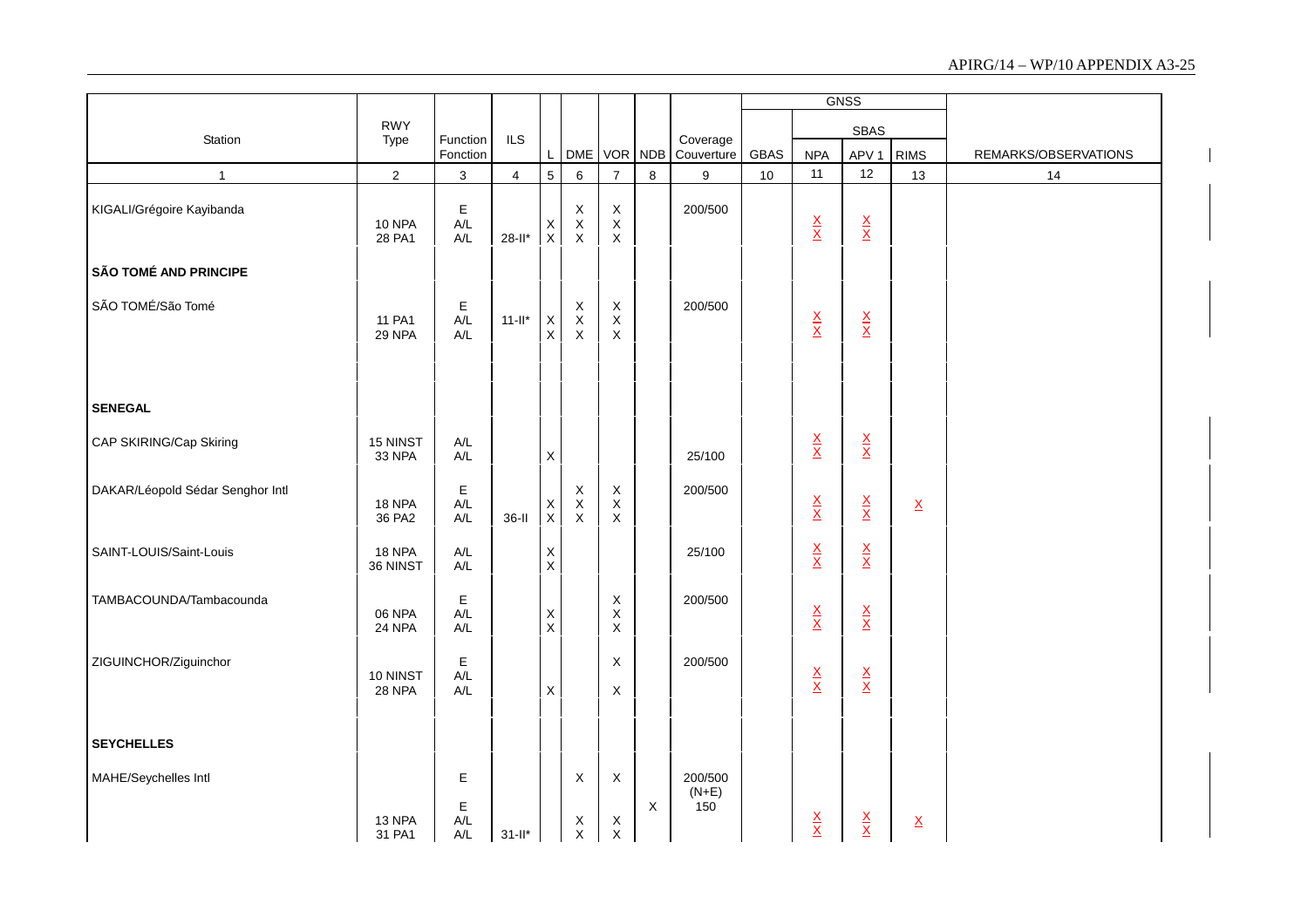|                             |                             |                                |                |                 |                                              |                                 |             |                |      |                                 | <b>GNSS</b>                     |             |                      |
|-----------------------------|-----------------------------|--------------------------------|----------------|-----------------|----------------------------------------------|---------------------------------|-------------|----------------|------|---------------------------------|---------------------------------|-------------|----------------------|
| Station                     | <b>RWY</b><br>Type          | Function                       | <b>ILS</b>     |                 |                                              |                                 |             | Coverage       |      |                                 | <b>SBAS</b>                     |             |                      |
|                             |                             | Fonction                       |                | $\mathsf{L}$    |                                              |                                 | DME VOR NDB | Couverture     | GBAS | <b>NPA</b>                      | APV <sub>1</sub>                | <b>RIMS</b> | REMARKS/OBSERVATIONS |
| $\mathbf{1}$                | $\sqrt{2}$                  | $\mathbf{3}$                   | $\overline{4}$ | $5\overline{)}$ | $\,6\,$                                      | $\overline{7}$                  | $\bf8$      | 9              | 10   | 11                              | 12                              | 13          | 14                   |
| <b>PRASLIN</b>              |                             | E                              |                |                 | X                                            | X                               |             | 200/500        |      |                                 |                                 |             |                      |
| <b>SIERRA LEONE</b>         |                             |                                |                |                 |                                              |                                 |             |                |      |                                 |                                 |             |                      |
| FREETOWN/Lungi              | 12 NPA<br>30 PA1            | Е<br>A/L<br>A/L                | $30$ -ll*      | $\mathsf{X}$    | X<br>$\mathsf X$<br>$\mathsf X$              | X<br>$\mathsf X$<br>$\mathsf X$ |             | 200/500        |      | $\frac{\mathsf{x}}{\mathsf{x}}$ | $\frac{\mathsf{X}}{\mathsf{X}}$ |             |                      |
| <b>SOMALIA</b>              |                             |                                |                |                 |                                              |                                 |             |                |      |                                 |                                 |             |                      |
| BERBERA/Berbera             | 05 NINST<br>23 NINST        | $A/L$<br>A/L                   |                |                 |                                              |                                 |             |                |      | $\frac{\mathsf{x}}{\mathsf{x}}$ | $\frac{\mathsf{X}}{\mathsf{X}}$ |             |                      |
| BURAO/Burao                 | 13 NINST<br>31 NINST        | $\mathsf{A}/\mathsf{L}$<br>A/L |                |                 |                                              |                                 |             |                |      | $\frac{X}{X}$                   | $\frac{\mathsf{X}}{\mathsf{X}}$ |             |                      |
| HARGEISA/Hargeisa           | 06 NPA<br>24 NPA            | E<br>E<br>A/L<br>A/L           |                |                 | X<br>X                                       | X<br>X                          | $X+$        | 200/500<br>150 |      | $\frac{\mathsf{X}}{\mathsf{X}}$ | $\frac{\mathsf{X}}{\mathsf{X}}$ |             |                      |
| KISIMAYU/Kisimayu           | 05 NPA<br>23 PA1            | $\mathsf E$<br>E<br>A/L<br>A/L | $23-I^*$       |                 | $\mathsf X$<br>$\mathsf X$<br>$\mathsf X$    | X<br>X<br>$\mathsf X$           | $X+#$       | 200/500<br>200 |      | $\frac{\mathsf{x}}{\mathsf{x}}$ | $\frac{\mathsf{X}}{\mathsf{X}}$ |             |                      |
| MOGADISHU/Mogadishu         | 05 NPA<br>23 PA1            | $\mathsf E$<br>A/L<br>A/L      | $23-I^*$       |                 | $\mathsf X$<br>$\mathsf X$<br>$\pmb{\times}$ | X<br>$\mathsf X$<br>X           |             | 200/500        |      | $\frac{\mathsf{X}}{\mathsf{X}}$ | $\frac{\mathsf{X}}{\mathsf{X}}$ |             |                      |
| <b>SOUTH AFRICA</b>         |                             |                                |                |                 |                                              |                                 |             |                |      |                                 |                                 |             |                      |
| ALEXANDER BAY/Alexander Bay | 01 NPA<br>19 NPA            | A/L<br><b>NPA</b>              |                |                 | $\pmb{\times}$<br>$\pmb{\mathsf{X}}$         | X<br>$\pmb{\times}$             |             | 40/250         |      |                                 |                                 |             |                      |
| BLOEMFONTEIN/Bloemfontein   | 02 NPA PA4<br><b>20 NPA</b> | Е<br>A/L<br>$A/L$              | $02 -$         | X               | $\mathsf X$<br>$\mathsf X$<br>$\mathsf X$    | X<br>$\mathsf X$<br>X           |             | 200/500        |      | $\frac{\mathsf{X}}{\mathsf{X}}$ | $\frac{\mathsf{X}}{\mathsf{X}}$ |             |                      |
|                             | 12 NINST<br>30 NINST        | $\mathsf{A}/\mathsf{L}$<br>A/L |                |                 |                                              |                                 |             |                |      | $\frac{\mathsf{x}}{\mathsf{x}}$ | $\frac{X}{X}$                   |             |                      |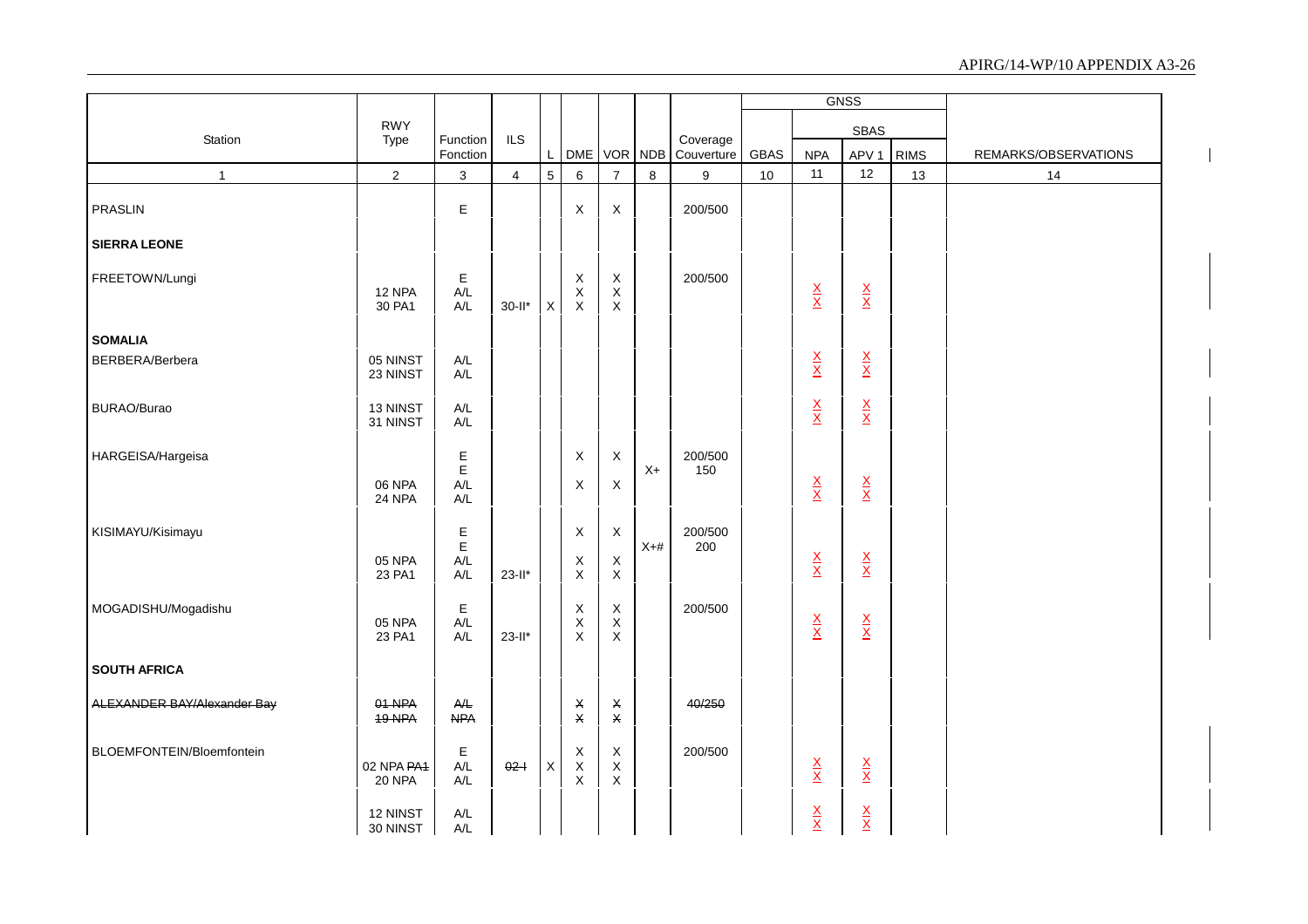|                               |                      |                                |                |                           |                            |                            |         |                        |      |                                 | <b>GNSS</b>                     |                          |                      |
|-------------------------------|----------------------|--------------------------------|----------------|---------------------------|----------------------------|----------------------------|---------|------------------------|------|---------------------------------|---------------------------------|--------------------------|----------------------|
|                               | <b>RWY</b>           |                                | ILS            |                           |                            |                            |         |                        |      |                                 | <b>SBAS</b>                     |                          |                      |
| Station                       | Type                 | Function<br>Fonction           |                |                           | DME VOR NDB                |                            |         | Coverage<br>Couverture | GBAS | <b>NPA</b>                      | APV <sub>1</sub>                | <b>RIMS</b>              | REMARKS/OBSERVATIONS |
| $\mathbf{1}$                  | $\overline{2}$       | 3                              | $\overline{4}$ | $\overline{5}$            | 6                          | $\overline{7}$             | $\,8\,$ | 9                      | 10   | 11                              | 12                              | 13                       | 14                   |
| CAPE TOWN/Cape Town           |                      | $\mathsf E$                    |                |                           |                            | $\mathsf X$                |         | 200/500                |      |                                 |                                 |                          |                      |
|                               | 01 PA1               | A/L                            | $01-It$        |                           | $_{\rm X}^{\rm X}$         | $\mathsf X$                |         |                        |      | $\frac{\mathsf{X}}{\mathsf{X}}$ | $\frac{\mathsf{x}}{\mathsf{x}}$ | $\underline{\mathsf{X}}$ |                      |
|                               | 19 PA2               | $A/L$                          | $19 -$         |                           | $\mathsf X$                | $\mathsf X$                |         |                        |      |                                 |                                 |                          |                      |
| DURBAN/Durban                 | 06 PA1               | $\mathsf E$<br>$A/L$           | $06-II^*$      | X                         | $\mathsf X$<br>$\mathsf X$ | $\mathsf X$<br>$\mathsf X$ |         | 200/500                |      | $\frac{\mathsf{X}}{\mathsf{X}}$ |                                 |                          |                      |
|                               | 24 PA1               | A/L                            | $24 - 11*$     |                           | $\mathsf X$                | $\mathsf X$                |         |                        |      |                                 | $\frac{\mathsf{X}}{\mathsf{X}}$ |                          |                      |
| <b>GATEWAY</b>                |                      |                                |                |                           | $\pmb{\times}$             | $\pmb{\times}$             |         | 200/500                |      |                                 |                                 |                          |                      |
| GREEFSWALD                    |                      | E                              |                |                           | X                          | X                          |         | 200/500                |      |                                 |                                 |                          |                      |
|                               |                      |                                |                |                           |                            |                            |         |                        |      |                                 |                                 |                          |                      |
| HARTEBEESPOORTDAM             |                      | E                              |                |                           |                            | X                          |         | 200/500                |      |                                 |                                 |                          |                      |
| JOHANNESBURG/Johannesburg     |                      | Ε                              |                |                           | $\boldsymbol{\mathsf{X}}$  | X                          |         | 200/500                |      |                                 |                                 |                          |                      |
|                               | 03L PA2              | A/L                            | $03L-H$        | $\boldsymbol{\mathsf{X}}$ | $\mathsf X$                | $\mathsf X$                |         |                        |      | $\frac{\mathsf{X}}{\mathsf{X}}$ | $\frac{\mathsf{X}}{\mathsf{X}}$ | $\underline{\mathsf{X}}$ |                      |
|                               | 21R NPA              | A/L                            |                | $\mathsf X$               | $\mathsf X$                | X                          |         |                        |      |                                 |                                 |                          |                      |
|                               | 03R PA2              | A/L                            | 03R-II         | $\mathsf{X}$              |                            |                            |         |                        |      | $\frac{\mathsf{x}}{\mathsf{x}}$ | $\frac{\mathsf{X}}{\mathsf{X}}$ |                          |                      |
|                               | <b>21L PA2</b>       | $\mathsf{A}/\mathsf{L}$        | $21L-11$       |                           |                            |                            |         |                        |      |                                 |                                 |                          |                      |
| JOHANNESBURG/Rand             | 35 NPA               | $A/L$                          |                | $\pmb{\times}$            |                            |                            |         |                        |      |                                 |                                 |                          |                      |
|                               |                      |                                |                |                           |                            |                            |         |                        |      |                                 |                                 |                          |                      |
| LANSERIA/Lanseri              | 06L NPA<br>24R NINST | $A/L$                          |                | $\mathsf X$               |                            | X                          |         | 25/100                 |      | $\frac{\mathsf{X}}{\mathsf{X}}$ | $\frac{\mathsf{X}}{\mathsf{X}}$ |                          |                      |
|                               |                      |                                |                |                           |                            |                            |         |                        |      |                                 |                                 |                          |                      |
| MAFIKENG/Mafikeng             | 04 PA1               | $A/L$                          | $04-I$         | $\mathsf X$               | $\boldsymbol{\mathsf{X}}$  | X                          |         |                        |      |                                 |                                 |                          |                      |
|                               | 22 NINST             | $A/L$                          |                |                           | $\mathsf X$                | $\mathsf X$                |         |                        |      | $\frac{\mathsf{X}}{\mathsf{X}}$ | $\frac{\mathsf{X}}{\mathsf{X}}$ |                          |                      |
|                               |                      |                                |                |                           |                            |                            |         |                        |      |                                 |                                 |                          |                      |
| NELSPRUIT/Nelspruit           | 04NINST<br>22 NINST  | A/L<br>$\mathsf{A}/\mathsf{L}$ |                | X                         | $\mathsf X$<br>$\mathsf X$ | X<br>$\mathsf X$           |         |                        |      | $\frac{\mathsf{X}}{\mathsf{X}}$ | $\frac{\mathsf{X}}{\mathsf{X}}$ |                          |                      |
|                               |                      |                                |                |                           |                            |                            |         |                        |      |                                 |                                 |                          |                      |
| PIETERSBURG/Gateway           |                      | E                              |                |                           |                            | X                          |         | 200/500                |      |                                 |                                 |                          |                      |
|                               | 01 NINST             | A/L                            |                | X                         | $_{\rm X}^{\rm X}$         | $\times$                   |         |                        |      | $\frac{\mathsf{X}}{\mathsf{X}}$ | $\frac{\mathsf{X}}{\mathsf{X}}$ |                          |                      |
|                               | 19 NINST             | A/L                            |                |                           |                            |                            |         |                        |      |                                 |                                 |                          |                      |
|                               |                      |                                |                |                           |                            |                            |         |                        |      |                                 |                                 |                          |                      |
| PORT ELIZABETH/Port Elizabeth | 08 PA1<br>26 PA1     | A/L<br>A/L                     | 08-II*         |                           | X<br>X                     | X<br>X                     |         |                        |      | $\frac{\mathsf{X}}{\mathsf{X}}$ | $\frac{\mathsf{X}}{\mathsf{X}}$ |                          |                      |
|                               |                      |                                |                |                           |                            |                            |         |                        |      |                                 |                                 |                          |                      |
|                               | 17 NINST<br>35 NINST | A/L<br>A/L                     |                |                           |                            |                            |         |                        |      | $\frac{\mathsf{X}}{\mathsf{X}}$ | $\frac{X}{X}$                   |                          |                      |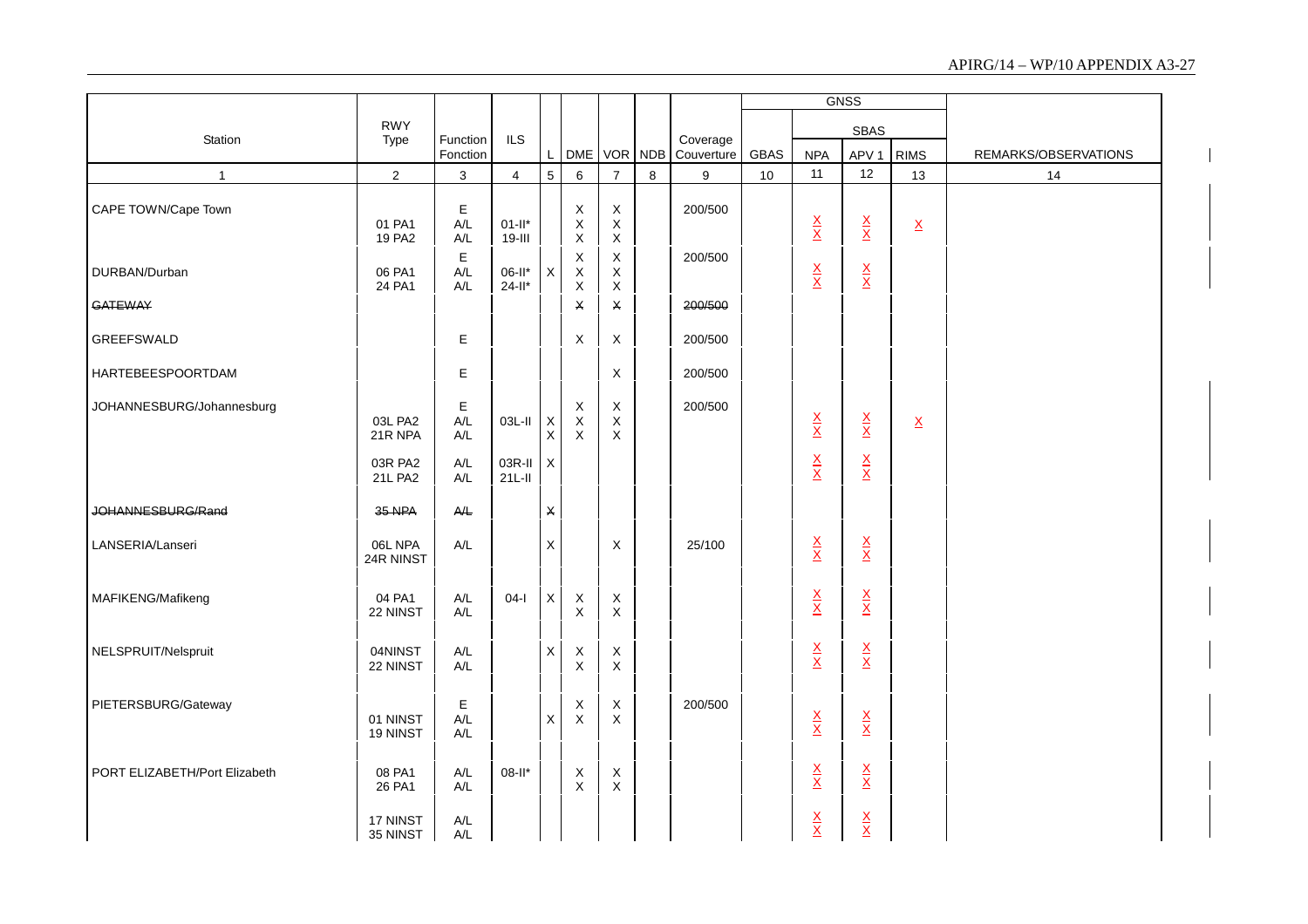|                                         |                           |                                          |                |                              |                                   |                                                   |                           |                        |             |                                 | <b>GNSS</b>                     |                          |                      |
|-----------------------------------------|---------------------------|------------------------------------------|----------------|------------------------------|-----------------------------------|---------------------------------------------------|---------------------------|------------------------|-------------|---------------------------------|---------------------------------|--------------------------|----------------------|
|                                         | <b>RWY</b>                |                                          |                |                              |                                   |                                                   |                           |                        |             |                                 | <b>SBAS</b>                     |                          |                      |
| Station                                 | Type                      | Function<br>Fonction                     | <b>ILS</b>     | L                            |                                   |                                                   | DME VOR NDB               | Coverage<br>Couverture | <b>GBAS</b> | <b>NPA</b>                      | APV <sub>1</sub>                | <b>RIMS</b>              | REMARKS/OBSERVATIONS |
| $\mathbf{1}$                            | $\overline{2}$            | 3                                        | $\overline{4}$ | 5                            | $\,6\,$                           | $\overline{7}$                                    | $\,8\,$                   | 9                      | 10          | 11                              | 12                              | 13                       | 14                   |
| UPINGTON/Upington                       | 17 NINST<br><b>35 NPA</b> | E<br>A/L<br>A/L                          | $01 -$         |                              | $\mathsf X$<br>X                  | X<br>X                                            |                           | 200/500                |             | $\frac{\mathsf{X}}{\mathsf{X}}$ | $\frac{\mathsf{X}}{\mathsf{X}}$ |                          |                      |
| <b>SPAIN</b>                            |                           |                                          |                |                              |                                   |                                                   |                           |                        |             |                                 |                                 |                          |                      |
| GRAN CANARIA/Gran Canaria, Canary Is.   | 03L PA2<br>21R NPA        | Е<br>A/L<br>A/L                          | $03L-I$        | $\mathsf{X}$<br>$\mathsf{X}$ | X<br>$\mathsf X$<br>$\mathsf{X}$  | X<br>$\mathsf X$<br>$\mathsf{X}$                  | $\mathsf X$               | 200/500                |             | $\frac{\mathsf{X}}{\mathsf{X}}$ | $\frac{\mathsf{X}}{\mathsf{X}}$ | $\underline{\mathsf{X}}$ | <b>ECAC RIMS</b>     |
|                                         | 03R NINST<br>21L NINST    | A/L<br>A/L                               |                |                              |                                   |                                                   |                           |                        |             | $\frac{\mathsf{X}}{\mathsf{X}}$ | $\frac{\mathsf{X}}{\mathsf{X}}$ |                          |                      |
| HIERRO/Hierro, Canary Is.               | <b>16 NPA</b><br>34 NINST | Е<br>A/L<br>A/L                          |                | X                            |                                   |                                                   | $\boldsymbol{\mathsf{X}}$ | 200/500                |             | $\frac{\mathsf{X}}{\mathsf{X}}$ | $\frac{\mathsf{X}}{\mathsf{X}}$ |                          |                      |
| LA PALMA I./La Palma, Canary Is.        | 01 NPA<br>19 NINST        | E<br>A/L<br>$\mathsf{A}/\mathsf{L}$      |                | X                            | X<br>$\mathsf{X}$                 |                                                   | X                         | 200/500<br>40          |             | $\frac{\mathsf{X}}{\mathsf{X}}$ | $\frac{\mathsf{X}}{\mathsf{X}}$ |                          |                      |
| LANZAROTE/Lanzarote, Canary Is.         | 04 PA1<br>22 NPA          | Е<br>A/L<br>$\mathsf{A}/\mathsf{L}$      | $04-I$         | $\mathsf X$<br>$\mathsf X$   | $_{\rm X}^{\rm X}$<br>$\mathsf X$ | X<br>$\mathsf X$<br>$\pmb{\times}$                | $\mathsf X$               | 200/500                |             | $\frac{\mathsf{X}}{\mathsf{X}}$ | $\frac{\mathsf{X}}{\mathsf{X}}$ |                          |                      |
| MELILLA/Melilla                         | 15 NPA<br>33 NINST        | A/L<br>A/L                               |                |                              | $\mathsf X$                       | X                                                 |                           | 200/500                |             | $\frac{\mathsf{X}}{\mathsf{X}}$ | $\frac{\mathsf{X}}{\mathsf{X}}$ |                          |                      |
| FUERTEVENTURA/Fuerteventura, Canary Is. | 01 PA1<br><b>19 NPA</b>   | Е<br>A/L<br>A/L                          | $01-I$         | X<br>$\sf X$                 | X<br>$\mathsf X$<br>$\mathsf{X}$  | $\boldsymbol{X}$<br>$\mathsf X$<br>$\pmb{\times}$ | $\mathsf X$               | 200/500<br>40          |             | $\frac{\mathsf{X}}{\mathsf{X}}$ | $\frac{\mathsf{X}}{\mathsf{X}}$ |                          |                      |
| TENERIFE NORTE/Los Rodeos, Canary Is.   | 12 NPA<br><b>30 NPA</b>   | E<br>E<br>A/L<br>$\mathsf{A}/\mathsf{L}$ | $30 - 1$       | X<br>X                       | $\mathsf{X}$<br>X<br>$\mathsf X$  | $\pmb{\times}$<br>X<br>$\mathsf X$                | $\mathsf X$               | 200/500<br>200         |             | $\frac{\mathsf{X}}{\mathsf{X}}$ | $\frac{\mathsf{X}}{\mathsf{X}}$ |                          |                      |
| TENERIFE SUR/Reina Sofia, Canary Is.    | 08 PA1<br><b>26 NPA</b>   | Е<br>A/L<br>A/L                          | $08-I$         | X<br>X                       | X<br>$_{\rm X}^{\rm X}$           | X<br>$\boldsymbol{\mathsf{X}}$<br>X               | X                         | 40/250                 |             | $\frac{\mathsf{X}}{\mathsf{X}}$ | $\frac{\mathsf{X}}{\mathsf{X}}$ |                          |                      |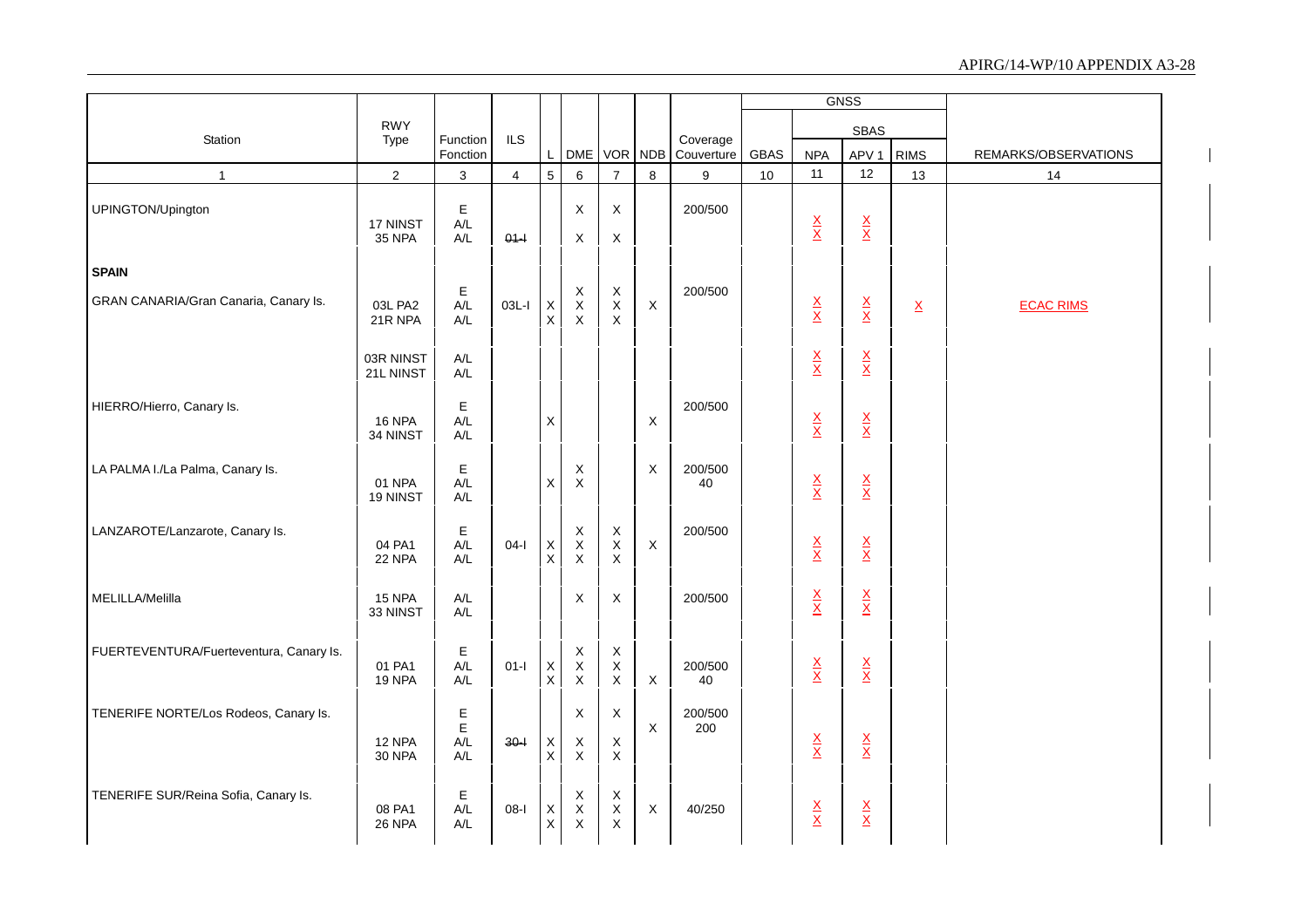|                            |                         |                                                           |                |                    |                                   |                                           |       |                        |      |                                 | <b>GNSS</b>                     |             |                      |
|----------------------------|-------------------------|-----------------------------------------------------------|----------------|--------------------|-----------------------------------|-------------------------------------------|-------|------------------------|------|---------------------------------|---------------------------------|-------------|----------------------|
|                            | <b>RWY</b>              |                                                           |                |                    |                                   |                                           |       |                        |      |                                 | <b>SBAS</b>                     |             |                      |
| Station                    | Type                    | Function<br>Fonction                                      | ILS            | L                  | DME VOR NDB                       |                                           |       | Coverage<br>Couverture | GBAS | <b>NPA</b>                      | APV <sub>1</sub>                | <b>RIMS</b> | REMARKS/OBSERVATIONS |
| $\mathbf{1}$               | $\overline{2}$          | $\mathsf 3$                                               | $\overline{4}$ | $\overline{5}$     | 6                                 | $\overline{7}$                            | 8     | 9                      | 10   | 11                              | 12                              | 13          | 14                   |
| <b>SUDAN</b>               |                         |                                                           |                |                    |                                   |                                           |       |                        |      |                                 |                                 |             |                      |
| EL FASHER                  |                         | E<br>E                                                    |                |                    | X                                 | X                                         | $X+$  | 200/500<br>200         |      |                                 |                                 |             |                      |
| EL OBEID                   |                         | $\mathsf E$                                               |                |                    |                                   | X                                         |       | 200/500                |      |                                 |                                 |             |                      |
| <b>GENEINA</b>             |                         | E<br>E                                                    |                |                    |                                   | X                                         |       | 200/500<br>200         |      |                                 |                                 |             |                      |
| JUBA/Juba                  |                         | $\mathop{\mathbb{E}}\limits_{\mathop{\mathbb{E}}\limits}$ |                |                    | X                                 | X                                         | $X+$  | 200/500<br>200         |      |                                 |                                 |             |                      |
|                            | 13 PA1<br>31 NINST      | $A/L$<br>A/L                                              | $13$ -ll*      |                    | $\mathsf X$                       | $\mathsf X$                               |       |                        |      | $\frac{\mathsf{X}}{\mathsf{X}}$ | $\frac{\mathsf{X}}{\mathsf{X}}$ |             |                      |
| KARINA                     |                         | E<br>E                                                    |                |                    | X                                 | $\mathsf X$                               | $X+$  | 200/500<br>200         |      |                                 |                                 |             |                      |
| KASSALA/Kassala            |                         | $E$                                                       |                |                    | X                                 | $\mathsf X$                               | $X+$  | 200/500<br>100         |      |                                 |                                 |             |                      |
|                            | 02 NINST<br>20 NINST    | A/L<br>$\mathsf{A}/\mathsf{L}$                            |                |                    | $\boldsymbol{\mathsf{X}}$         | $\mathsf X$                               | $x +$ | 400                    |      | $\frac{\mathsf{X}}{\mathsf{X}}$ | $\frac{\mathsf{X}}{\mathsf{X}}$ |             |                      |
| KHARTOUM/Khartoum          | 18 PA1<br><b>36 NPA</b> | $\mathsf E$<br>$A/L$<br>A/L                               | $18-I$         | $_{\rm X}^{\rm X}$ | $\mathsf X$<br>$_{\rm X}^{\rm X}$ | $\mathsf X$<br>$\mathsf X$<br>$\mathsf X$ |       | 200/500                |      | $\frac{\mathsf{X}}{\mathsf{X}}$ | $\frac{\mathsf{X}}{\mathsf{X}}$ |             |                      |
| MALAKAL                    |                         | E<br>E                                                    |                |                    | $\mathsf X$                       | $\mathsf X$                               | $X+$  | 200/500<br>200         |      |                                 |                                 |             |                      |
| PORT SUDAN/Port Sudan Intl | 18 NPA<br>36 PA1        | E<br>$\mathsf E$<br>A/L<br>$A/L$                          | $36-I$         | X<br>$\mathsf X$   | X<br>X<br>$\mathsf X$             | $\mathsf X$<br>$\mathsf X$<br>$\mathsf X$ | $X+$  | 200/500<br>150         |      | $\frac{X}{X}$                   | $\frac{\mathsf{X}}{\mathsf{X}}$ |             |                      |
| <b>SWAZILAND</b>           |                         |                                                           |                |                    |                                   |                                           |       |                        |      |                                 |                                 |             |                      |
| MANZINI/Matsapha           | 07 NPA<br>25 NINST      | E<br>A/L<br>$\mathsf{A}/\mathsf{L}$                       |                | $\mathsf X$        | X<br>$\mathsf X$                  | $\mathsf X$<br>$\mathsf X$                |       | 200/500                |      | $\frac{\mathsf{X}}{\mathsf{X}}$ | $\frac{\mathsf{X}}{\mathsf{X}}$ |             |                      |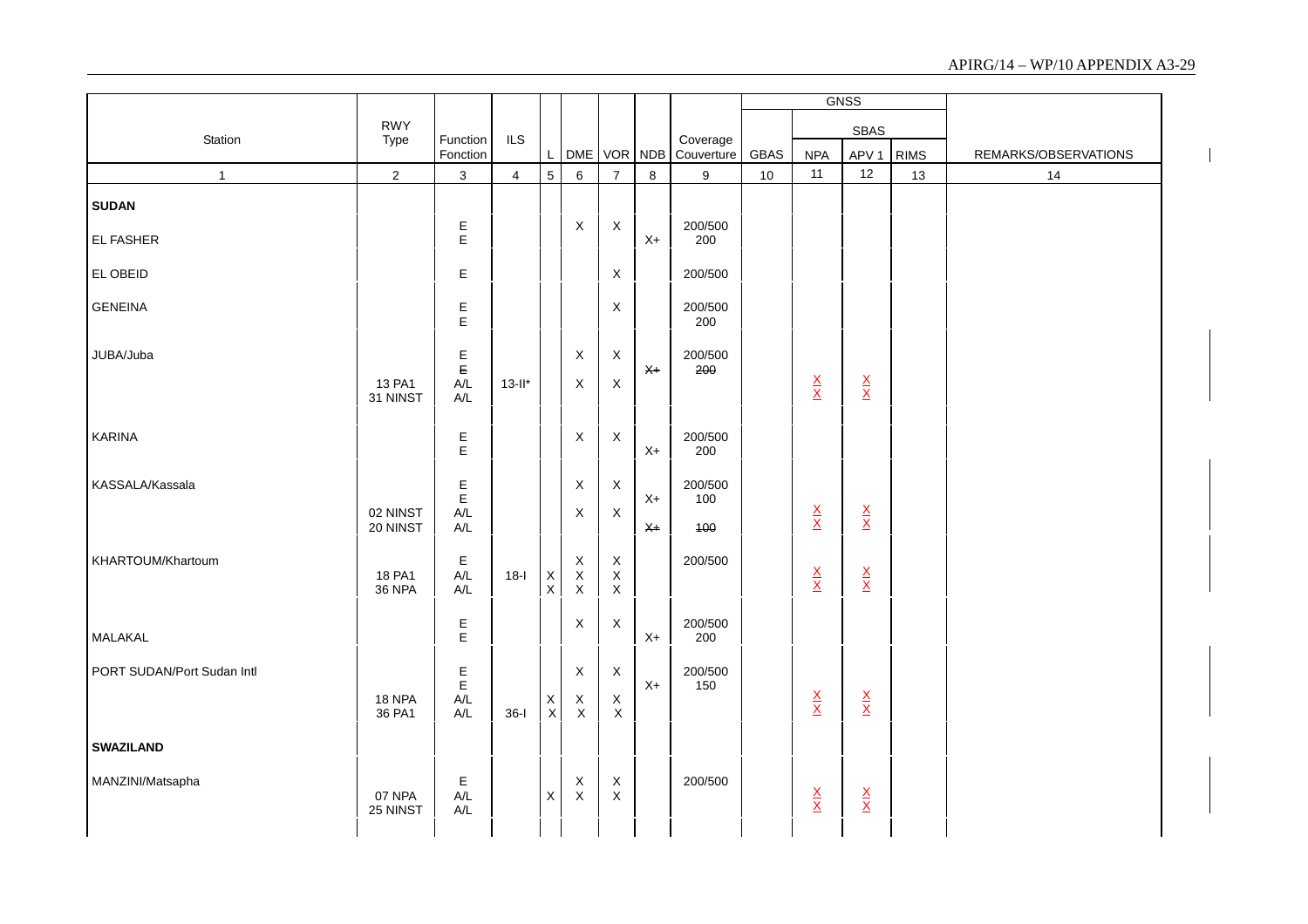|                            |                                  |                                                 |                         |                               |                                                  |                                                         |                |                        |             |                                 | <b>GNSS</b>                     |                                 |                      |
|----------------------------|----------------------------------|-------------------------------------------------|-------------------------|-------------------------------|--------------------------------------------------|---------------------------------------------------------|----------------|------------------------|-------------|---------------------------------|---------------------------------|---------------------------------|----------------------|
|                            | <b>RWY</b>                       |                                                 |                         |                               |                                                  |                                                         |                |                        |             |                                 | <b>SBAS</b>                     |                                 |                      |
| Station                    | Type                             | Function<br>Fonction                            | <b>ILS</b>              | L                             |                                                  | DME VOR NDB                                             |                | Coverage<br>Couverture | <b>GBAS</b> | <b>NPA</b>                      | APV <sub>1</sub>                | <b>RIMS</b>                     | REMARKS/OBSERVATIONS |
| $\mathbf{1}$               | $\overline{2}$                   | 3                                               | $\overline{\mathbf{4}}$ | 5                             | $\,6\,$                                          | $\overline{7}$                                          | 8              | $\boldsymbol{9}$       | 10          | 11                              | 12                              | 13                              | 14                   |
| <b>TOGO</b><br>LOME/Tokoin | 05 NPA<br>23 PA1                 | E<br>A/L<br>A/L                                 | $23-II*$                | X<br>$\mathsf X$              | X<br>$\mathsf X$<br>$\mathsf{X}$                 | $\mathsf X$<br>$\mathsf X$<br>$\mathsf X$               |                | 200/500                |             | $\frac{\mathsf{X}}{\mathsf{X}}$ | $\frac{\mathsf{X}}{\mathsf{X}}$ |                                 |                      |
| NIAMTOUGOU/Niamtougou      | 03 PA1<br>21 NPA                 | $\mathsf E$<br>A/L<br>A/L                       | $03-H*$                 | $\mathsf X$<br>$\pmb{\times}$ | $\mathsf X$<br>$_{\rm X}^{\rm X}$                | $\mathsf X$<br>$\boldsymbol{\mathsf{X}}$<br>X           |                | 200/500                |             | $\frac{\mathsf{X}}{\mathsf{X}}$ | $\frac{\mathsf{X}}{\mathsf{X}}$ |                                 |                      |
| <b>TUNISIA</b>             |                                  |                                                 |                         |                               |                                                  |                                                         |                |                        |             |                                 |                                 |                                 |                      |
| <b>BEN AOUN</b>            |                                  | Е                                               |                         |                               |                                                  | X                                                       |                | 200/500                |             |                                 |                                 |                                 |                      |
| CAP BON                    |                                  | E                                               |                         |                               |                                                  | $\boldsymbol{\mathsf{X}}$                               |                | 200/500                |             |                                 |                                 |                                 |                      |
| DJERBA/Zarzis              | 09 PA1<br>27 NPA                 | Е<br>A/L<br>A/L                                 | 09-II                   | $_{\rm X}^{\rm X}$            | X<br>$\mathsf X$<br>$\mathsf X$                  | $\mathsf X$<br>$\mathsf X$<br>$\mathsf X$               |                | 200/500<br>150         |             | $\frac{X}{X}$                   | $\frac{X}{X}$                   | $\underline{\mathsf{X}}$        | <b>ECAC RIMS</b>     |
| EL-BORMA                   |                                  | E                                               |                         |                               |                                                  | $\boldsymbol{\mathsf{X}}$                               |                | 200/500                |             |                                 |                                 |                                 |                      |
| GAFSA/Ksar                 | 05 NPA<br>23 NPA                 | E<br>A/L<br>A/L                                 |                         |                               | $_{\rm X}^{\rm X}$<br>$\mathsf X$                | $\mathsf X$<br>$\mathsf X$<br>$\boldsymbol{\mathsf{X}}$ |                | 200/500                |             |                                 | $\frac{\mathsf{X}}{\mathsf{X}}$ | $\frac{\mathsf{X}}{\mathsf{X}}$ |                      |
| MONASTIR/Habib Bourguiba   | 07 PA1<br><b>25 NPA</b>          | $\mathsf E$<br>$A/L$<br>A/L                     | $07-II$                 | $\mathsf X$                   | X<br>$\sf X$<br>$\times$                         | $\mathsf X$<br>$\mathsf X$<br>X                         |                | 200/500                |             |                                 | $\frac{\mathsf{X}}{\mathsf{X}}$ | $\frac{\mathsf{X}}{\mathsf{X}}$ |                      |
| SFAX/Thyna                 | 15 NPA PA <sub>1</sub><br>33 NPA | $\mathsf E$<br>$A/L$<br>$\mathsf{A}/\mathsf{L}$ | $45 -$                  |                               |                                                  | X<br>$\mathsf X$<br>$\boldsymbol{\mathsf{X}}$           |                | 200/500                |             |                                 | $\frac{\mathsf{X}}{\mathsf{X}}$ | $\frac{\mathsf{X}}{\mathsf{X}}$ |                      |
| TABARKA/ 7 Novembre        | 09 NINST<br>27 PA1               | $\mathsf E$<br>A/L<br>A/L                       | $27 - 11$               |                               | $\pmb{\mathsf{X}}$<br>$\mathsf X$<br>$\mathsf X$ | X<br>X<br>$\mathsf X$                                   | $\pmb{\times}$ | 200/500<br>200/500     |             |                                 | $\frac{\mathsf{X}}{\mathsf{X}}$ | $\frac{\mathsf{X}}{\mathsf{X}}$ |                      |
| TOZEUR/Nefta               | 09 PA1<br>27 NPA                 | Е<br>$A/L$<br>$A/L$                             | 09-II                   | X                             | X<br>$\sf X$<br>$\mathsf X$                      | $\mathsf X$<br>$\mathsf X$<br>$\mathsf X$               |                | 200/500                |             |                                 | $\frac{\mathsf{X}}{\mathsf{X}}$ | $\frac{\mathsf{X}}{\mathsf{X}}$ |                      |
| TUNIS/Carthage             |                                  | E                                               |                         |                               | $\times$                                         | $\boldsymbol{\mathsf{X}}$                               |                | 200/500                |             |                                 |                                 |                                 |                      |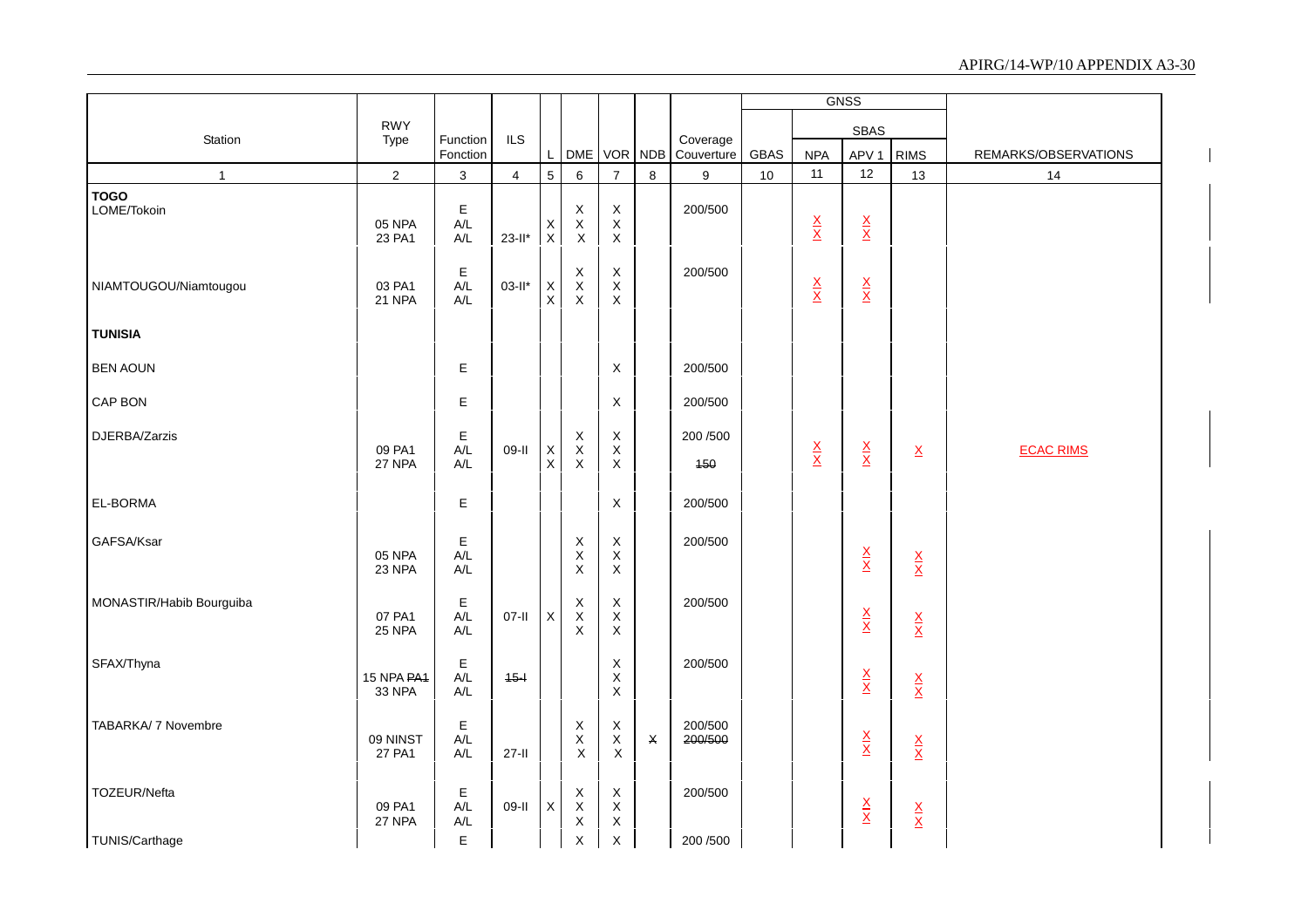|                              |                  |                      |                |                    |                               |                               |             |                        |      |                                 | <b>GNSS</b>                     |             |                      |
|------------------------------|------------------|----------------------|----------------|--------------------|-------------------------------|-------------------------------|-------------|------------------------|------|---------------------------------|---------------------------------|-------------|----------------------|
|                              | <b>RWY</b>       |                      |                |                    |                               |                               |             |                        |      |                                 | <b>SBAS</b>                     |             |                      |
| Station                      | Type             | Function<br>Fonction | ILS            | L                  | <b>DME</b>                    | VOR NDB                       |             | Coverage<br>Couverture | GBAS | <b>NPA</b>                      | APV <sub>1</sub>                | <b>RIMS</b> | REMARKS/OBSERVATIONS |
| $\mathbf{1}$                 | $\overline{2}$   | 3                    | $\overline{4}$ | $\overline{5}$     | 6                             | $\overline{7}$                | 8           | 9                      | 10   | 11                              | 12                              | 13          | 14                   |
|                              | 01 NPA<br>19 PA1 | A/L<br>A/L           | $19-I$         | X<br>$\mathsf{x}$  | $\overline{X}$<br>$\mathsf X$ | $\overline{X}$<br>$\mathsf X$ |             |                        |      | $\frac{X}{X}$                   | $\frac{X}{X}$                   |             |                      |
|                              |                  |                      |                |                    |                               |                               |             |                        |      |                                 |                                 |             |                      |
|                              | 11 NPA           | $A/L$                |                |                    | Χ                             | X                             |             |                        |      | $\frac{\mathsf{X}}{\mathsf{X}}$ | $\frac{\mathsf{X}}{\mathsf{X}}$ |             |                      |
|                              | 29 PA1           | A/L                  | $29-I$         | $\mathsf{X}$       | $\mathsf X$                   | $\mathsf{X}$                  |             | 50                     |      |                                 |                                 |             |                      |
| <b>UGANDA</b>                |                  |                      |                |                    |                               |                               |             |                        |      |                                 |                                 |             |                      |
|                              |                  |                      |                |                    |                               |                               |             |                        |      |                                 |                                 |             |                      |
| ENTEBBE/ Entebbe Intl        | <b>17 PA1</b>    | Е<br>A/L             | $17 - 11*$     | $\mathsf X$        | $_{\rm X}^{\rm X}$            | $_{\rm X}^{\rm X}$            |             | 200/500                |      |                                 |                                 |             |                      |
|                              | <b>35 NPA</b>    | A/L                  |                | $\mathsf X$        | $\mathsf X$                   | $\pmb{\times}$                |             |                        |      | $\frac{\mathsf{X}}{\mathsf{X}}$ | $\frac{X}{X}$                   |             |                      |
|                              |                  |                      |                |                    |                               |                               |             |                        |      |                                 |                                 |             |                      |
| UNITED REPUBLIC OF TANZANIA  |                  |                      |                |                    |                               |                               |             |                        |      |                                 |                                 |             |                      |
| DAR-ES-SALAAM/Dar-es-Salaam  |                  | $E$ $E$              |                |                    | X                             | $\mathsf X$                   |             | 200/500                |      |                                 |                                 |             |                      |
|                              | 05 PA1           | A/L                  | $05-It$ *      |                    | X                             | X                             | $\mathsf X$ | 350                    |      | $\frac{\mathsf{X}}{\mathsf{X}}$ | $\frac{\mathsf{X}}{\mathsf{X}}$ |             |                      |
|                              | 23 NPA           | A/L                  |                | $_{\rm X}^{\rm X}$ | X                             | $\mathsf X$                   |             |                        |      |                                 |                                 |             |                      |
| <b>DODOMA</b>                |                  | Е                    |                |                    | X                             | $\boldsymbol{\mathsf{X}}$     |             | 200/500                |      |                                 |                                 |             |                      |
|                              |                  | $\mathsf E$          |                |                    |                               |                               | $X+$        | 150                    |      |                                 |                                 |             |                      |
| KILIMANJARO/Kilimanjaro Intl |                  | Ε                    |                |                    | X                             | $\mathsf X$                   |             | 200/500                |      |                                 |                                 |             |                      |
|                              | 09 PA1<br>27 NPA | A/L<br>A/L           | $09-I$         | $_{\rm X}^{\rm X}$ | $\mathsf X$<br>$\sf X$        | $\mathsf X$<br>$\mathsf X$    |             |                        |      | $\frac{\mathsf{X}}{\mathsf{X}}$ | $\frac{X}{X}$                   |             |                      |
|                              |                  |                      |                |                    |                               |                               |             |                        |      |                                 |                                 |             |                      |
| <b>MBEYA</b>                 |                  | E                    |                |                    | X                             | $\boldsymbol{\mathsf{X}}$     |             | 200/500                |      |                                 |                                 |             |                      |
|                              |                  | E                    |                |                    |                               |                               | $X+$        | 100                    |      |                                 |                                 |             |                      |
| <b>MWANZA</b>                |                  | Е                    |                |                    | X                             | X                             |             | 200/500                |      |                                 |                                 |             |                      |
| ZANZIBAR/Zanzibar            |                  | Ε                    |                |                    | X                             | X                             |             | 200/500                |      |                                 |                                 |             |                      |
|                              | 18 NINST         | A/L                  |                |                    |                               |                               | $X+$        | 100                    |      | $\frac{\mathsf{X}}{\mathsf{X}}$ | $\frac{X}{X}$                   |             |                      |
|                              | <b>36 NPA</b>    | A/L                  |                |                    | X                             | $\boldsymbol{\mathsf{X}}$     |             |                        |      |                                 |                                 |             |                      |
| <b>WESTERN SAHARA</b>        |                  |                      |                |                    |                               |                               |             |                        |      |                                 |                                 |             |                      |
|                              |                  |                      |                |                    |                               |                               |             |                        |      |                                 |                                 |             |                      |
| EL AAIUN/El Aaiun            | 04NPA            | Е<br>A/L             |                |                    | X<br>$\mathsf X$              | X<br>$\mathsf X$              |             | 200/500                |      | $\frac{\mathsf{X}}{\mathsf{X}}$ | $\frac{\mathsf{X}}{\mathsf{X}}$ |             |                      |
|                              | 22 PA1           | A/L                  | $03-I$         |                    |                               |                               |             |                        |      |                                 |                                 |             |                      |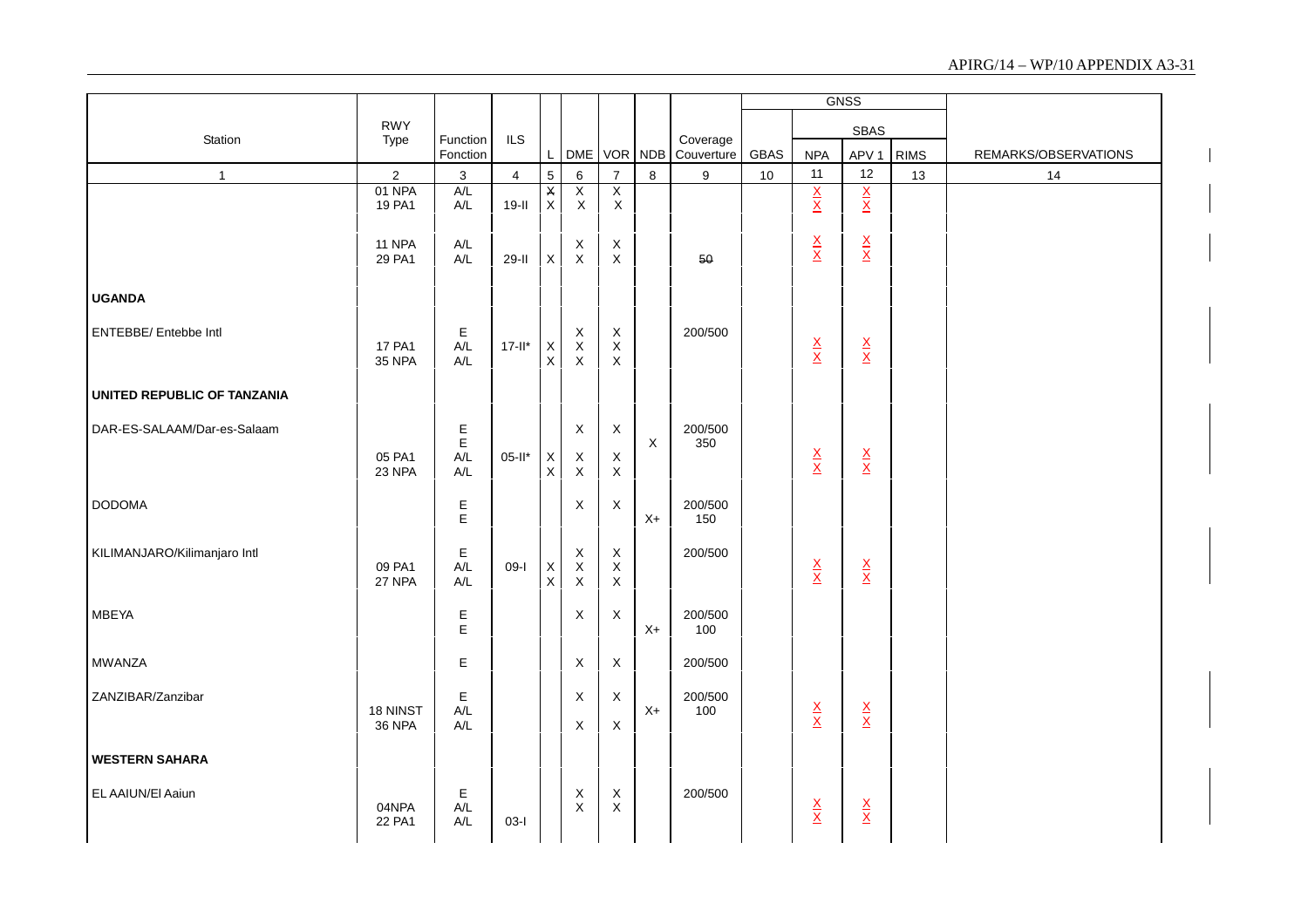|                               |                                |                                               |                |                    |                                           |                                           |            |                          |             |                                 | <b>GNSS</b>                     |             |                      |
|-------------------------------|--------------------------------|-----------------------------------------------|----------------|--------------------|-------------------------------------------|-------------------------------------------|------------|--------------------------|-------------|---------------------------------|---------------------------------|-------------|----------------------|
|                               | <b>RWY</b>                     |                                               |                |                    |                                           |                                           |            |                          |             |                                 | <b>SBAS</b>                     |             |                      |
| Station                       | Type                           | Function<br>Fonction                          | ILS            | L                  | <b>DME</b>                                | <b>VOR</b>                                | <b>NDB</b> | Coverage<br>Couverture   | <b>GBAS</b> | <b>NPA</b>                      | APV <sub>1</sub>                | <b>RIMS</b> | REMARKS/OBSERVATIONS |
| $\mathbf{1}$                  | $\overline{c}$                 | $\mathbf 3$                                   | $\overline{4}$ | $\overline{5}$     | 6                                         | $\overline{7}$                            | 8          | $\boldsymbol{9}$         | 10          | 11                              | 12                              | 13          | 14                   |
| SMARA/Smara                   | 17 NINST<br>35 NINST           | A/L<br>A/L                                    |                |                    |                                           | $\mathsf X$                               |            |                          |             | $\frac{X}{X}$                   | $\frac{X}{X}$                   |             |                      |
| VILLA CISNEROS/Villa Cisneros | 04 NINST<br><b>22 NPA</b>      | $\mathsf E$<br>A/L<br>$\mathsf{A}/\mathsf{L}$ |                | $_{\rm X}^{\rm X}$ | X<br>$\pmb{\mathsf{X}}$<br>$\mathsf X$    | $\mathsf X$<br>$\mathsf X$<br>$\mathsf X$ |            | 200/500                  |             | $\frac{\mathsf{x}}{\mathsf{x}}$ | $\frac{\mathsf{X}}{\mathsf{X}}$ |             |                      |
| <b>ZAMBIA</b>                 |                                |                                               |                |                    |                                           |                                           |            |                          |             |                                 |                                 |             |                      |
| <b>KAOMA MONGU</b>            |                                | $E$                                           |                |                    |                                           | X                                         | $X+$       | 350<br>200/500           |             |                                 |                                 |             |                      |
| <b>KAPIRI</b>                 |                                | E                                             |                |                    |                                           |                                           | $X+$       | 350                      |             |                                 |                                 |             |                      |
| WEST TWO SOLWEZI              |                                | E                                             |                |                    |                                           | $\mathsf X$                               |            | 200/500                  |             |                                 |                                 |             |                      |
| LIVINGSTONE/Livingstone Intl  | <b>11 NPA</b><br><b>29 NPA</b> | Ε<br>A/L<br>A/L                               | $44 -$         |                    | $\mathsf X$<br>$\mathsf X$<br>$\mathsf X$ | $\mathsf X$<br>$\mathsf X$<br>$\mathsf X$ |            | 200/500                  |             | $\frac{\mathsf{X}}{\mathsf{X}}$ | $\frac{\mathsf{X}}{\mathsf{X}}$ |             |                      |
| LUSAKA/Lusaka Intl            | 10 PA1<br><b>28 NPA</b>        | $\mathsf E$<br>A/L<br>A/L                     | $10-II^*$      | $_{\rm X}^{\rm X}$ | $\mathsf X$<br>$\mathsf X$<br>X           | $\mathsf X$<br>$\mathsf X$<br>$\mathsf X$ |            | 200/500<br>200/500<br>40 |             | $\frac{\mathsf{X}}{\mathsf{X}}$ | $\frac{\mathsf{X}}{\mathsf{X}}$ |             |                      |
| MFUWE/Mfuwe                   | 08 NPA<br><b>26 NPA</b>        | Ε<br>A/L<br>A/L                               |                |                    | $\mathsf X$<br>$\mathsf X$<br>$\mathsf X$ | $\mathsf X$<br>$\mathsf X$<br>$\mathsf X$ |            | 200/500                  |             | $\frac{\mathsf{X}}{\mathsf{X}}$ | $\frac{\mathsf{X}}{\mathsf{X}}$ |             |                      |
| NDOLA/Ndola                   | 10L NPA<br>28R NPA             | E<br>A/L<br>$A/L$                             | $40L +$        |                    | X<br>$\mathsf X$<br>$\mathsf X$           | $\mathsf X$<br>$\mathsf X$<br>$\mathsf X$ |            | 200/500<br>200/500       |             | $\frac{\mathsf{X}}{\mathsf{X}}$ | $\frac{\mathsf{X}}{\mathsf{X}}$ |             |                      |
| <b>ZIMBZABWE</b>              |                                |                                               |                |                    |                                           |                                           |            |                          |             |                                 |                                 |             |                      |
| BULAWAYO/Bulawayo             | 13 NPA<br>31 NPA               | Ε<br>A/L<br>A/L                               | $43 - 11*$     | $\mathsf X$        | X<br>$_{\rm X}^{\rm X}$                   | $\mathsf X$<br>$\mathsf X$<br>$\mathsf X$ |            | 200/500<br>200/500       |             | $\frac{\mathsf{X}}{\mathsf{X}}$ | $\frac{\mathsf{X}}{\mathsf{X}}$ |             |                      |
| <b>FLYDE</b>                  |                                | $\mathsf E$                                   |                |                    | X                                         | $\pmb{\times}$                            |            | 200/500                  |             |                                 |                                 |             |                      |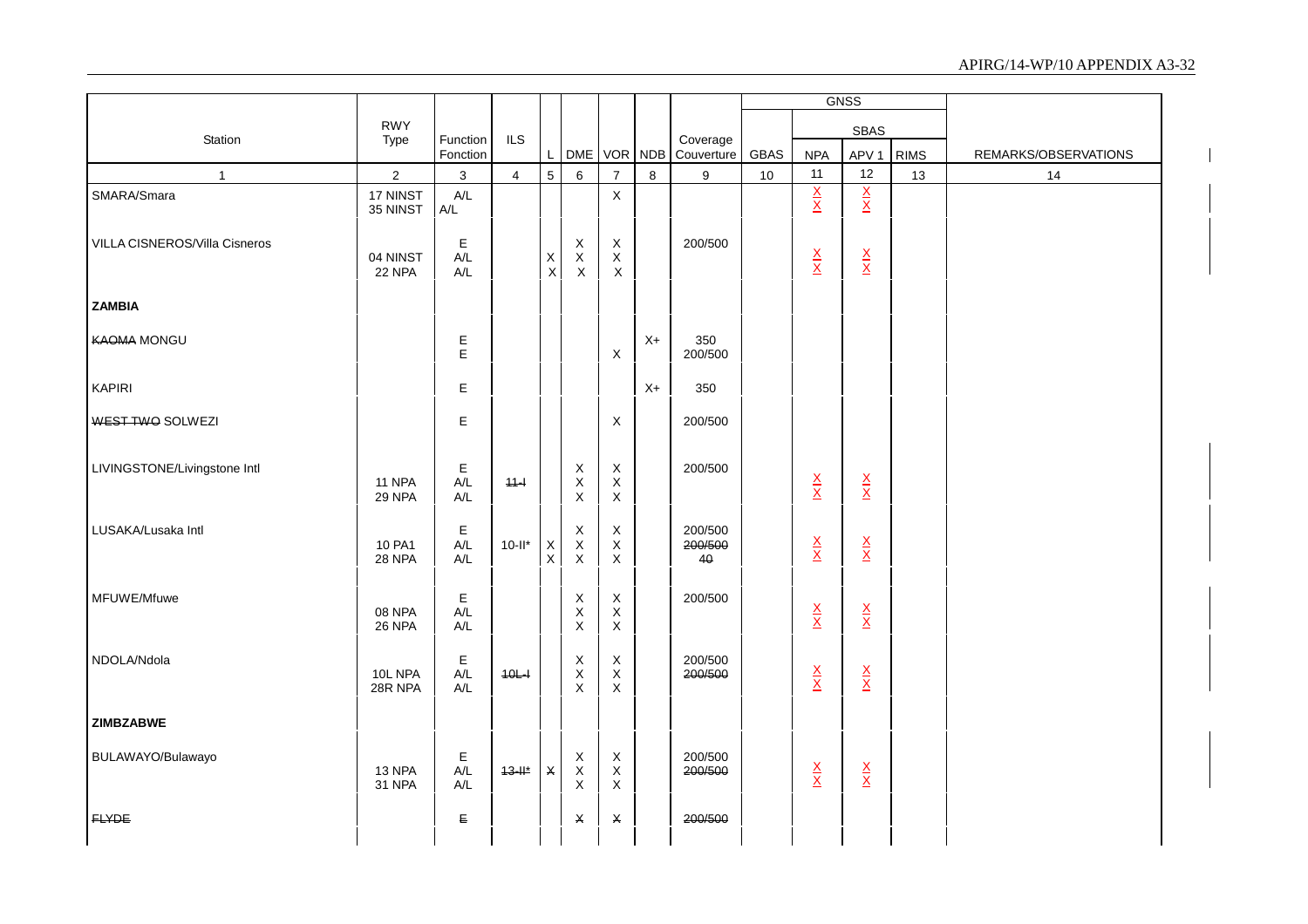|                               |                           |                 |                          |          |             |                                     |          |                    |             |                                 | <b>GNSS</b>                     |             |                      |
|-------------------------------|---------------------------|-----------------|--------------------------|----------|-------------|-------------------------------------|----------|--------------------|-------------|---------------------------------|---------------------------------|-------------|----------------------|
| Station                       | <b>RWY</b><br><b>Type</b> | Function        | <b>ILS</b>               |          |             |                                     |          | Coverage           |             |                                 | SBAS                            |             |                      |
|                               |                           | Fonction        |                          |          | DME         | VOR NDB                             |          | Couverture         | <b>GBAS</b> | <b>NPA</b>                      | APV <sub>1</sub>                | <b>RIMS</b> | REMARKS/OBSERVATIONS |
|                               | $\overline{2}$            | 3               | 4                        | 5        | 6           | 7                                   | 8        | 9                  | 10          | 11                              | 12                              | 13          | 14                   |
| <b>GOKWE</b>                  |                           | Е               |                          |          |             | $\times$                            |          | 200/500            |             |                                 |                                 |             |                      |
| <b>HARARE/Harare</b>          | 05 PA1<br>23 PA1          | Е<br>A/L<br>A/L | $05 - 11*$<br>$23 - 11*$ | $\times$ | X<br>X<br>X | X<br>$\boldsymbol{\mathsf{X}}$<br>Χ |          | 200/500<br>200/500 |             | $\frac{\mathsf{X}}{\mathsf{X}}$ | $\frac{\mathsf{X}}{\mathsf{X}}$ |             |                      |
| <b>HWANGE</b>                 |                           | E               |                          |          |             | X                                   |          | 200/500            |             |                                 |                                 |             |                      |
| <b>MASVINGO</b>               |                           | E               |                          |          | X           | $\times$                            |          | 200/500            |             |                                 |                                 |             |                      |
| VICTORIA FALLS/Victoria Falls | 12 PA1<br>30 NINST        | E<br>A/L<br>A/L | $12-I^*$                 | X        |             |                                     | $\times$ | 200/500            |             | $\frac{\mathsf{X}}{\mathsf{X}}$ | $\frac{\mathsf{X}}{\mathsf{X}}$ |             |                      |

(CNSTBL\_3.WPD)

 $\begin{array}{cccccccccc} \multicolumn{2}{c}{} & \multicolumn{2}{c}{} & \multicolumn{2}{c}{} & \multicolumn{2}{c}{} & \multicolumn{2}{c}{} & \multicolumn{2}{c}{} & \multicolumn{2}{c}{} & \multicolumn{2}{c}{} & \multicolumn{2}{c}{} & \multicolumn{2}{c}{} & \multicolumn{2}{c}{} & \multicolumn{2}{c}{} & \multicolumn{2}{c}{} & \multicolumn{2}{c}{} & \multicolumn{2}{c}{} & \multicolumn{2}{c}{} & \multicolumn{2}{c}{} & \multicolumn{2}{c}{} & \multicolumn{2}{c}{} & \mult$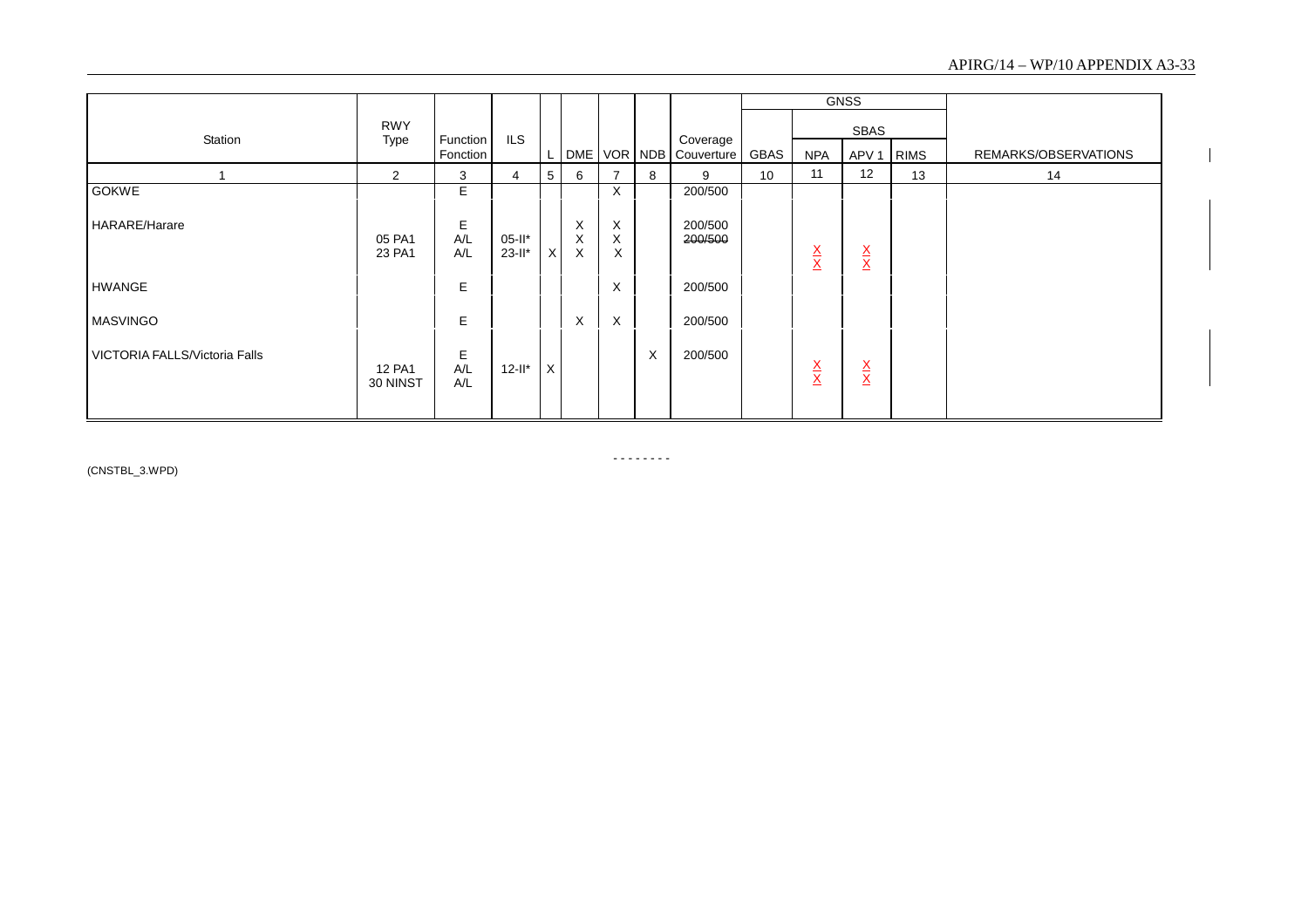## 8. **World area forecast system (WAFS)**  (FASID Tables MET 5, MET 6 and MET 7)

8.1 FASID Table MET 5 sets out the [AFI, ASIA/PAC, CAR/SAM, EUR, MID, NAT] Regions requirements for WAFS products: upper wind and temperature and significant weather (SIGWX) charts, and the gridded binary (GRIB) data, and abbreviated plain language SIGWX, forecasts to be provided by WAFC [London, Washington]. [APIRG/12, Con. 12/32]

8.2 All the WAFS products should be prepared by WAFC Washington for fixed valid times of 00, 06, 12 and 18 UTC. [CAR/SAM/3, Rec. 8/5]

*Editorial Note.*— Paragraph is redundant as it repeats Annex 3, 3.2.3.

8.32 The levels for which forecasts of upper-air wind and temperature and SIGWX in charts form are to be provided by the WAFC [London, Washington] and the areas to be covered by these charts and the GRIB data are indicated in FASID Table MET 5.

*Note.— WAFCs will continue to issue forecasts of upper-air wind and temperature and of SIGWX in chart form until 1 July 2005.* 

[APIRG/12, Con. 12/32]

8.43 FASID Table MET 6 sets out the WAFC responsibility responsibilities of WAFCs London and Washington for the production of SIGWX WAFS forecasts and upper wind and temperature charts for the areas of coverage indicated, and GRIB data. Each WAFC is responsible for the routine production, and dissemination by satellite broadcast, of charts for the areas of coverage listed. For back-up purposes, each WAFC should have the capability to produce SIGWX WAFS forecasts for all the required areas of coverage. [APIRG/12, Con. 12/32]

*Note:- The responsibilities of RAFCs Brasilia, Buenos Aires, Dakar, Las Palmas, Melbourne, Nairobi, New Delhi, Tokyo and Wellington will be progressively transferred to the WAFC London and WAFC Washington in accordance with AFI/7 Recommendation 7/10, ASIA/PAC Air Navigation Planning and Implementation Regional Group (APANPIRG) Recommendation 7/19 and CAR/SAM Regional Planning and Implementation Group (GREPECAS) Conclusion 8/24.*

8.56 The projection of the WAFS forecasts in charts form and their areas of coverage should be as indicated in FASID Charts MET 4, MET 5 and MET 6 associated with FASID Table MET 6; their scale should be 1:20 X 10<sup>6</sup>, true at 22.5<sup>0</sup> in the case of charts in the Mercator projection, and true at  $60^{\circ}$  latitude in the case of charts in the polar stereo-graphic projection. [APIRG/12, Con. 12/32]

*Note.— WAFCs will continue to issue forecasts of upper-air wind and temperature and of SIGWX in chart form until 1 July 2005.*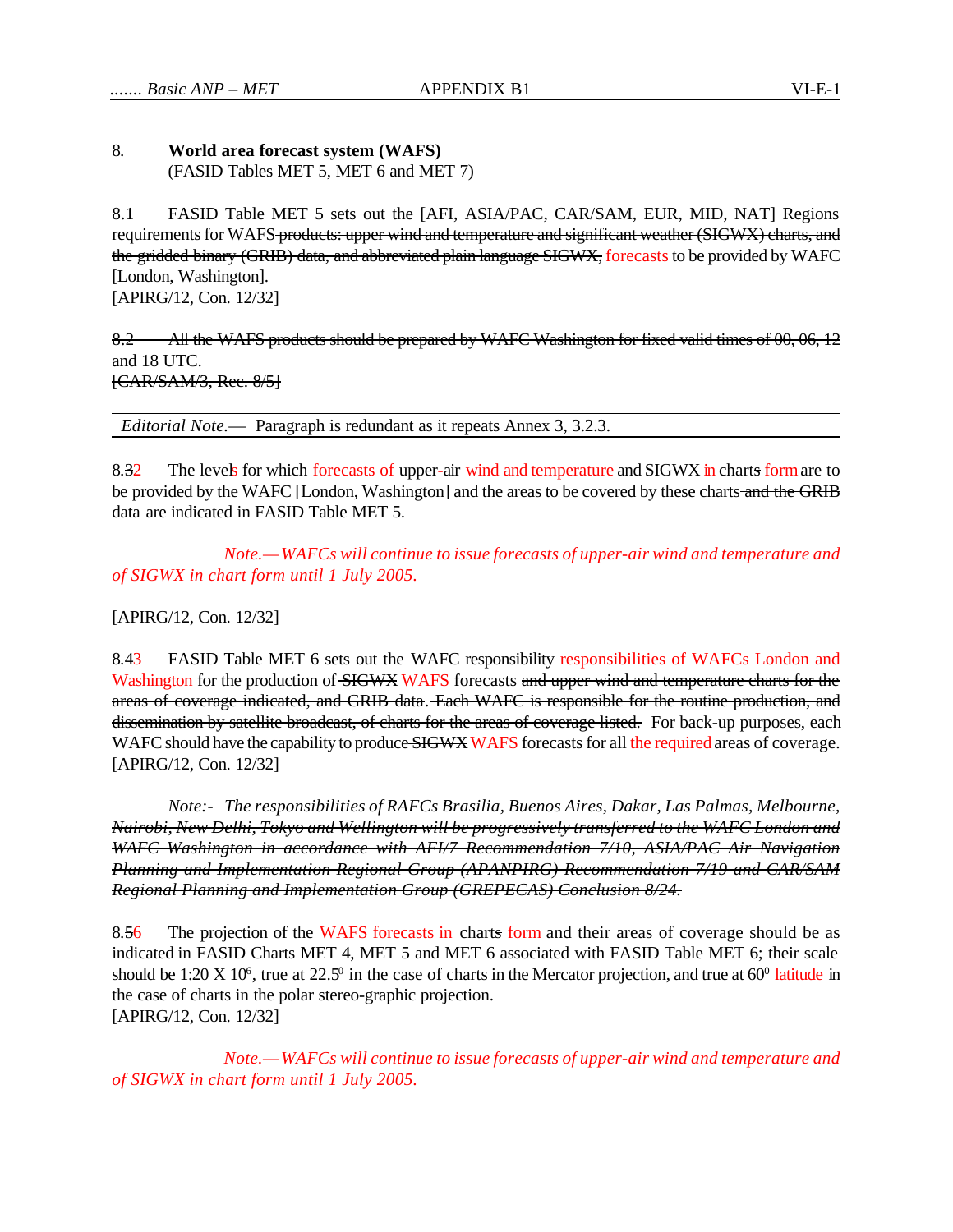8.65 WAFS products should be disseminated by WAFC [London, Washington] using the [satellite distribution system for information relating to air navigation (SADIS), international satellite communications system (ISCS1, ISCS2)] covering the reception area shown in FASID Chart COM 7 CNS [4]. To fulfil the requirements of long distance flights, transmission of WAFS products should be completed not later than [11] hours before validity time.

[APIRG/12, Con. 12/32]

8.76 The amendment service to the WAFS products SIGWX forecasts issued by WAFCs London and Washington should be by means of abbreviated plain language messages amended BUFR files disseminated through [SADIS, ISCS1, ISCS2]. [APIRG/12, Con. 12/32]

8.87 Each State should make the necessary arrangements to receive and make full operational use of WAFS products issued disseminated by WAFC [London, Washington]. FASID Table MET 7 provides the status of lists the authorized access by users of the [SADIS, ISCS1, ISCS2] users to the satellite broadcast and location of the operational VSATs.

[APIRG/12, Con. 12/32]

— — — — — — — —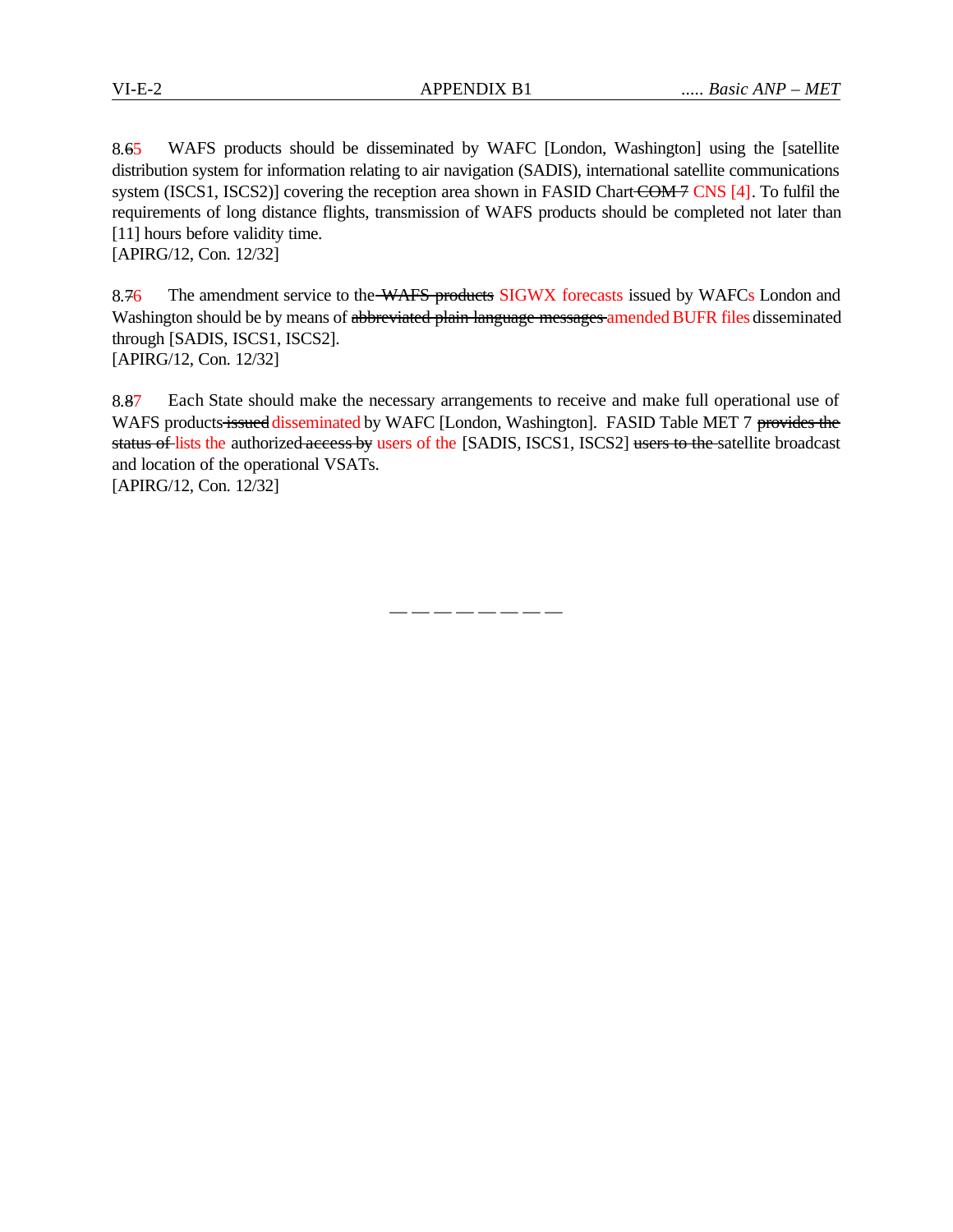**World area forecast system (WAFS)** (FASID Tables MET 5, MET 6 and MET 7 FASID Charts MET 4, MET 5 and MET 6)

8. FASID Table MET 5 sets out the [AFI, ASIA/PAC, CAR/SAM, EUR, MID, NAT] Regions requirements for WAFS-products: upper wind and temperature and significant weather (SIGWX) charts, and the gridded binary (GRIB) data, and abbreviated plain language SIGWX forecasts, to be provided by WAFC [London, Washington].

9. FASID Table MET 6 sets out the WAFC responsibility responsibilities of WAFCs London and Washington for the production of SIGWX WAFS forecasts and upper wind and temperature charts for the areas of coverage indicated, and the GRIB data. WAFS The maximum areas of coverage of WAFS forecasts in chart form are shown on FASID Charts MET 4, MET 5 and MET 6.

*Note.— WAFCs will continue to issue forecasts of upper-air wind and temperature and of SIGWX in chart form until 1 July 2005.* 

10. FASID Table MET 7-provides the status of lists the authorized-access by users of the [SADIS, ISCS1, ISCS2] users to the satellite broadcast and location of the operational VSATs. The table is included in the FASID for information purposes and kept up-to-date by the Regional Offices concerned.

— — — — — — — —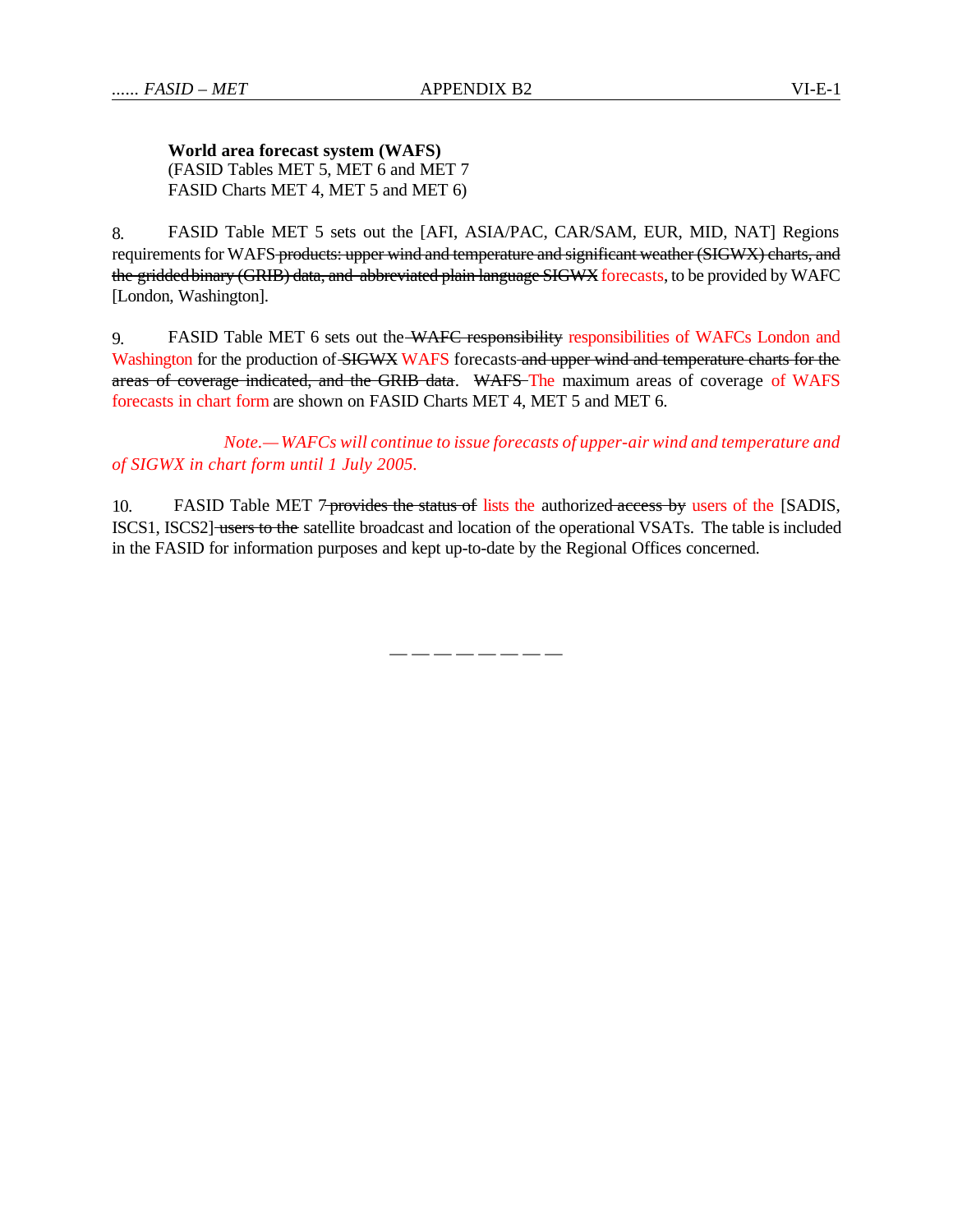# **FASID TABLE MET 5 — REQUIREMENTS FOR WAFS PRODUCTS**

## *EXPLANATION OF THE TABLE*

# *Column*

- 1. WAFS products required by the [AFI, ASIA/PAC, CAR/SAM, EUR, MID, NAT] States, to be provided by WAFC [London, Washington].
- 2. Area of coverage required for the upper wind and temperature and SIGWX charts and other WAFS data forecasts, to be provided by WAFC [London, Washington].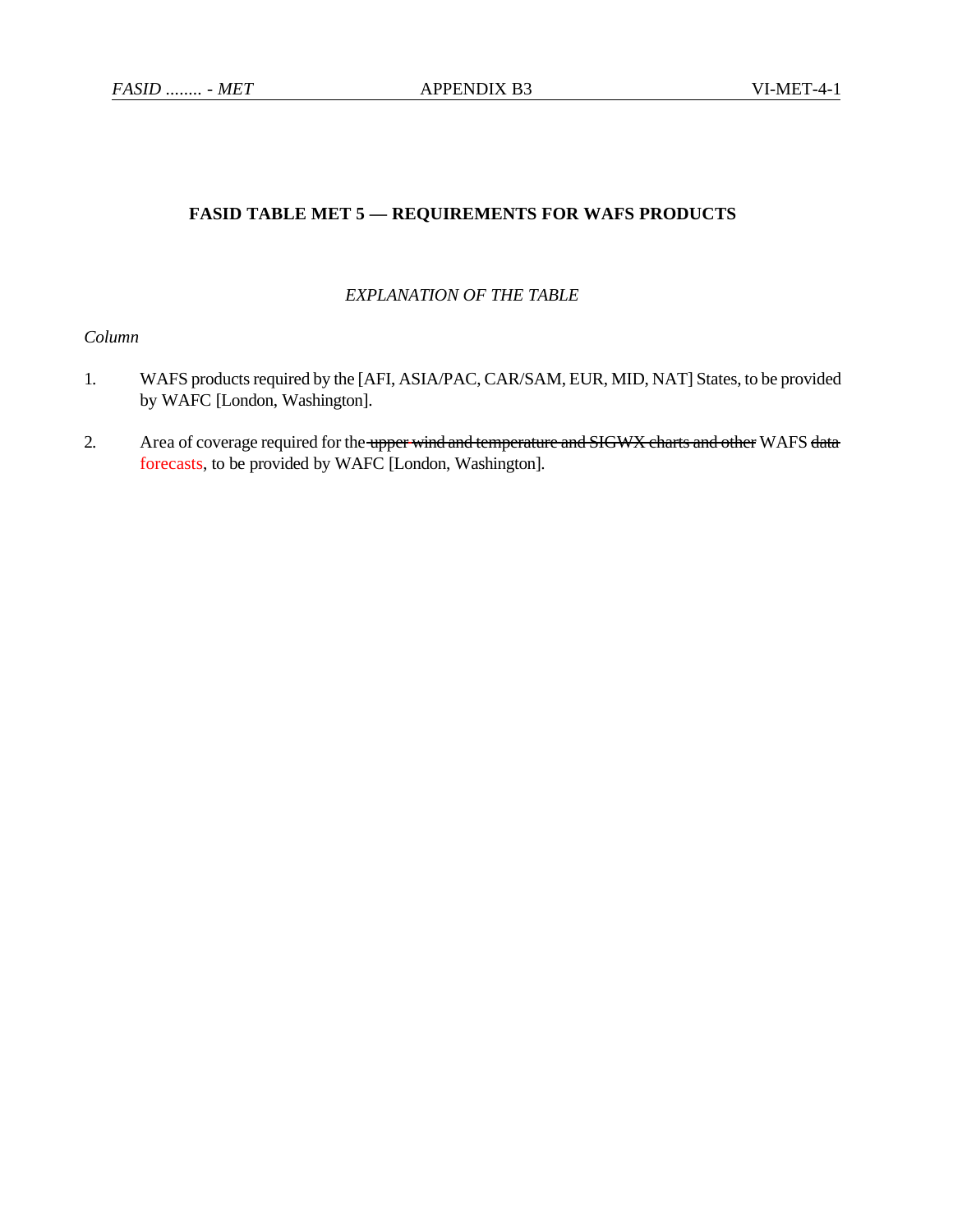| PRODUCT FORECAST REQUIRED                                                               | <b>AREAS REQUIRED</b>     |  |  |
|-----------------------------------------------------------------------------------------|---------------------------|--|--|
| 1                                                                                       | $\overline{2}$            |  |  |
| $W/T$ CHART $>$<br>FL 390                                                               | [A, B1, E, F, G, H, I]    |  |  |
| ,,<br>$\zeta$ $\zeta$<br>$\zeta$ $\zeta$<br>,,<br>FL 390                                | [A, B1, E, F, G, H, I]    |  |  |
| , ,<br>$\zeta$ $\zeta$<br>$\zeta$ $\zeta$<br>,,<br>FL 340                               | [A, B1, E, F, G, H, I]    |  |  |
| $\zeta$ $\zeta$<br>, ,<br>$\zeta$ $\zeta$<br>FL 300<br>,,                               | [A, B1, E, F, G, H, I]    |  |  |
| $\zeta$ $\zeta$<br>, ,<br>$\epsilon$ $\epsilon$<br>,,<br>FL 240                         | [A, B1, E, F, G, H, I]    |  |  |
| ,,<br>$\zeta$ $\zeta$<br>FL 180<br>$\zeta$ $\zeta$<br>,,                                | [A, B1, E, F, G, H, I]    |  |  |
| ,,<br>$\zeta\,\zeta$<br>$\zeta$ $\zeta$<br>,,<br><b>FL</b> 100                          | [A, B1, E, F, G, H, I]    |  |  |
| $\zeta$ $\zeta$<br>, ,<br>FL 50<br>$\zeta$ $\zeta$<br>,,                                | [A, B1, E, F, G, H, I]    |  |  |
| <b>SWM/SWH CHART (FL-100 - 450 250 - 630)</b>                                           | [A, B1, E, F, G, H, I, J] |  |  |
| <b>SWM CHART (FL 100 - )</b>                                                            | [NIL or $\ldots$ ]        |  |  |
| SIGWX forecasts in the BUFR code form                                                   | <b>GLOBAL</b>             |  |  |
| <b>GLOBAL</b><br>Upper-air wind and temperature forecasts in the<br>GRIB-data code form |                           |  |  |
| <b>SIGWX</b> forecasts in abbreviated plain language                                    | <b>YES</b>                |  |  |

*Note 1.— SWM charts are provided for limited geographical areas as determined by regional air navigation agreement. [They are not currently provided by WAFC [London, Washington]]*

*Note 2.— WAFCs will continue to issue forecasts of upper-air wind and temperature and of SIGWX in chart form until 1 July 2005.* 

— — — — — — — —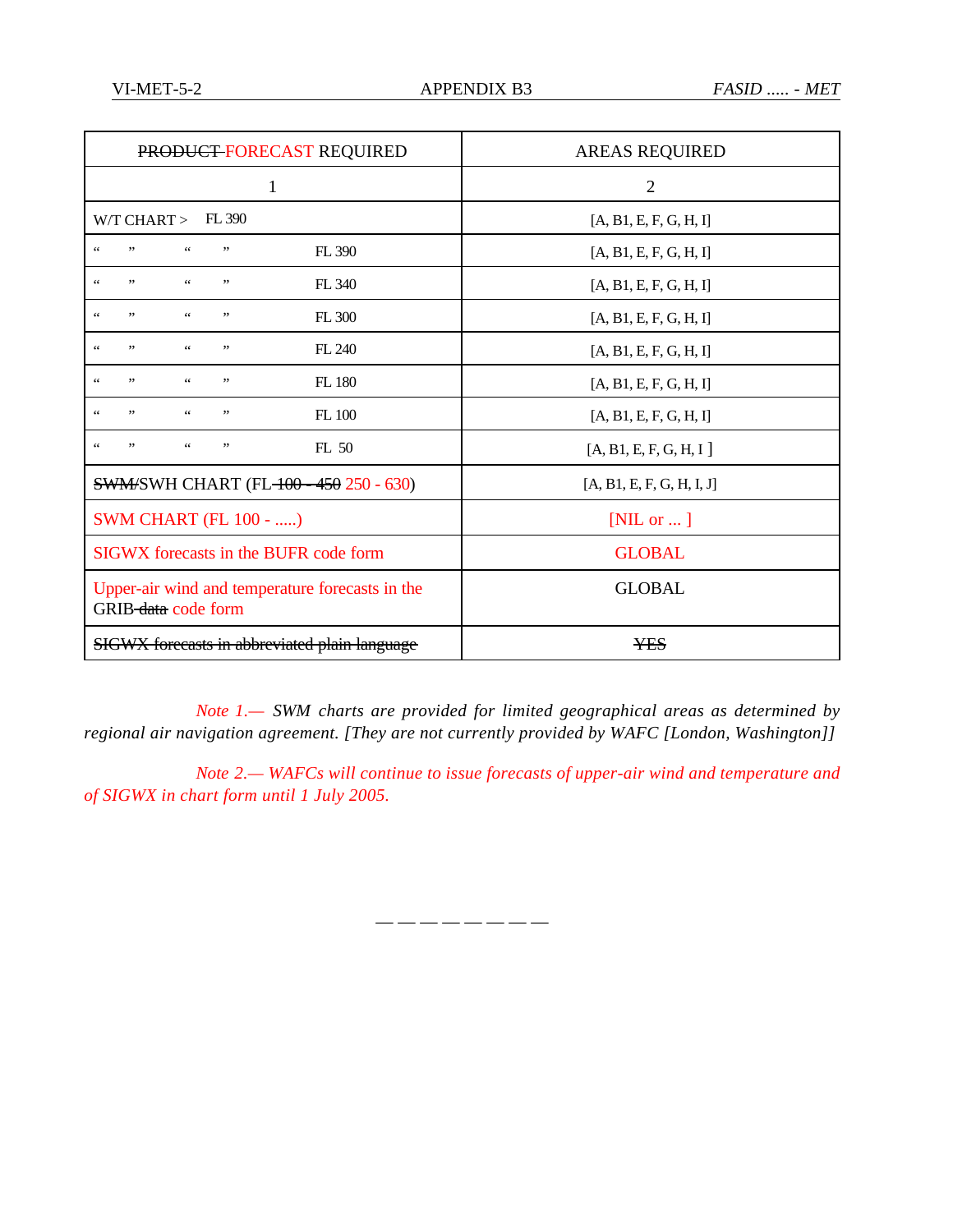# **FASID TABLE MET 6 — RESPONSIBILITIES OF THE WORLD AREA FORECAST CENTRES**

## *EXPLANATION OF THE TABLE*

# *Column*

- 1 Name of the world area forecast centre (WAFC).
- 2 Area of responsibility for the preparation coverage of significant weather (SIGWX) forecasts in the BUFR code form prepared or relayed by the WAFC in Column 1.
- 3 Area of coverage of the SIGWX forecasts in charts form prepared or relayed by the WAFC in Column 1.
- 54 Area of coverage of upper-air wind and temperature forecasts in the GRIB data code form prepared issued by the WAFC in Column 1.
- 45 Area of coverage of the upper-air wind and temperature forecasts in charts form prepared by the WAFC in Column 1.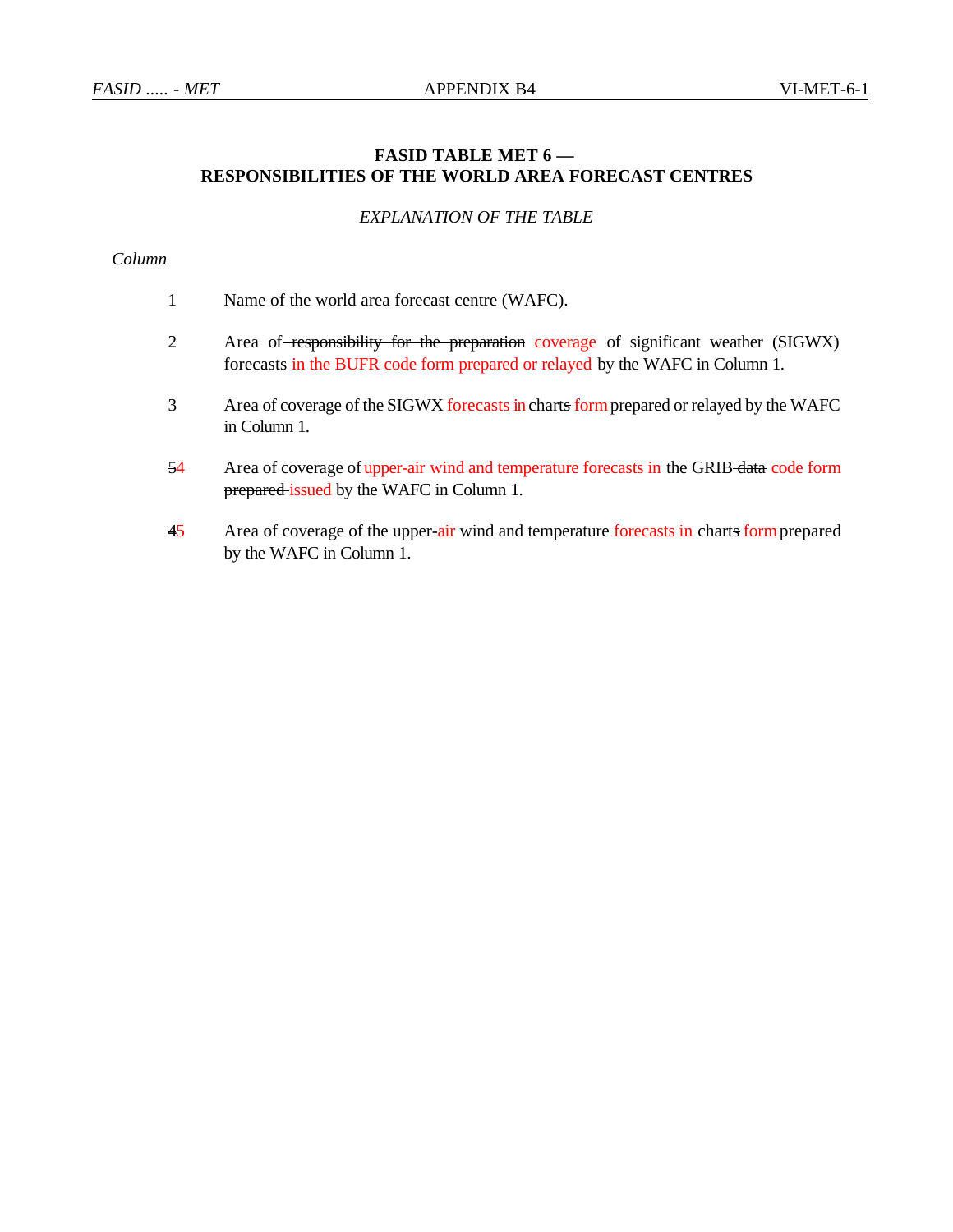|             | Areas of coverage of                            |                                                         |                                          |                                                     |  |
|-------------|-------------------------------------------------|---------------------------------------------------------|------------------------------------------|-----------------------------------------------------|--|
| <b>WAFC</b> | <b>SIGWX</b> forecasts                          |                                                         | Upper-air wind and temperature forecasts |                                                     |  |
|             | Area of responsibility In<br>the BUFR code form | Areas of coverage of SIGWX In<br>chart form $2$         | In the GRIB data code<br>form            | Areas of coverage<br>of In charts form <sup>2</sup> |  |
|             | 2                                               | 3                                                       | 54                                       | 45                                                  |  |
| London      | global <sup>1</sup>                             | [B, E, G, H, K, EUR and MID (FL<br>100 - 450), C and D] | global <sup>1</sup>                      | [B, C, D, E, G, H]<br>and $K$ ]                     |  |
| Washington  | global <sup>1</sup>                             | $[A, B1, H, J, E, G, I \text{ and } F]$                 | global <sup>1</sup>                      | [A, B1, E, F, G, H,<br>I and J]                     |  |

Notes corresponding to superscripts in FASID Table MET 6 above

- 1) For back-up purposes
- 2) WAFCs continue to issue forecasts of upper-air wind and temperature and of SIGWX in chart form until 1 July 2005.
- 2) Currently produced by RAFC Tokyo/Actualmente producido por el RAFC de Tokio
- 3) Parts of area D currently produced by RAFCs Dakar, Nairobi and New Delhi and relayed to WAFC London for uplink on SADIS/Partes del área D son actualmente producidas por los RAFC de Dakar, Nairobi y Nueva Delhi y retransmitidos al WAFC de Londres para enlace ascendente por el SADIS
- 4) Currently produced by RAFC Melbourne and relayed to WAFC Washington for uplink on the international satellite communications system (ISCS)/Actualmente producidos por el RAFC de Melbourne y retransmitidos al WAFC de Washington para enlace ascendente por el sistema internacional de comunicaciones por satélite (ISCS)
	- 5) Currently produced by RAFC Brasilia (area limited by 12° N 130° W; 12° N 25° W; 35° S 25° W; 35° S 130° W) and RAFC Buenos Aires (stereographic polar plane limited by 7.85° S - 95.98° W; 11.48° S - 41.57° W; 59.91° S - 0.22° E; 39.25° S - 136.56° W)/Actualmente producidos por el RAFC de Brasilia (área limitada por los 12° N - 130° W; 12° N - 25° W; 35° S - 25° W; 35° S - 130° W) y por el RAFC de Buenos Aires (plano esterográfico polar limitado por 7.85° S - 95.98° W; 11.48° S - 41.57° W; 59.91° S - 0.22° E; 39.25° S - 136.56° W)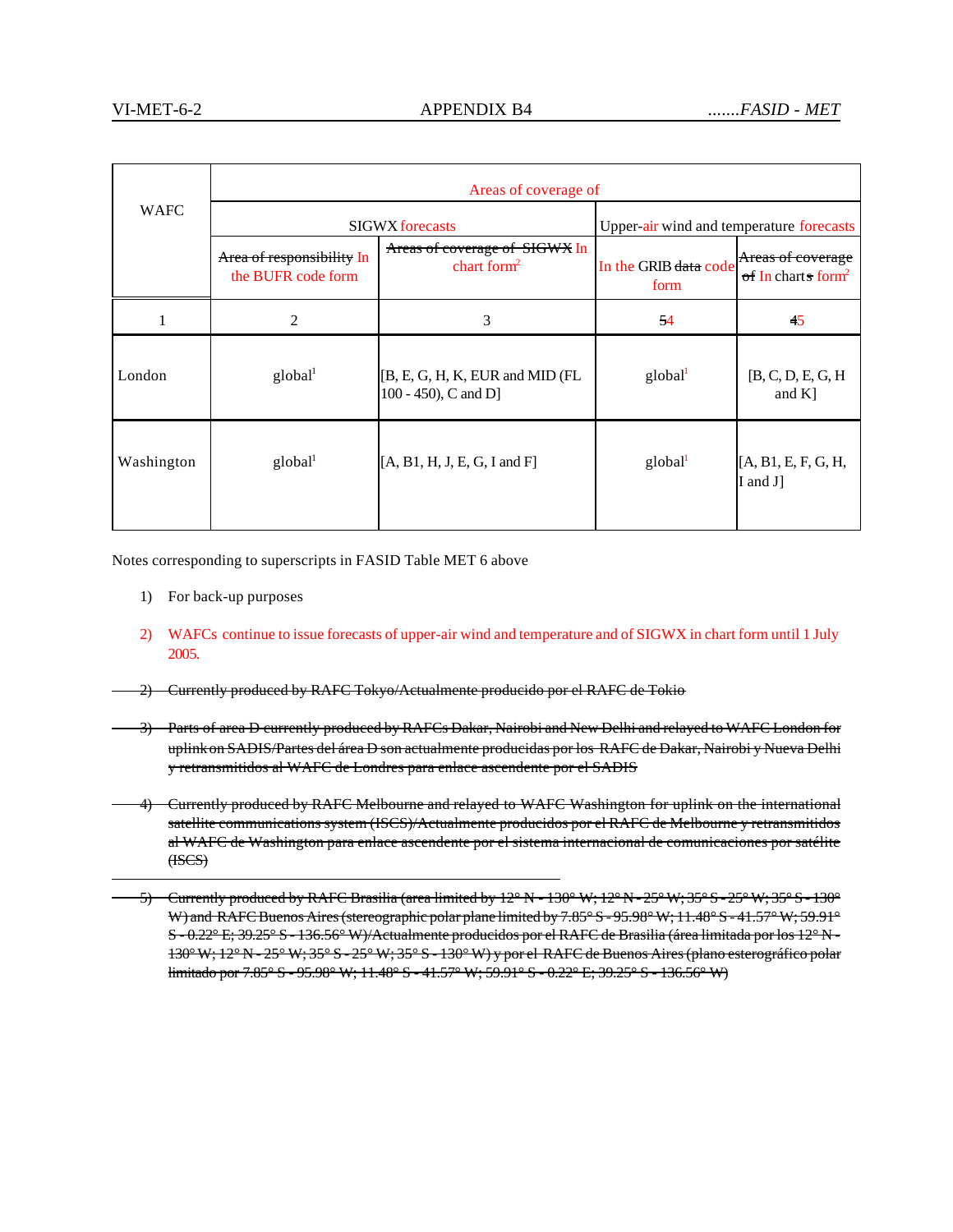# **WAFS MAXIMUM AREAS OF COVERAGE– MERCATOR PROJECTION**

FASID Chart MET 4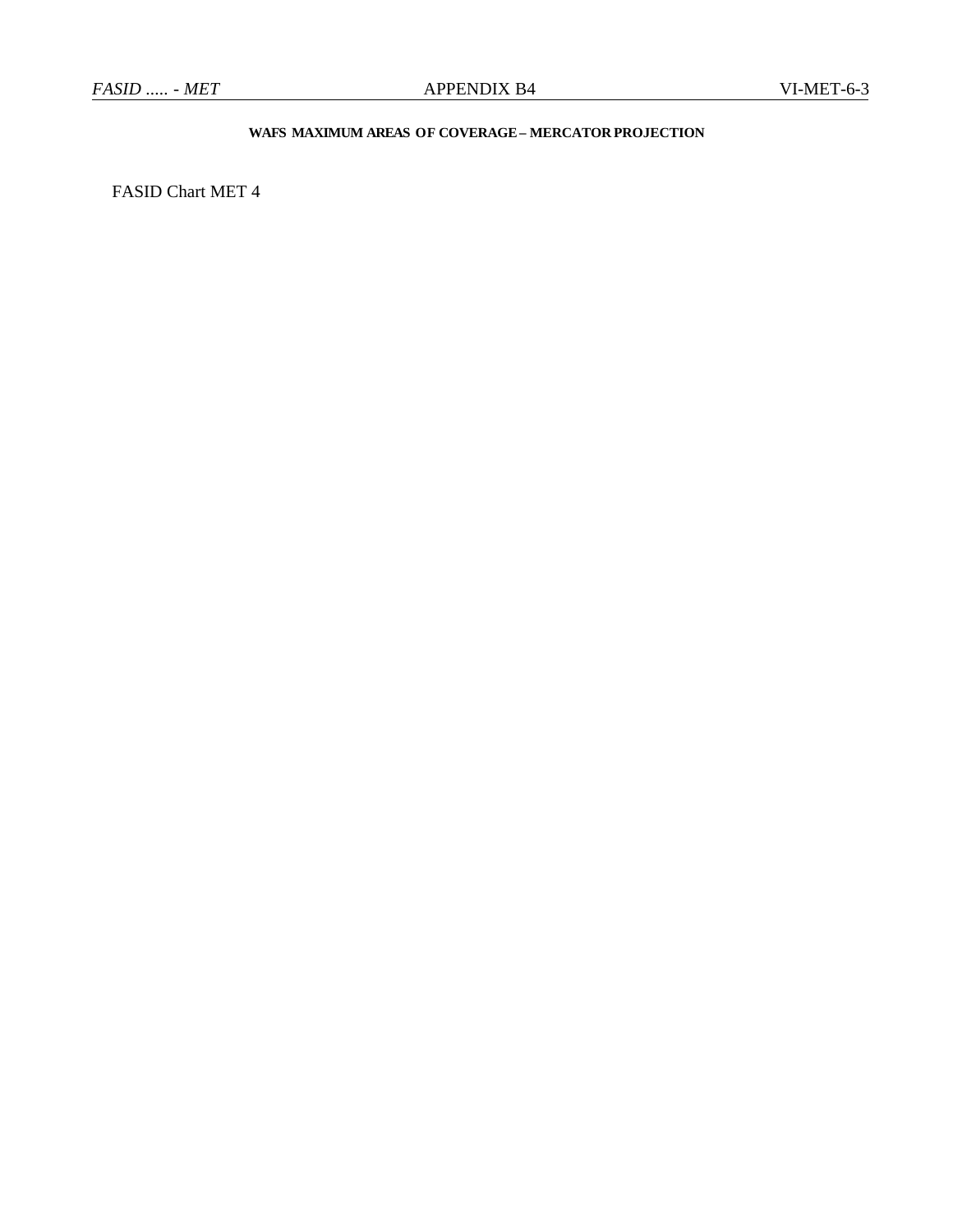## **WAFS MAXIMUM AREAS OF COVERAGE– POLAR STEREOGRAPHIC PROJECTION**

FASID Chart MET 5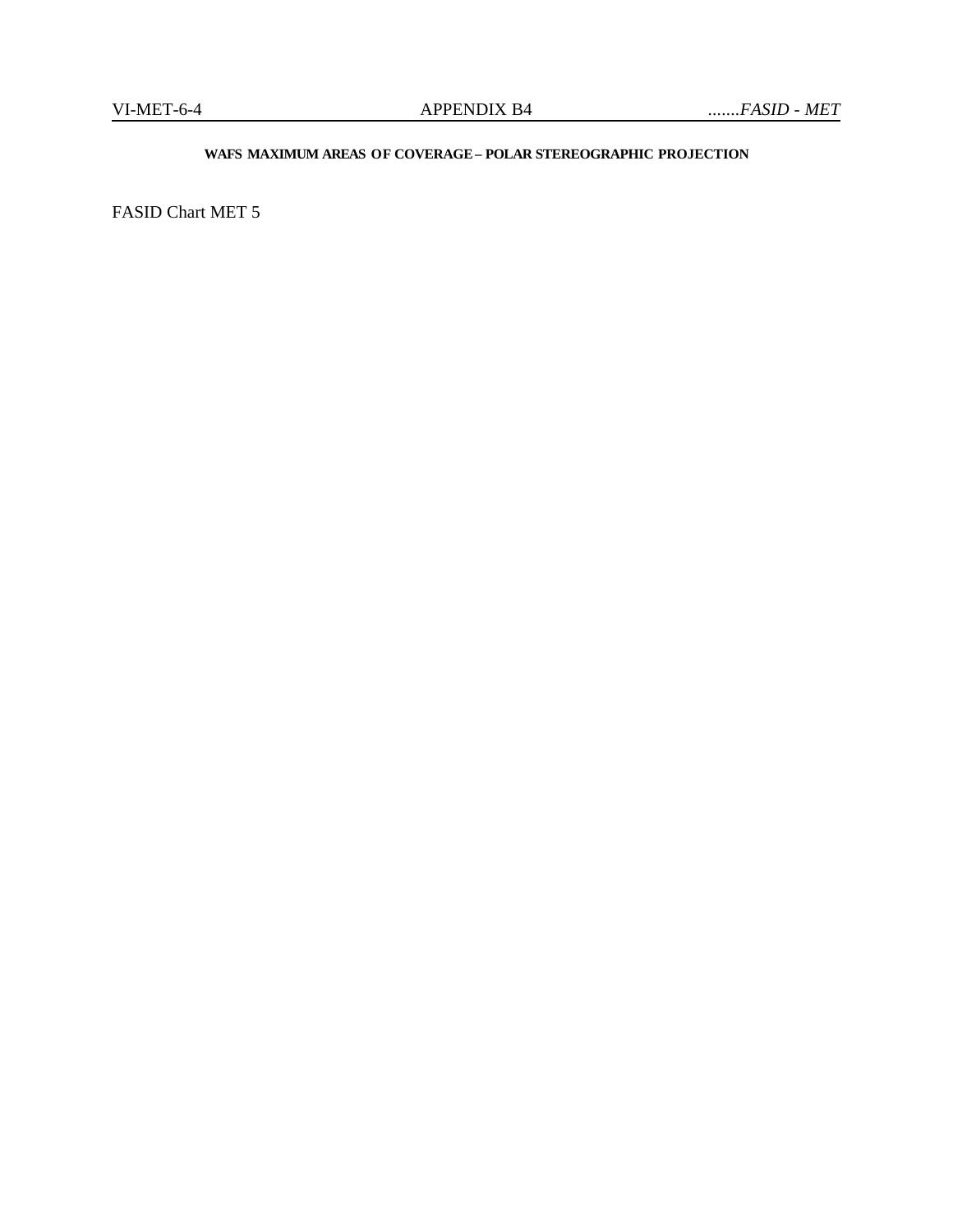## **MAXIMUM AREAS OF COVERAGE– POLAR STEREOGRAPHIC PROJECTION**

— — — — — — — —

FASID Chart MET 6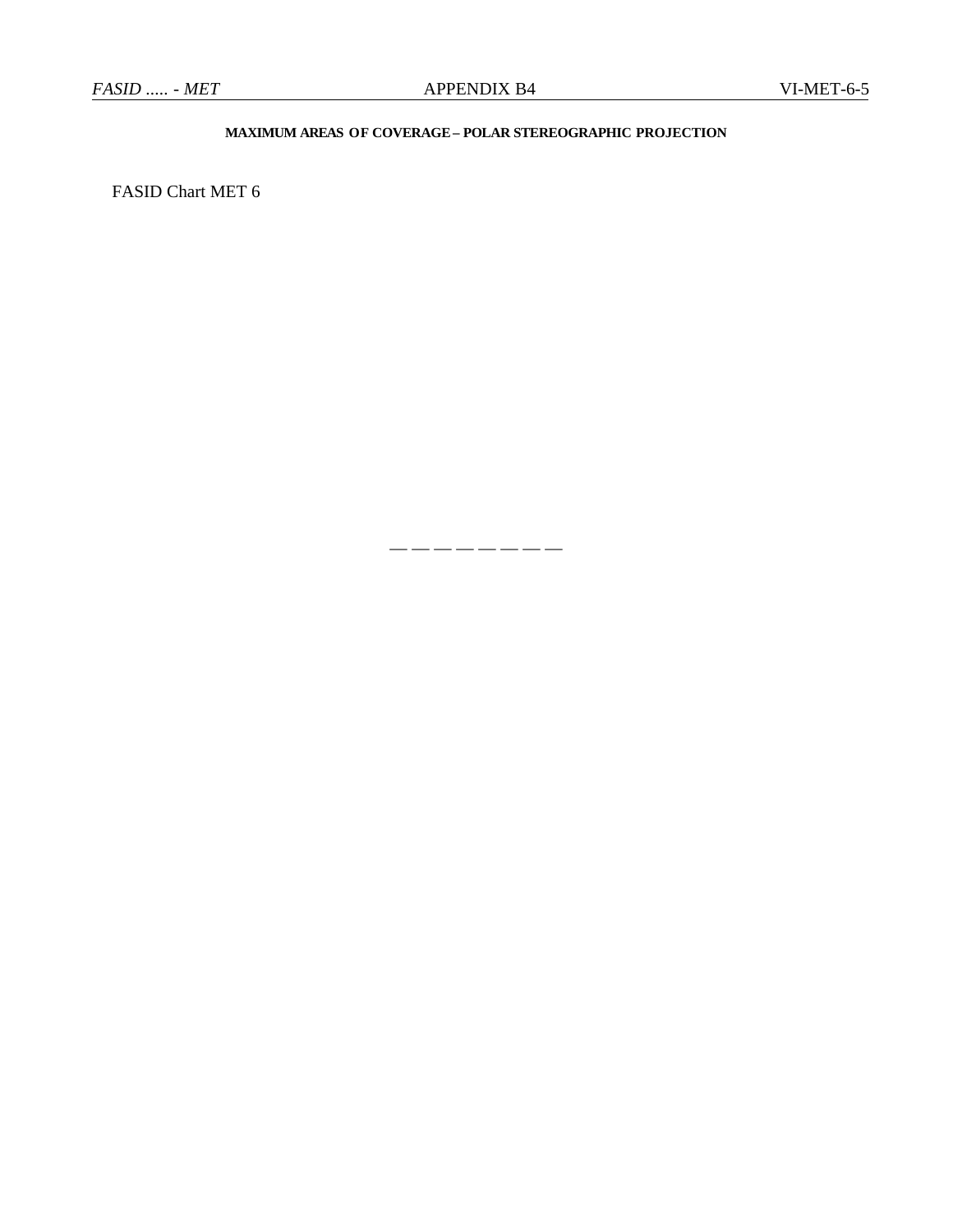#### **FASID TABLE MET 7 —**

## **STATUS OF AUTHORIZED ACCESS BY AUTHORIZED USERS OF THE [SADIS, ISCS1, ISCS2] USERS TO THE SATELLITE BROADCAST AND LOCATION OF THE OPERATIONAL VSATs**

*EXPLANATION OF THE TABLE*

#### *Column*

1 Name of the State or territory.

2 User of the satellite broadcast. Abbreviations used:

 $CAA$  — civil aviation authority<br>NMS — national meteorological

 $NMS$  — national meteorological service<br>O — other than the civil aviation author

— other than the civil aviation authority or the national meteorological service.

3 Location of VSAT: town and, where applicable, aerodrome to be indicated.

4 Indication whether the access to the satellite broadcast has been approved:

 $X - y$ es  $[-\text{blank}]$  — no.

54 Indication whether the equipment is operational:

2w — two-way VSAT operational 1w — one-way VSAT operational [blank] — no.

*Editorial Note.*— Column 4 considered redundant and proposed therefore for deletion.